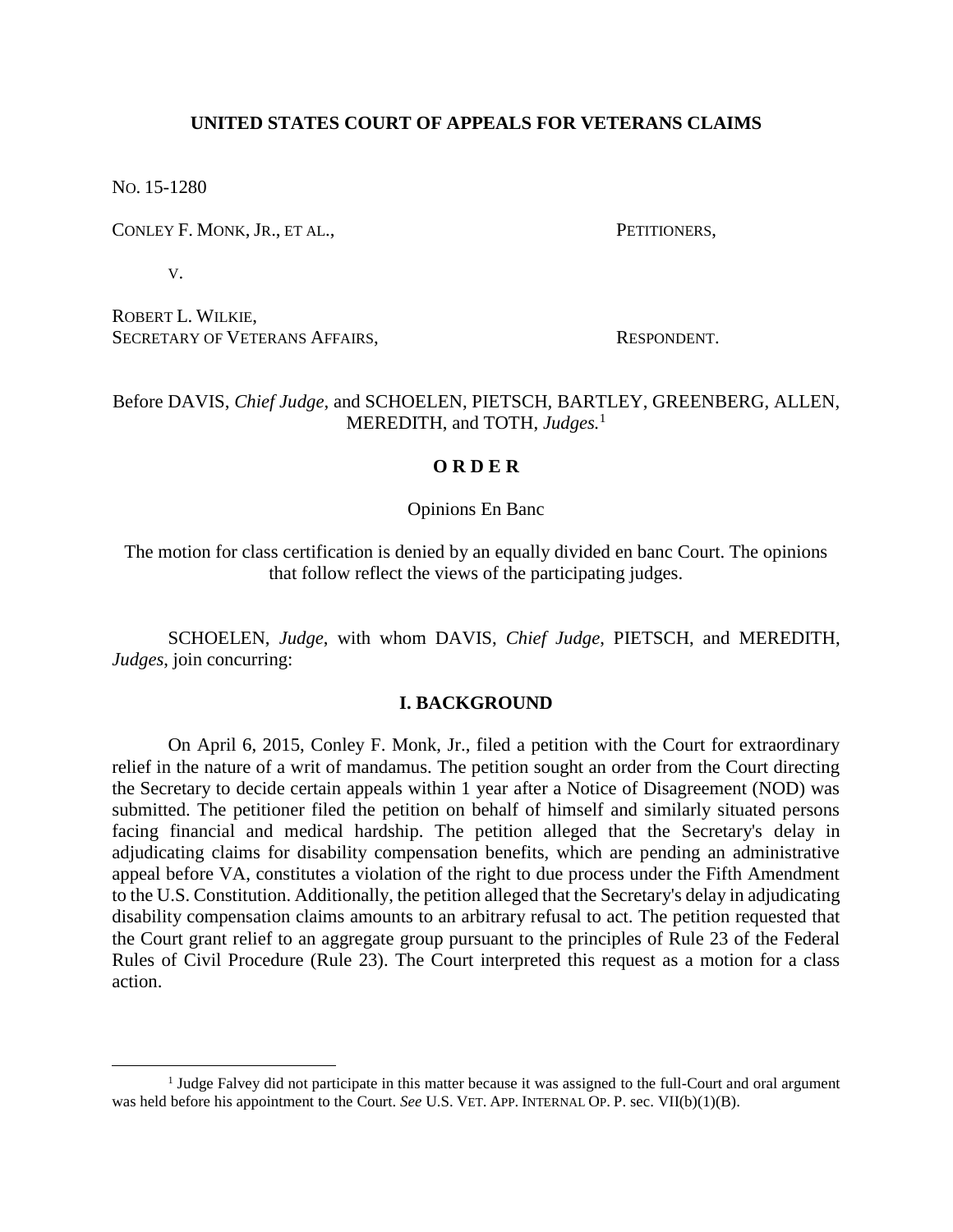Regarding the request for class relief, the Court denied the petition on the ground that the Court did not have the authority to adjudicate class claims. The U.S. Court of Appeals for the Federal Circuit (Federal Circuit) reversed the decision and remanded the matter for further proceedings. *Monk v. Shulkin*, 855 F.3d 1312 (Fed. Cir. 2017). The Court determined to consider the remanded matter en banc.

On January 12, 2018, the Court granted the petitioner's "Amended Motion for Leave to File an Amended Petition for Extraordinary Equitable and Collective Relief and Join Additional Petitioners" (Amended Petition). The Amended Petition expands the proposed class by removing the condition that the proposed class be limited to veterans facing medical or financial hardship. Additionally, the Amended Petition joins eight additional petitioners to this action.<sup>2</sup> The petitioners have defined the proposed class as consisting of all individuals who applied for and have been denied VA disability compensation benefits and have not received a decision from the Board of Veterans' Appeals (Board) within 12 months of the date of filing a timely NOD.<sup>3</sup> Finally, the Amended Petition adds a new basis to support the argument that a writ of mandamus is necessary to correct the Secretary's delay in adjudicating disability claims pending on appeal.

On March 5, 2018, the en banc Court held oral argument on the issue of class certification. The Court will address this issue and will not make any findings on the underlying merits of the Amended Petition. The Court anticipates that, at some point, it will adopt a rule on aggregate procedures that is appropriate for this Court. However, until that time, the Court will use Rule 23 of the Federal Rules of Civil Procedure as a guide.

### **II. ANALYSIS**

A. The Court's Authority To Decide Aggregate Actions in Petitions for Writs of Mandamus

It is well settled that this Court has authority pursuant to the All Writs Act, 28 U.S.C. § 1651, to issue extraordinary relief in the form of a writ of mandamus. *See Erspamer v. Derwinski*, 1 Vet.App. 3, 7-8 (1990).<sup>4</sup> Further, this Court has long since recognized that the Court's jurisdiction under the All Writs Act "extends beyond pending cases; it embraces the prospective and potential jurisdiction" of those cases that are within its appellate jurisdiction although no appeal has been perfected. *Id.*; *see Roche v. Evaporated Milk Ass'n*, 319 U.S. 21, 25 (1943).

The Federal Circuit held that the All Writs Act also authorizes this Court to aggregate cases in the context of a petition for extraordinary relief in the form of a writ of mandamus. *Monk*, 855 F.3d at 1318.<sup>5</sup> The Federal Circuit also recognized that other statutory provisions grant the

<sup>2</sup> These petitioners are James Briggs, Tom Coyne, William Dolphin, Jimmie Hudson, Samuel Merrick, Lyle Obie, Stanley Stokes, and William Jerome Wood II.

 $3$  At oral argument, the petitioners clarified that the decisions referred to in the petition and Amended Petition are Board decisions.

<sup>4</sup> The Court does not address the Court's authority to aggregate proceedings as part of its review of a final Board decision.

<sup>&</sup>lt;sup>5</sup> In *Harrison v. Derwinski*, the Court denied an appellant's petition to establish class action procedures because (1) the Court lacked authority to adopt class action procedures; (2) class action procedures would be "highly unmanageable"; and (3) class actions are "unnecessary" because of the binding effect of the Court's precedential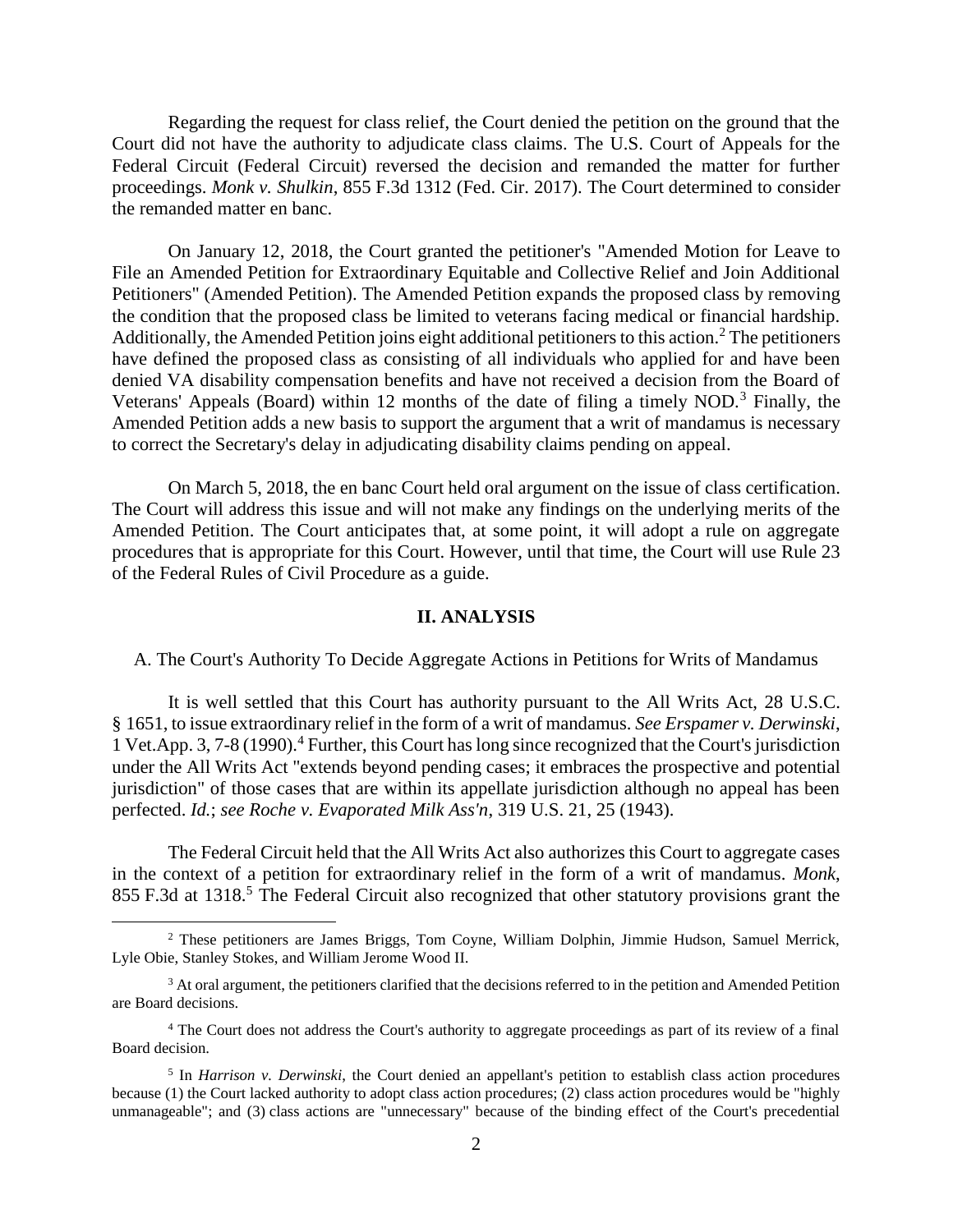Court authority to aggregate claims, including 38 U.S.C. § 7264(a), which specifically provides the Court express authority to create rules and procedures it needs to exercise its jurisdiction, and 38 U.S.C. § 7261(a)(2), which expressly provides the Court the power to "compel action of the Secretary unlawfully withheld or unreasonably delayed." Because Congress did not restrict section 7261(a)(2) to individual petitions, the Federal Circuit concluded that this Court may aggregate petitions for extraordinary relief. *Monk*, 855 F.3d at 1320.

The Court has authority to conduct limited factfinding, for example, to determine whether to equitably toll the Court's time limit to file a Notice of Appeal. *See Dixon v. Shinseki*, 741 F.3d 1367, 1377 (Fed. Cir. 2014) ("Because the period relevant to the equitable tolling inquiry occurs *after* the [B]oard has rendered a final decision . . . , the Veterans Court must frequently 'seek facts outside the record before the Board' in evaluating whether equitable tolling is warranted." (quoting *Bove v. Shinseki*, 25 Vet.App. 136, 143 (2011) (per curiam order) ("[T]his Court . . . may seek facts outside the record before the Board and independently weigh the facts to determine if equitable tolling is appropriate."))), *overruled on other grounds*, *Dixon v. McDonald*, 815 F.3d 799 (Fed. Cir. 2016).<sup>6</sup> When considering the merits of a petition for extraordinary relief, the Court has long considered facts that were not before the Board. *See Erspamer*, 1 Vet.App. at 10.

This Court also concludes that it has authority to conduct limited factfinding to determine whether class certification is warranted. An integral part of the Court's exercise of its authority to issue writs on an aggregate basis includes the authority to conduct the limited factfinding needed to decide whether the petitioners and putative class members satisfy this Court's requirements to certify a class and to further decide the merits of the underlying petition. Accordingly, limited factfinding in the context of class certification in petitions for extraordinary relief does not run afoul of the prohibition of section 7261(c) that the Court shall not make de novo findings of fact when it reviews the merits of a final Board decision.

## B. VA Claims Adjudication and Appeals Process

To fully address the certification issue, the Court begins by examining the VA claims adjudication and appeals processes. The Veterans Benefits Administration (VBA) is the branch of VA that is responsible for operating various veterans benefits programs and services, including disability compensation. Under the disability compensation program, veterans with disabilities that are the result of a disease or injury incurred in, or aggravated during, active military service are entitled to monetary benefits as compensation. *See* 38 U.S.C. § 1110; 38 C.F.R. § 3.303 (2018).

decisions in pending and future cases. 1 Vet.App. 438, 438-39 (1991) (en banc order). In *Monk*, the Federal Circuit expressly overturned the first ground of *Harrison*, that is, the Federal Circuit disagreed that this Court lacks authority to adopt class action procedures. 855 F.3d at 1320 (citing *Harrison*, 1 Vet.App. at 438) ("We disagree that the . . . Court's authority is so limited."). Here, given that the Court will deny the petitioners' motion for class certification because, for reasons explained below, the proposed class does not meet Rule 23's commonality standard, the Court need not at this time decide whether *Harrison*'s manageability and necessity grounds are appropriate considerations for class certification.

<sup>6</sup> Additionally, this Court has authority to make factual findings over ancillary matters. *See, e.g*., *Golden v. Gibson*, 27 Vet.App. 1, 9 (2014) (determining whether an attorney fee agreement is "*excessive or unreasonable*" under 38 U.S.C. § 7263(d) (emphasis added)); *Harvey v. Shinseki*, 24 Vet.App. 284, 287 (2011) (per curiam order) (stating that the Court may make findings of fact in deciding whether holding a party in contempt is warranted).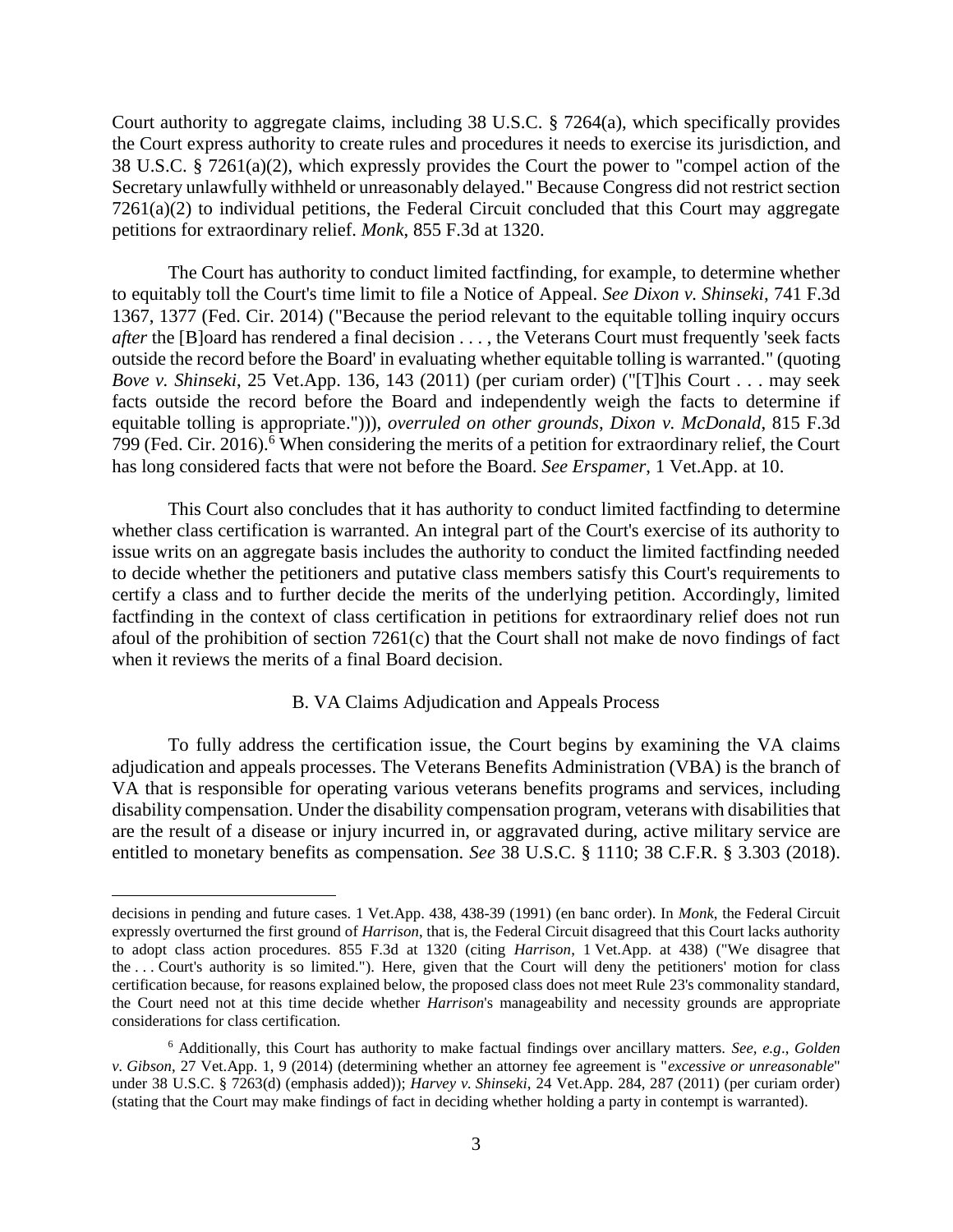Generally, to establish entitlement to service-connected disability compensation, "the veteran must show: (1) the existence of a present disability; (2) in-service incurrence or aggravation of a disease or injury; and (3) a causal relationship between the present disability and the disease or injury incurred or aggravated during service." *Shedden v. Principi*, 381 F.3d 1163, 1167 (Fed. Cir. 2004).

Once a disability is service connected, VA assigns a disability rating based on a schedule of ratings for specific injuries and disabilities. Generally, VA applies the criteria established in the pertinent diagnostic code in the disability rating schedule and assigns a disability rating for the service-connected injury or illness. Different mental and physical injuries and diseases are rated on a scale of 0 to 100%, in 10% increments. The disability ratings are based on the average diminished earning capacity attributed to the service-connected disease or injury.<sup>7</sup>

The VA regional office (RO) also assigns an effective date for the award of service-connected disability benefits. Generally, the effective date of an original claim or a reopened claim is the date of the claim or the date entitlement arose, whichever is later. 38 U.S.C. § 5110(a). However, after a decision on a claim has become final within VA, a veteran may file a request for revision of the prior decision based on clear and unmistakable error (CUE). If the veteran establishes that there was CUE in the RO decision, then the RO decision will be revised, meaning that the request for revision may result in an earlier effective date. *See Cook v. Principi*, 318 F.3d 1334, 1339 (Fed. Cir. 2002) (en banc); *see also* 38 U.S.C. § 5109A. Additionally, a finally disallowed claim may be reopened based upon new and material evidence. 38 U.S.C. § 5108 ("If new and material evidence is presented or secured with respect to a claim which has been disallowed, the Secretary shall reopen the claim and review the former disposition of the claim.").

Applying for benefits from the VBA begins at one of the 56 ROs located throughout the United States. After receiving the claim, VA has a statutory duty to assist a veteran in developing evidence in support of his or her claim. 38 U.S.C. § 5103A. The duty to assist requires VA to undertake "reasonable efforts" to seek all government records that may pertain to the claim, including service personnel and medical records, VA medical records, and Social Security Administration records. 38 U.S.C. § 5103A(c). VA is required to attempt to obtain records from a Federal department or agency until it is reasonably certain that the records do not exist or that any further efforts to obtain the records would be futile. 38 U.S.C.  $\S$  5103A(c)(2); 38 C.F.R. § 3.159(c)(2) (2018). When the Secretary is unable to obtain the records sought, the Secretary is required to notify the claimant.<sup>8</sup> 38 C.F.R. § 3.159 $(e)(1)$ . The duty to assist also requires VA to acquire non-Federal records, including private medical records that the claimant adequately

<sup>7</sup> The percentage of a disability rating assigned to a veteran is "considered adequate to compensate for considerable loss of working time from exacerbations or illnesses proportionate to the severity of the several grades of disability." 38 C.F.R. § 4.1 (2018).

 $8$  The notice provided must (1) identify the records that the Secretary was unable to obtain, (2) briefly describe the efforts the Secretary made to obtain the records, and (3) describe any further action that the Secretary will take with respect to the claim. 38 U.S.C. § 5103A(b)(2)(A). Furthermore, if the Secretary determines that continued searching for service records would be futile, the Secretary is required to explain to the claimant how service records are maintained, why the search that was undertaken constitutes a reasonably exhaustive search, and why further efforts (e.g., inquiries directed to the named facilities, if they are still operational) are not justified. *See Godwin v. Derwinski*, 1 Vet.App. 419, 425 (1991).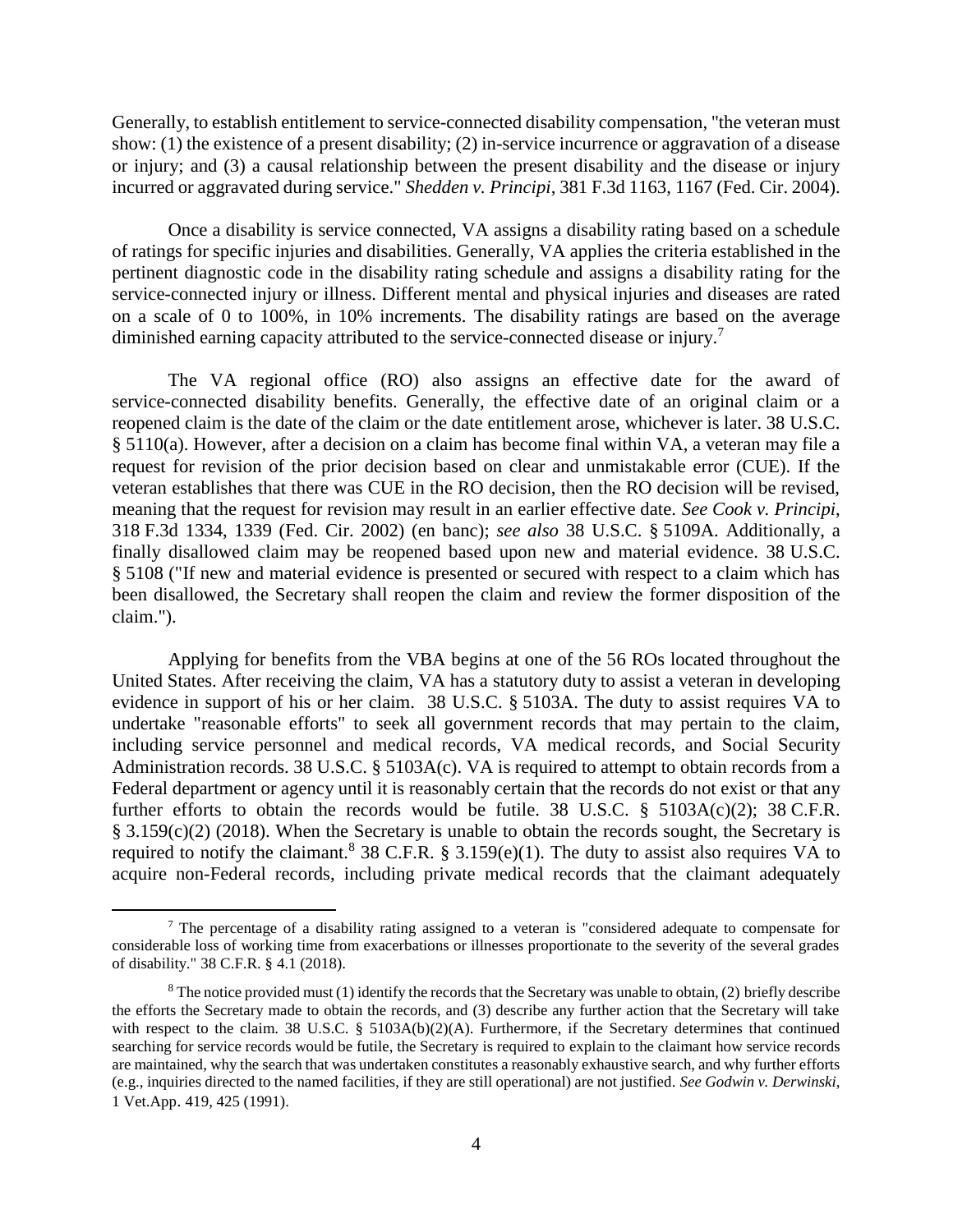identifies and authorizes VA to obtain. 38 U.S.C. § 5103A(b); *see* 38 C.F.R. § 3.159(c)(1). For private records, VA must make "an initial request for the records and, if the records are not received, at least one follow-up request." 38 C.F.R. § 3.159(c)(1). If VA determines that those records are unavailable, VA must notify the claimant of their unavailability. 38 U.S.C.  $§ 5103A(b)(2)(A).$ 

Because many of the issues in adjudicating disability compensation claims involve medical questions, VA's duty to assist also includes "providing a medical examination or obtaining a medical opinion when such an examination or opinion is necessary to make a decision on the claim." 38 U.S.C. § 5103A(d). In a service-connection claim, a medical examination may affirm that a disability exists and include an opinion regarding the relationship of the current disability to the veteran's military service. In a rating-increase claim, a medical examination may describe the nature and severity of the veteran's service-connected disability.

Once evidence in support of a veteran's claim has been gathered, the RO makes a decision on the claim. If a veteran disagrees with the RO decision, he or she may appeal to the Board. An appeal is a two-step process. The first step begins when a veteran files an NOD. An NOD may be filed within 1 year after the RO's decision is mailed. The veteran may appeal the denial of service connection, the percentage of the disability rating assigned to the disability, or the effective date of the disability.

After an RO receives an NOD from a veteran, it sends the veteran an election letter asking the veteran to choose between two nonexclusive appeals processes: (1) De novo review of his or her claim by a decision review officer (DRO) (a senior ratings specialist), who is authorized to hold a hearing and reverse the initial rating decision; or (2) a traditional appeal to the Board. *See* 38 U.S.C. § 7105(d). If the veteran elects de novo review by a DRO, and that officer resolves some, but not all issues on appeal, or if the officer fails to resolve the appeal, a Statement of the Case (SOC) will be prepared providing a more detailed rationale for the underlying ratings decision. If the veteran elects the traditional appeal, an SOC will be issued. VA's duty to assist continues throughout the appeals process, as VA is required to "take such development or review action as it deems proper" to resolve the disagreement. 38 U.S.C. § 7105(d); *see Prickett v. Nicholson*, 20 Vet.App. 370, 377 (2006) (stating that "[t]he VA adjudicatory system is designed to afford both the claimant and the Government every opportunity to resolve a disagreement between the parties").

If the veteran chooses to continue to pursue an appeal to the Board, he or she proceeds to the second step of the appeal process by filing a VA Form 9 within 60 days of receiving the RO's SOC, or within the remainder of the 1-year appeal period that begins when the veteran receives the RO's decision, whichever is later. *See* 38 U.S.C. § 7105(d)(3). After a VA Form 9 is filed, the RO must then certify the veteran's appeal to the Board. 38 C.F.R. § 19.35 (2018). Before the Board makes a decision on a claim, the veteran is entitled to a hearing before the Board. 38 U.S.C.  $§ 7107(b).<sup>9</sup>$ 

<sup>9</sup> This is a description of the existing VA adjudication and appeals process. Congress recently enacted the Veterans Appeals Improvement and Modernization Act of 2017, 115 Pub. L. No. 55, 131 Stat. 1105 (Aug. 23, 2017), which will modify this process. Because this modification is not yet in place, we do not comment on class actions under the new statutory scheme.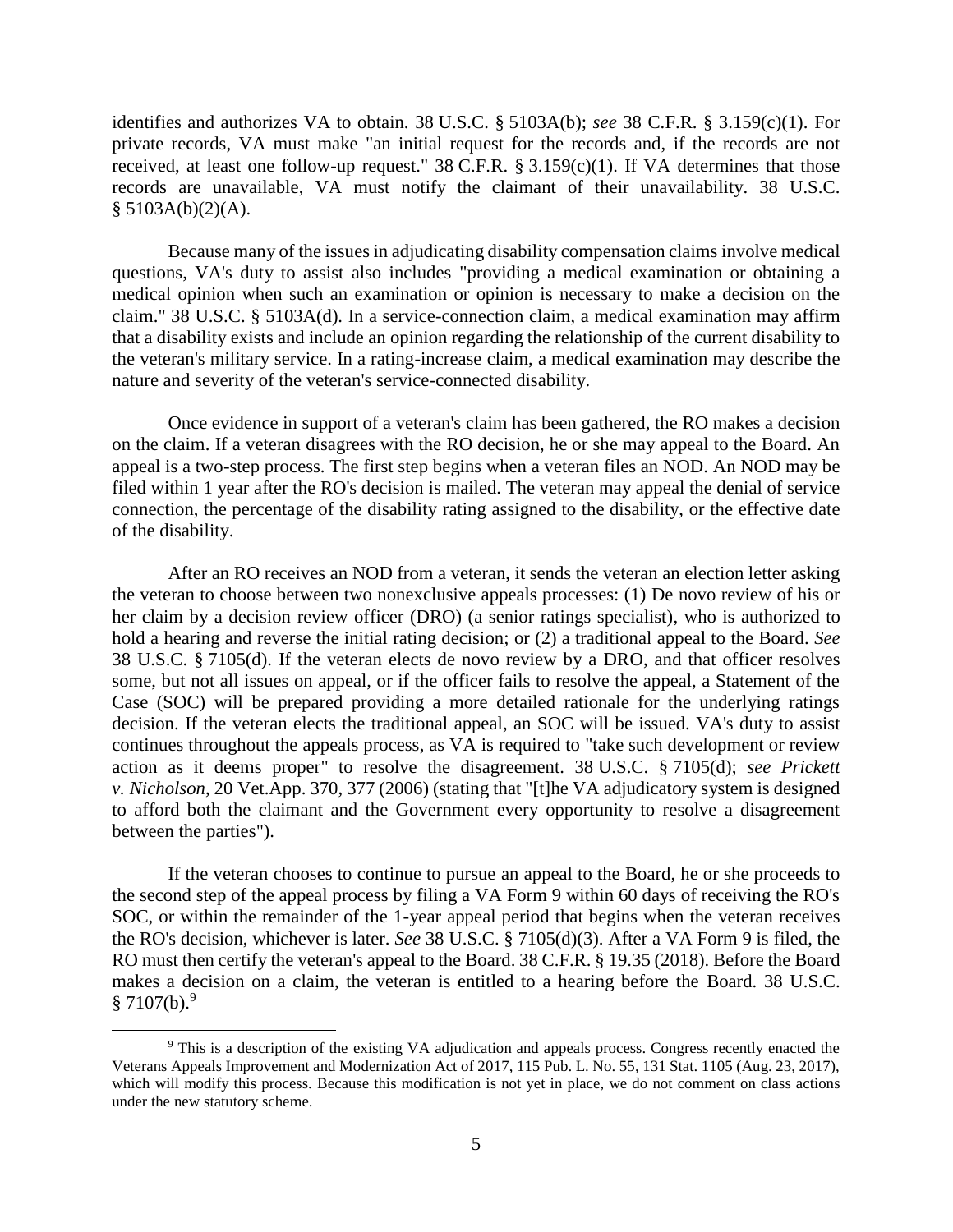### C. Class Certification Under Rule 23

As stated above, in this case the Court will use Rule 23 of the Federal Rules of Civil Procedure as a guide for considering whether to grant the petitioners' motion for class certification. Class relief is appropriate when the class shares issues that are common to the class as a whole and when the questions of law apply in the same manner to each class member. *Califano v. Yamasaki*, 442 U.S. 682, 701 (1979). In such cases, "the class-action device saves the resources of both the courts and the parties by permitting an issue potentially affecting every [class member] to be litigated in an economical fashion." *Id.*

Rule 23 governs class certification. To justify certification, each of the elements of Rule 23(a) must be met. *See Amchem Products., Inc. v. Windsor*, 521 U.S. 591, 614 (1997); *Richards v. Delta Air Lines, Inc*., 453 F.3d 525, 529 (D.C. Cir. 2006). The party seeking class action bears the burden of proving that the requirements of the class certification rule have been met. *Amchem*, 521 U.S. at 614; *DG ex rel. Stricklin v. Devaughn*, 594 F.3d 1188, 1194 (10th Cir. 2010).

The certifying court must rigorously analyze the Rule 23 prerequisites before certifying a class. *Gen. Tel. Co. of Southwest v. Falcon*, 457 U.S. 147, 161 (1982). "Frequently that 'rigorous analysis' will entail some overlap with the merits of the plaintiff's underlying claim [and this] cannot be helped" because "'[t]he class determination generally involves considerations that are enmeshed in the factual and legal issues comprising the . . . cause of action.'" *Wal-Mart Stores, Inc. v. Dukes*, 564 U.S. 338, 351 (2011) (quoting *Falcon*, 457 U.S. at 160 (internal quotation marks omitted)). The four prerequisites to certify a class action under Rule 23(a) are the following:

1. Numerosity: The class is so numerous that joinder of all members is impracticable;

2. Commonality: There are questions of law or fact common to the class;

3. Typicality: The claims or defenses of the representative parties are typical of the claims and defenses of the class; and

4. Adequacy: The representative parties will fairly and adequately protect the interests of the class.

FED. R. CIV. P. 23(a). Additionally, the proponents of class certification must demonstrate that the class is maintainable under one of the subdivisions of Rule 23(b). *See Amchem*, 521 U.S. at 614. Here, the petitioners argue that the class should be certified pursuant to Rule 23(b)(2), which requires that "the party opposing the class has acted or refused to act on grounds that apply generally to the class, so that final injunctive relief or corresponding declaratory relief is appropriate respecting the class as a whole." Petitioners' Response to Court's October 2017 Order at 20 (Pet.'s Response).

#### D. Commonality

The crux of this case is commonality, Rule 23(a)'s requirement that there be questions of law or fact common to the class as a whole. In *Wal-Mart*, 564 U.S. at 349-50, the U.S. Supreme Court held that a proposed class must demonstrate that the class members suffer the same injury. In proving this element, it is not sufficient that all class members suffer from a violation of the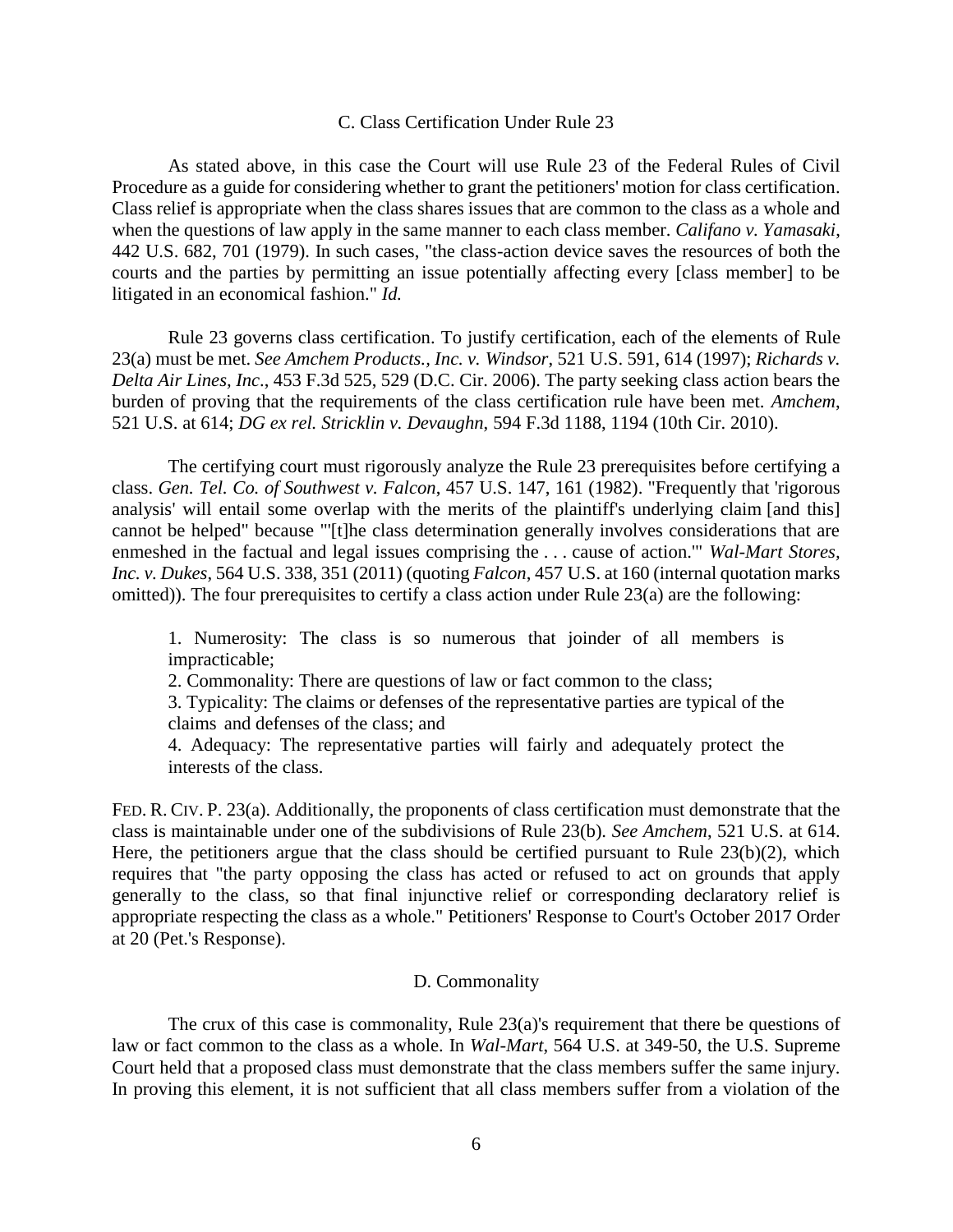same provision of law. *Id.* at 350. Rather, the certifying court must be convinced that the claims of every class member "depend upon a common contention, . . . . that . . . is capable of classwide resolution[, meaning that the contention is of such a nature] . . . that determination of its truth or falsity will resolve an issue that is central to the validity of each one of the claims in one stroke." *Id.*

*Wal-Mart* makes clear that class certification depends not only on common questions but also on the capability of a class action proceeding to provide common answers to the class members' substantive claims that are likely to resolve the litigation. *Id.* In *Wal-Mart*, the respondents sought to certify a class of female employees who alleged discrimination over pay and promotion in violation of Title VII of the Civil Rights Act of 1964. The Supreme Court noted that, in a Title VII suit involving an assertion of discriminatory bias, the principal substantive inquiry is the reason for an employment decision. *Id.* at 352. In the class action suit – where millions of discretionary employment decisions were at stake – the Supreme Court stated that, "[w]ithout some glue holding the alleged *reasons* for all those decisions together, it [was] impossible to say that examination of all the class members' claims for relief . . . produce[d] a common answer to the crucial question *why was I disfavored*." *Id.* at 352 (emphasis in original).

Ultimately, the Supreme Court found that there was no commonality to respondents' merits contention that Wal-Mart engaged in a pattern or practice of discrimination, because, although the hiring and promotion decisions were based on a single Wal-Mart policy, the policy allowed discretion by local managers over employment matters, leading the Supreme Court to conclude that there was no "glue" holding the alleged reasons for all the hiring and promotion decisions together. *Id.* at 352, 355-60. The Supreme Court held that because the employment decisions were made by different Wal-Mart managers, across different stores, at different times, and for different reasons, there was "no convincing proof of a companywide discriminatory pay and promotion policy." *Id.* at 359-60.

Here, the petitioners argue that commonality is satisfied because all the class members have suffered the same injury – delay – "the denial of timely benefits due to the VA's broken appeals process."<sup>10</sup> Pet.'s Response at 12. The petitioners state that, although "the length of time they have waited for resolution of their pending appeals" is varied, this variance is unimportant "so long as the wait is more than [12] months." *Id.*

The petitioners identify two legal questions common to the proposed class members: (1) Whether extensive delays in failing to render decisions on disability claims within 12 months of timely NODs violate the proposed class members' due process rights; and (2) whether the proposed class members are entitled to a writ of mandamus compelling the Secretary to correct the severe delays and inaction under *Telecommunications Research & Action Center v. FCC* (*TRAC*), 750 F.2d 70 (D.C. Cir. 1984).<sup>11</sup> Pet.'s Response at 13.

<sup>&</sup>lt;sup>10</sup> In support of their Amended Petition, the petitioners point out that it takes a veteran an average of 6 years after the veteran files an NOD to receive a Board decision.

<sup>&</sup>lt;sup>11</sup> The petitioners had argued that they had a third question in common: Whether VA's delay in adjudicating the proposed class members' claims amounts to an arbitrary refusal to act under *Costanza v. West*, 12 Vet.App. 133 (1999) (per curiam order). The petitioners had urged the Court to reject the *Costanza* standard and instead adopt the *TRAC* test for determining whether a writ of mandamus should issue. In *Martin v. O'Rourke*, 891 F.3d 1338, 1348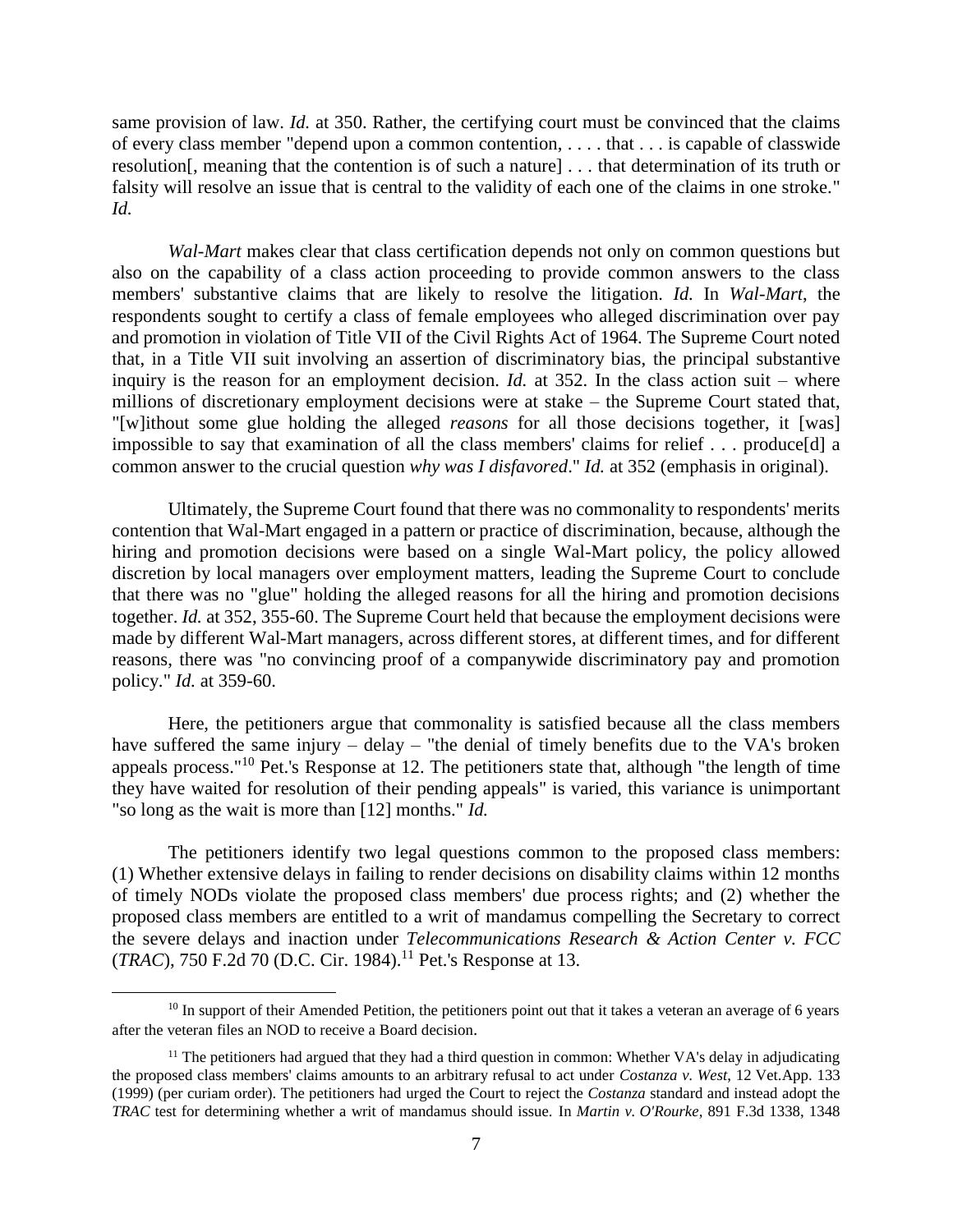Though the petitioners argue that the reasons for delay are irrelevant to their two theories, the law makes clear that each of the petitioner's legal theories requires this Court to determine whether VA's delay is unreasonable. Whether delay is unreasonable can be determined by examining the substantive claims underlying their petition. For example, a claim based on a constitutional due process violation requires the Court to examine the justification VA offers for the delay. In *Federal Deposit Insurance Corp. v. Mallen*, 486 U.S. 230, 242-43 (1988), the Supreme Court examined a process permitting a postsuspension hearing followed by a 90-day delay in issuing a decision on a bank officer's suspension from office. In evaluating whether there had been a due process violation, the Supreme Court applied a balancing test involving the importance of the private interest and harm to that interest caused by delay; the justification offered by the Government for the delay and its relation to the underlying governmental interest; and the likelihood that the interim decision may have been mistaken.<sup>12</sup> *Id.* 

Similarly, before this Court may conclude that VA's adjudication of the putative class members' appeals has been unreasonably delayed under *TRAC*, the Court must examine VA's explanation for the delay and weigh this explanation against other factors.<sup>13</sup> In *Martin*, *supra* note 11, the Federal Circuit stated that the first *TRAC* factor, referred to as the "rule of reason," requires the Court to "look at the particular agency action for which unreasonable delay is alleged," noting that "more complex and substantive agency actions" may be expected to take longer than "purely ministerial ones."<sup>14</sup> 891 F.3d at 1345-46. The Federal Circuit also noted that the Court may consider whether the delay is based on "complete inaction by . . . VA" or whether the delay may be attributed, in part, to "VA's statutory duty to assist a claimant in developing his or her case." Id.<sup>15</sup> Thus, the reasonableness or unreasonableness of VA's delay is a key element of each of the petitioner's claims.

<sup>(</sup>Fed. Cir. 2018), the Federal Circuit adopted the *TRAC* standard, in place of the *Costanza* standard, as the framework for this Court to use in evaluating mandamus petitions based on unreasonable delay. Because of the Federal Circuit's holding in *Martin*, there is no need to address class certification based on *Costanza*.

<sup>12</sup> The Supreme Court reformulated the balancing-factors test announced in *Mathews v. Eldridge*, 424 U.S. 319 (1976), for assessing the permissibility of postdeprivation process. *See Jordan by Jordan v. Jackson*, 15 F.3d 333, 345-46 (4th Cir. 1994) (applying *Mallen* factors in evaluating whether a delay in judicial review of a decision removing a child from his home, including the "likelihood that the state's removal of a child . . . will have been without cause, the strength of the state's justification for the delay, and the closeness of the relationship between this justification and the government's underlying interest").

<sup>&</sup>lt;sup>13</sup> *TRAC*'s unreasonable-delay analysis requires weighing (1) the length of time that has elapsed since the agency came under a duty to act and its relation to a "rule of reason"; (2) whether Congress has provided a timetable or other indication of the speed with which it expects the agency to proceed; (3) the character of the interests at stake – economic versus health and human welfare; (4) the effect of expediting delays on competing agency priorities; (5) the nature and extent of the interests prejudiced by delays; and (6) the presence of unreasonable delay, which does not have to be due to impropriety. *TRAC*, 750 F.2d at 79-80.

<sup>&</sup>lt;sup>14</sup> Two specific ministerial tasks highlighted by the Federal Circuit are the RO's certifying of appeals to the Board and the Board's docketing of appeals. *Martin*, 891 F.3d at 1346.

<sup>15</sup> Examples of other courts applying the rule of reason analysis include *Irshad v. Johnson*, 754 F.3d 604, 607 (8th Cir. 2014) (reviewing reasons for agency delay as part of *TRAC* analysis and concluding that the agency delay was not unreasonable); *Cutler v. Hayes*, 818 F.2d 879, 898 (D.C. Cir. 1987) (stating that under *TRAC* a court should "consider the agency's explanation, such as administrative necessity, insufficient resources, or the complexity of the task confronting the agency").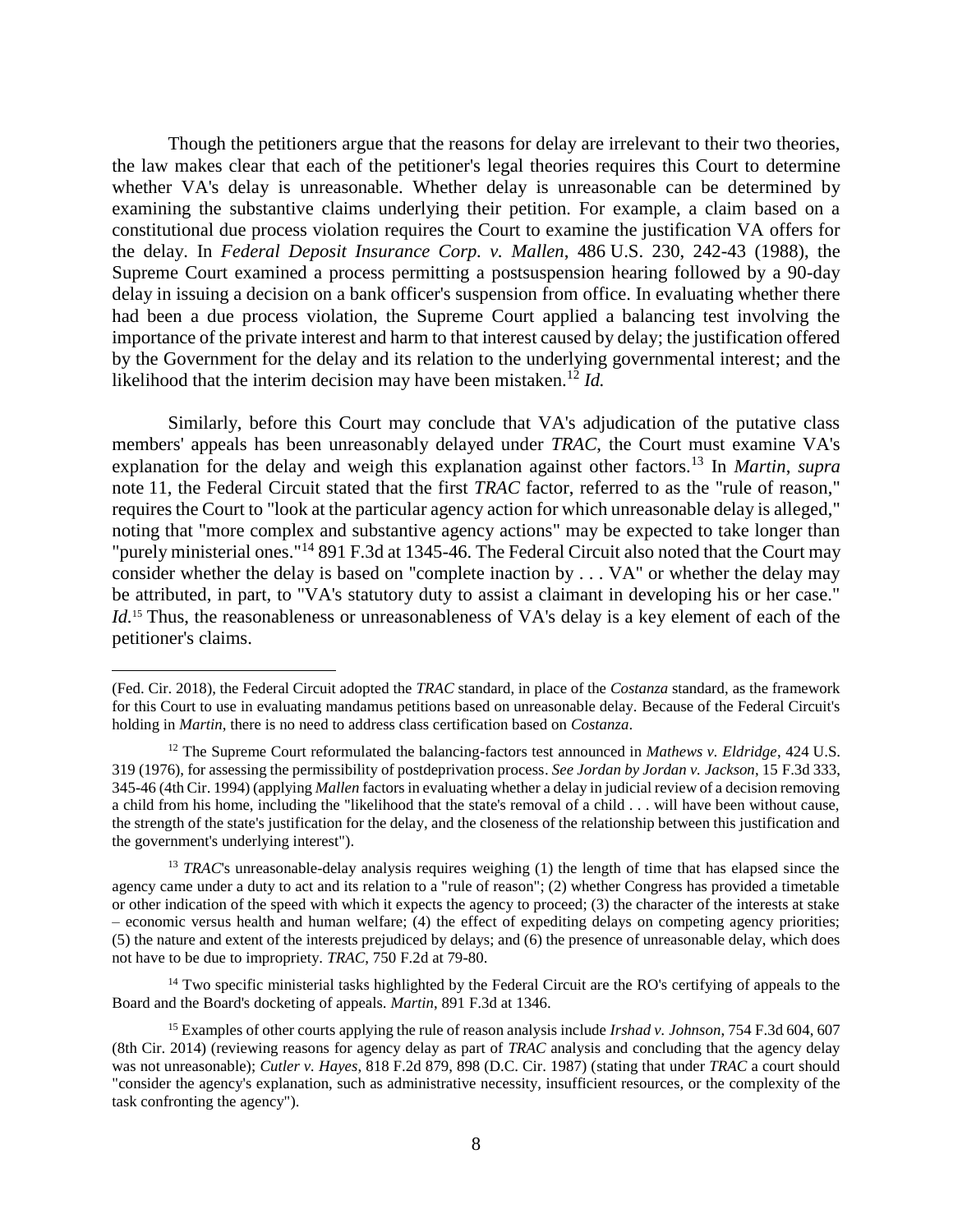Judge Allen's dissent contends that our opinion is based on a flawed understanding of the theory underlying the petitioners' claims "that there is a period of time [more than 1 year between the filing of an NOD and the issuance of a Board decision] that is simply too long for a claimant to wait for a decision." *Post* at 26. This theory purportedly does not depend on the reason for the delay. Indeed, Judge Allen, echoing the petitioners, states that the reasons for the delay do not matter. *Id.* at 25-26. He claims that commonality exists because the petitioners pose two questions: "[H]ow long is too long under the Constitution's Due Process Clause?"<sup>16</sup> and is a 1-year delay between the filing of an NOD and the issuance of a Board decision unreasonable, entitling the proposed class members to a writ of mandamus compelling the Secretary to correct the severe delays and inaction? *Id.* Judge Allen contends that the Court is capable of answering both questions.

Regarding the constitutional claim, Judge Allen's dissent states that the petitioners' theory that some quantum period of delay is too long is supported by law and points to *Cleveland Board of Education v. Loudermill*, 470 U.S. 532, 547 (1985). Mr. Loudermill, a security guard who had been terminated from employment, had to wait 9 months for an administrative decision following review of his termination. *Id.* at 535-36. He asserted that the administrative proceedings "took too long" and that the length of this delay constituted a due process violation. *Id.* at 546. The Supreme Court concluded that Mr. Loudermill had not stated a claim of constitutional deprivation because his claim "reveal[ed] nothing about the delay" and "[he] offer[ed] no indication that his wait was unreasonably prolonged other than the fact that it took nine months." *Id.* at 547. *Loudermill*, like *Mallen*, makes clear that delay cannot constitute a constitutional due process violation unless the delay is unreasonable. Thus, it is clear that the unreasonableness of VA's delay in adjudicating the petitioners' disability claims is a key substantive element of a due process claim based on delay.

Judge Allen's dissent also contends that, because of our purported flawed understanding of the true nature of the petitioners' claims, we mistakenly insist that "the petitioners must identify the causes for the delay to prevail." *Post* at 26. The fundamental flaw with Judge Allen's position is that it fails to recognize that, despite the petitioners' effort to argue that the reasons for VA's delay in adjudicating their compensation claims do not matter, the substantive law underscores that a central inquiry that must be resolved for each claim is whether VA's delay is unreasonable. Because reasonableness and unreasonableness are relative concepts, it is impossible to determine whether VA's delay in adjudicating disability compensation claims falls into either category

<sup>16</sup>Judge Allen's dissent erroneously contends that we have reframed the petitioners' questions. *Post* at 26. However, his opinion is the one that reframes the questions. The petitioners did not ask whether there was *some period of time* beyond which delay is unconstitutional and warrants the issuance of a writ of mandamus because of unreasonable delay. Rather, they asked two very specific questions: Whether a 1-year delay between the filing of the NOD and the issuance of a Board decision violates the Constitution's Due Process Clause and whether such delay entitles the petitioners to a writ of mandamus. Essentially, Judge Allen has replaced the very specific 1-year period selected by the petitioners with a broad, unspecified period. The effect of his reframing of the issues is that the Court would be left to fill in the blank and determine the exact time period that will or will not survive constitutional muster or entitle the petitioners to a writ of mandamus. Judge Allen's reframing of the issues also sends a signal to putative classes that the Court will gladly reframe issues for class certification purposes, a practice to be discouraged as it may encourage slapdash pleadings.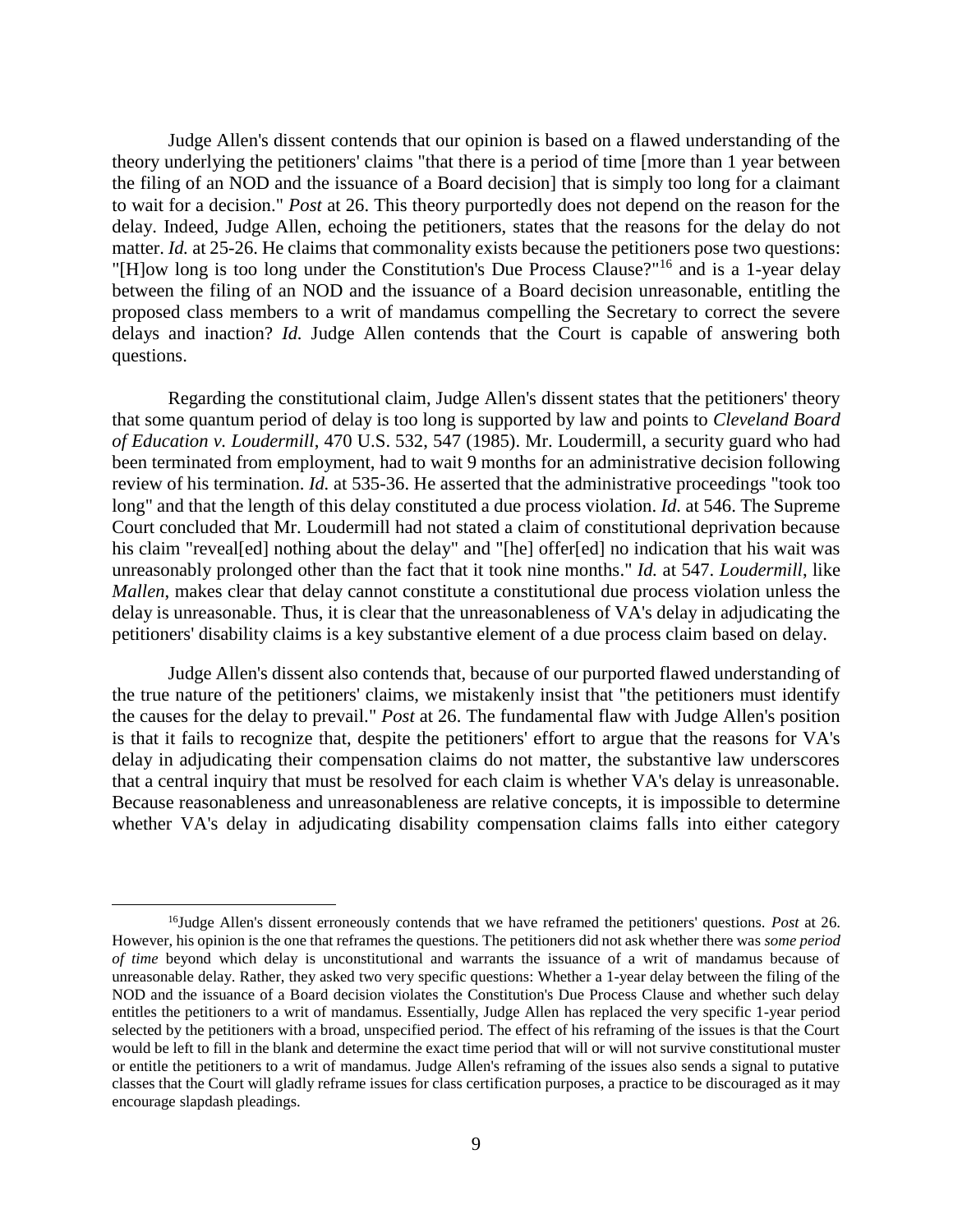without exploring the reasons for the delay.<sup>17</sup> Our insistence that the petitioners identify the reasons for delay is so that we may determine whether commonality exists.

Contrary to Judge Allen's claim, the purpose of our examination of the varying reasons for delay at VA is not to resolve the merits of the claim. Rather, we conform with the duty under Rule 23(a), to look beyond the pleadings to "understand the claims, defenses, relevant facts, and applicable substantive law in order to make a meaningful determination of the certification issues." *Castano v. Am. Tobacco Co.*, 84 F.3d 734, 744 (5th Cir. 1996); *see Wal-Mart*, 564 U.S. at 351-52. This obligation to examine the nature of the substantive claim to see whether commonality exists among the class is part of the "rigorous analysis" that the certifying court must make. *Wal-Mart*, 564 U.S. at 351; *see Stockwell v. City & Cty. of San Francisco*, 749 F.3d 1107, 1114 (9th Cir. 2014) ("To assess whether the putative class members share a common question, the answer to which 'will resolve an issue that is central to the validity of each one of the [class members's] claims,' we must identify the elements of the class members's case-in-chief." (quoting *Wal-Mart*, 564 U.S. at 350)).

The Secretary contends that there is no common answer to the question of the cause of VA's delay for each of the proposed class members. Secretary's Response to the Court's Oct. 2017 Order at 18-24. The Secretary points out that compliance with the statutory duty to assist is responsible for the delay experienced by some veterans.<sup>18</sup> *Id.* at 20-23. Additionally, he notes that VA's duty to provide veterans hearings on their claims may cause delay.<sup>19</sup> *Id.* And, in other cases, delay is precipitated by the number and complexity of the claims on appeal.<sup>20</sup> *Id.* Further, the Secretary argues that, because a delay of any particular period of time may be quite reasonable in one case and extremely unreasonable in another, certification of a broad class based on allegations of systemic delay throughout VA's two-step appellate process is inappropriate.<sup>21</sup> *Id.* The Federal

 $\overline{a}$ 

<sup>20</sup> Petitioners Briggs, Coyne, Dolphin, Hudson, Merrick, and Stokes filed multiple claims, including as many as 19 claims.

<sup>17</sup> Judge Allen's dissent maintains that *Wal-Mart* supports his analysis that reasons for the agency delay do not matter in this case. Judge Allen's dissent contrasts employment discrimination claims with the petitioners' due process claims. Judge Allen's dissent contends that, in employment discrimination claims, the "reasons for employment actions mattered in terms of their legality." *Post* at 25. By contrast, Judge Allen's dissent maintains that the legality of VA's actions do not depend on the reasons for VA's delay. However, Judge Allen's dissent fails to recognize that the reasons for VA's delay do matter in terms of the legality of the delay. The only delay that may give rise to the petitioners' constitutional or statutory claims is delay that is unreasonable. And, because not all delay within the VA claims system is unreasonable, the reasons for VA's delay do matter.

<sup>&</sup>lt;sup>18</sup> Petitioners Briggs, Coyne, Hudson, Merrick, and Stokes continued to submit evidence throughout the appeal. Additionally, VA assisted these petitioners by obtaining records and scheduling VA medical examinations.

<sup>&</sup>lt;sup>19</sup> Petitioners Coyne, Dolphin, Hudson, Merrick, and Stokes requested or participated in either DRO or Board hearings, and some petitioners participated in both.

<sup>&</sup>lt;sup>21</sup> The Secretary notes that courts have been cautious in certifying cases involving allegations of due process violations. *See, e.g*., *Crosby v. SSA*, 796 F.2d 576, 581 (1st Cir. 1986) (denying class claims alleging due process violations based on unreasonable delays; "delays may be analyzed for reasonableness only in the context of individual cases"); *Dale v. Hahn*, 440 F.2d 633, 640 (2d Cir. 1971) (finding that it may be "more appropriate to handle difficult constitutional questions arising from the application of a statute to varying fact-patterns on a case-by-case basis rather than in a class action"); *Lightfoot v. Dist. of Columbia*, 273 F.R.D. 314, 326, 326-28 (D.D.C. 2011) (stating that a "more amorphous due process claim [of systemic misconduct], which turns on the flexible, multi-factor balancing test mandated by *Mathews*, is not as easily susceptible to class[]wide treatment"); *see also Jennings v. Rodriguez*, 138 S. Ct. 830, 852 (2018) (remanding case for lower court to consider whether a Rule 23(b)(2) class action continues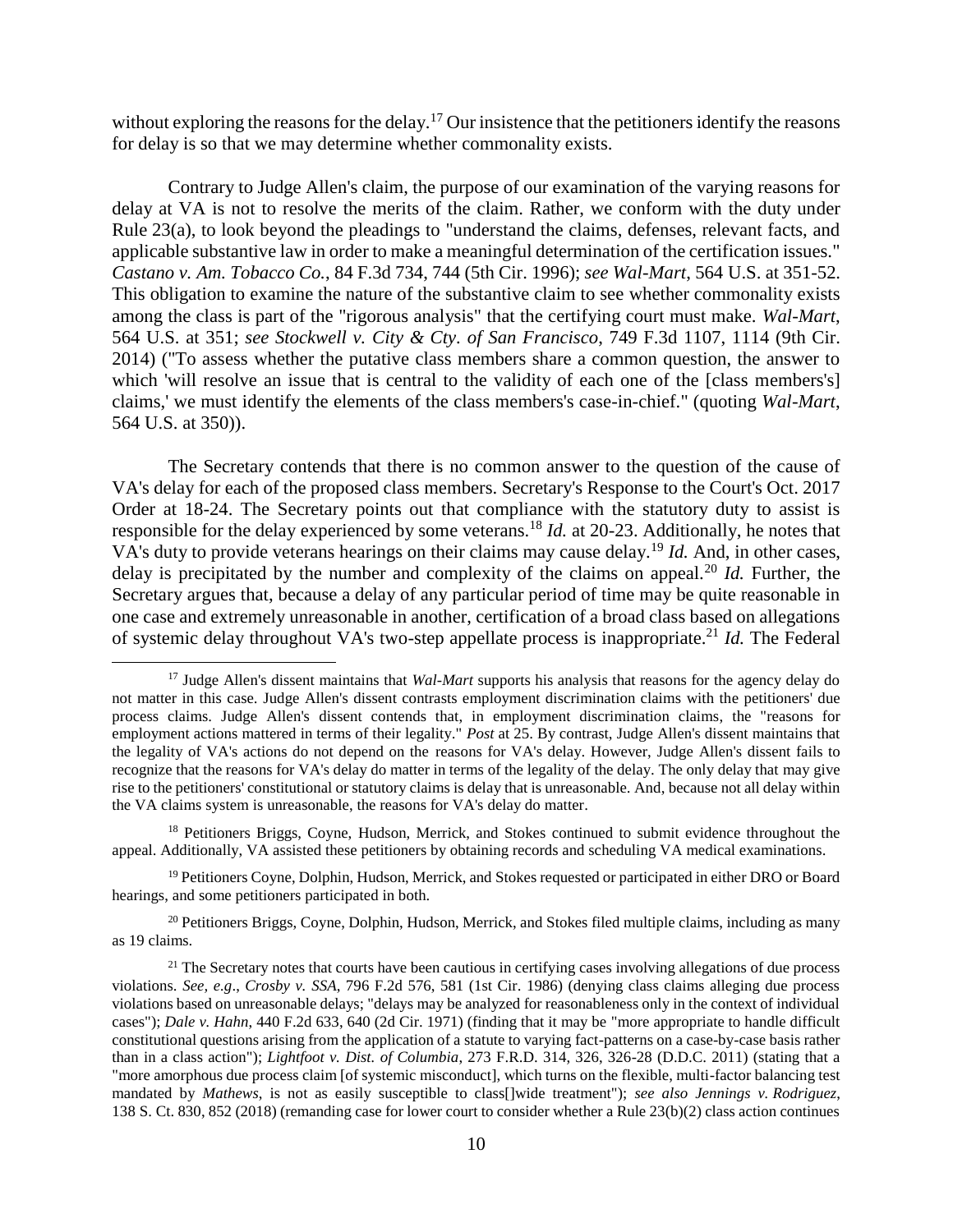Circuit echoed a similar sentiment in *Martin*, when it stated that, given the nature of the reasonableness inquiry, "we see no reason to articulate a hard and fast rule with respect to the point in time at which a delay becomes unreasonable" under the *TRAC* standard. *Martin*, 891 F.3d at 1346.<sup>22</sup> The Federal Circuit reasoned that "[b]ecause . . . reasonableness depends on the particular agency action that is delayed, a two-year delay may be unreasonable in one case, and it may not be in another."<sup>23</sup> *Id.*

The Secretary's argument is persuasive. The petitioners have chosen not to seek to certify a class based on a specific practice or policy by the Secretary that results in unreasonable delays. Instead, the petitioners have posited that there is systemic delay throughout the appeals process, but they have not attempted to identify the causes for the delay, such that determining the "truth or falsity will resolve an issue that is central to the validity of each of the claims in one stroke."<sup>24</sup> *Wal-Mart*, 564 U.S. at 350. "Mere allegations of systemic violations of the law . . . will not automatically satisfy Rule 23(a)'s commonality requirement." *Devaughn*, 594 F.3d at 1195.<sup>25</sup>

 $\overline{a}$ 

<sup>23</sup> *Martin* also noted that a claim that an individual has been denied due process because of delayed agency action "'is essentially no different than an unreasonable delay claim.'" *Martin*, 891 F.3d at 1348 (quoting *Vietnam Veterans of Am. v. Shinseki*, 599 F.3d 654, 660 (D.C. Cir. 2010)).

<sup>24</sup> The petitioners' lack of regard for whether the complained of delay is unreasonable may be illustrated by the decision to include Ms. Obie as a named petitioner. The petitioners do not dispute the Secretary's assertion that the lengthy delay Ms. Obie experienced is a result of her failure to submit a particular form to VA.

to be the appropriate vehicle for due process claims, noting that due process calls for "'flexib[ility]'" (quoting *Morrissey v. Brewer*, 408 U.S. 471, 481 (1972))).

<sup>&</sup>lt;sup>22</sup> The Federal Circuit also agreed with our Court's decision below not to rely on the petitioners' proffer of VA's average statistical delay to answer the reasonableness inquiry, because the statistics are "merely speculative," and the Federal Circuit reiterated that VA's potential delay "depend[s] on a long 'chain of hypothesized actions'" in each petitioner's case. *Martin*, 891 F.3d at 1346 n.10 (quoting *Ebanks v. Shulkin*, 877 F.3d 1037, 1039 (Fed. Cir. 2017)).

<sup>25</sup> Courts have made similar decisions. *See, e.g.*, *M.D. ex rel. Stukenberg v. Perry*, 675 F.3d 832, 843-44 (5th Cir. 2012) (denying class certification where the proposed common issues "'stretch[] the notions of commonality' by attempting to aggregate several amorphous claims of systemic or widespread conduct into one 'super-claim'" (quoting *Marisol A. v. Giuliani*, 126 F.3d 372, 377 (2d Cir. 1997))); *Jamie S. v. Milwaukee Pub. Sch.*, 668 F.3d 481, 494, 497 (7th Cir. 2012) (dismissing a class that "sought to lump together thousands of disparate plaintiffs with widely varying individual claims"); *J.B. ex rel. Hart v. Valdez*, 186 F.3d 1280, 1289 (10th Cir. 1999) (finding that, instead of advancing a discrete question of law, the proposed class broadly "conflate[d] a variety of claims to establish commonality via an allegation of 'systemic failures'"); *Stewart v. Winter*, 669 F.2d 328, 337 (5th Cir. 1982) (denying class certification where there was only an abstract common question meaning that "any allegation of a breach of legal duty by any class of defendants – no matter how vast or diverse – could be impressed into a single case").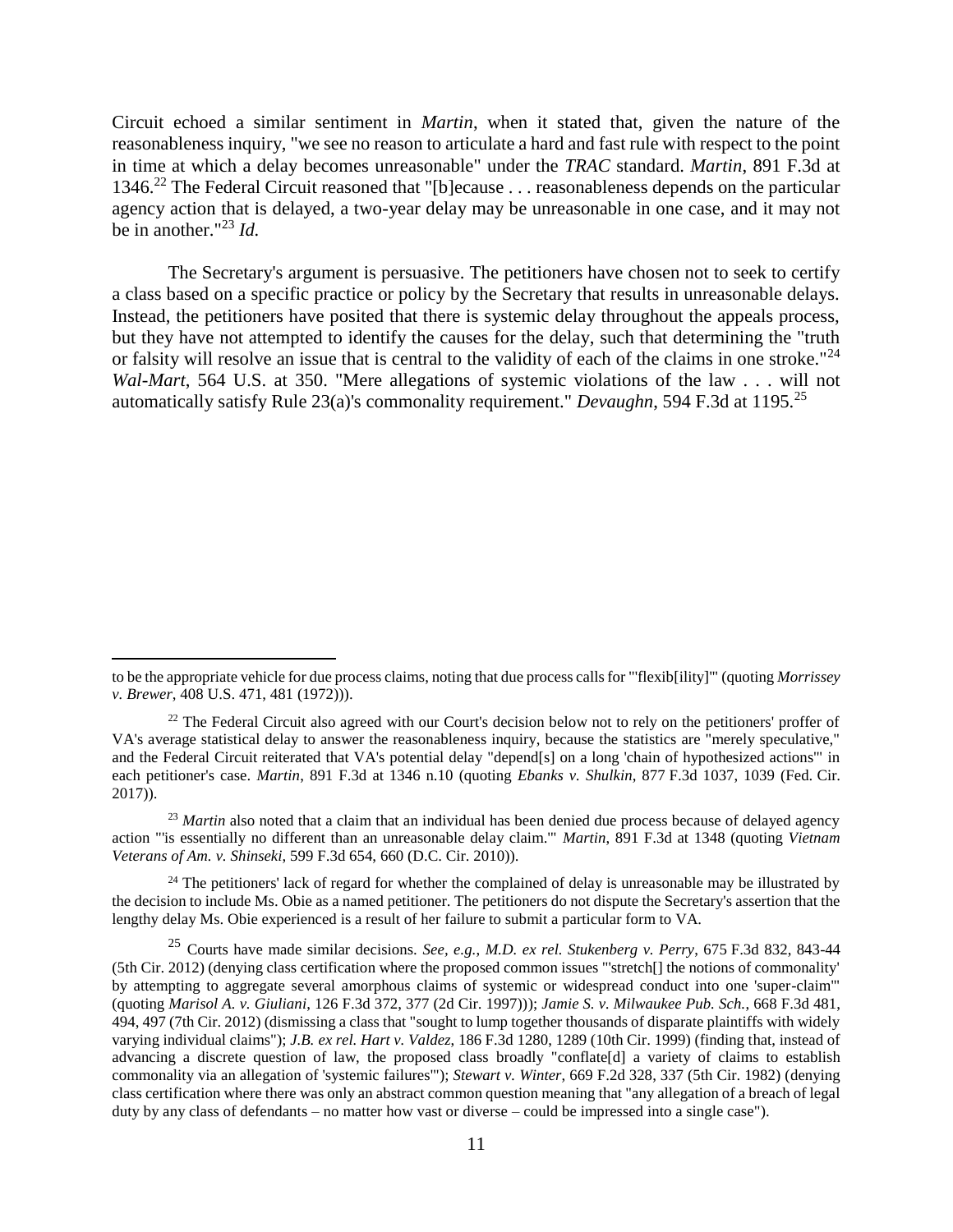On the other hand, courts have found commonality when the substantive challenge of a proposed class was confined to a specific policy or course of conduct that affects all members of the putative class in the same way. *See, e.g.*, *DL v*. *District of Columbia*, 860 F.3d 713, 724 (D.C. Cir. 2017) (certifying four subclasses defined in reference to particular uniform policies or practices); *Chicago Teachers Union, Local No. 1 v. Bd. of Educ. of City of Chicago*, 797 F.3d 426, 436, 440 (7th Cir. 2015) (upholding class certification in a racial discrimination suit where three African-American teachers lost their positions as part of a "turnaround" policy of deficiently performing schools); *Bouaphakeo v. Tyson Foods, Inc.*, 765 F.3d 791, 797 (8th Cir. 2014) (affirming certification of wage-and-hour class action where class challenged a specific company payment policy that applied to all class members).

In *Parsons v. Ryan*, 754 F.3d 657, 662 (9th Cir. 2014), the U.S. Court of Appeals for the Ninth Circuit (Ninth Circuit) approved the district court's certification of a class and subclass. The class consisted of inmates seeking redress from deficiencies in the prison health care system that had allegedly exposed all inmates to a substantial risk of serious harm. The subclass consisted of inmates who claimed that the conditions of isolation units constituted cruel and unusual punishment. *Id.* In making the claims about systemic deficiencies, the class members identified 10 specific uniform statewide policies and practices governing the health care system and 7 specific policies governing the prison isolation units. *Id.* at 678. The Ninth Circuit found that the district court had not abused its discretion in certifying the class and subclass because the class members pointed to specific policies and practices that were "defined with sufficient precision and specificity; they involve particular and readily identifiable conduct on the part of the defendants." *Id.* at 683. In discussing the policies of the health care system, the Ninth Circuit stated:

Each of these 10 policies and practices affords a distinct basis for concluding that members of the putative class satisfy commonality, as all members of the class are subject identically to those same policies and practices, and the constitutionality of any given policy and practice with respect to creating a *systemic*, substantial risk of harm to which the defendants are deliberately indifferent can be answered in a single stroke.

*Id.* at 679 (emphasis added). The lesson to be learned from *Parsons* is that a class proceeding may be an appropriate vehicle to challenge systemic deficiencies, but only when the putative class targets specific polices or practices that allegedly violate the law. However, at oral argument, the petitioners clarified that they do not challenge specific VA policies or practices. *See* Oral Argument ("Oral Argument") at 31:15-44, *Monk v. Wilkie*, U.S. Vet. App. No. 15-1280 (oral argument held Mar. 5, 2018), http://www.uscourts.cavc.gov/oral\_arguments\_audio.php (petitioners' counsel clarifying: "[T]here is no express system-wide policy or procedure [that we are challenging].").

Here, we conclude that there is no common question for the petitioners' and putative class's cause of delay, the answer to which "will resolve an issue that is central to the validity of each one of the [class member's] claims." *Wal-Mart*, 564 U.S. at 350. Therefore, we conclude that, because the petitioners have not satisfied the commonality requirement, the Court need not address the remaining Rule 23(a) prerequisites.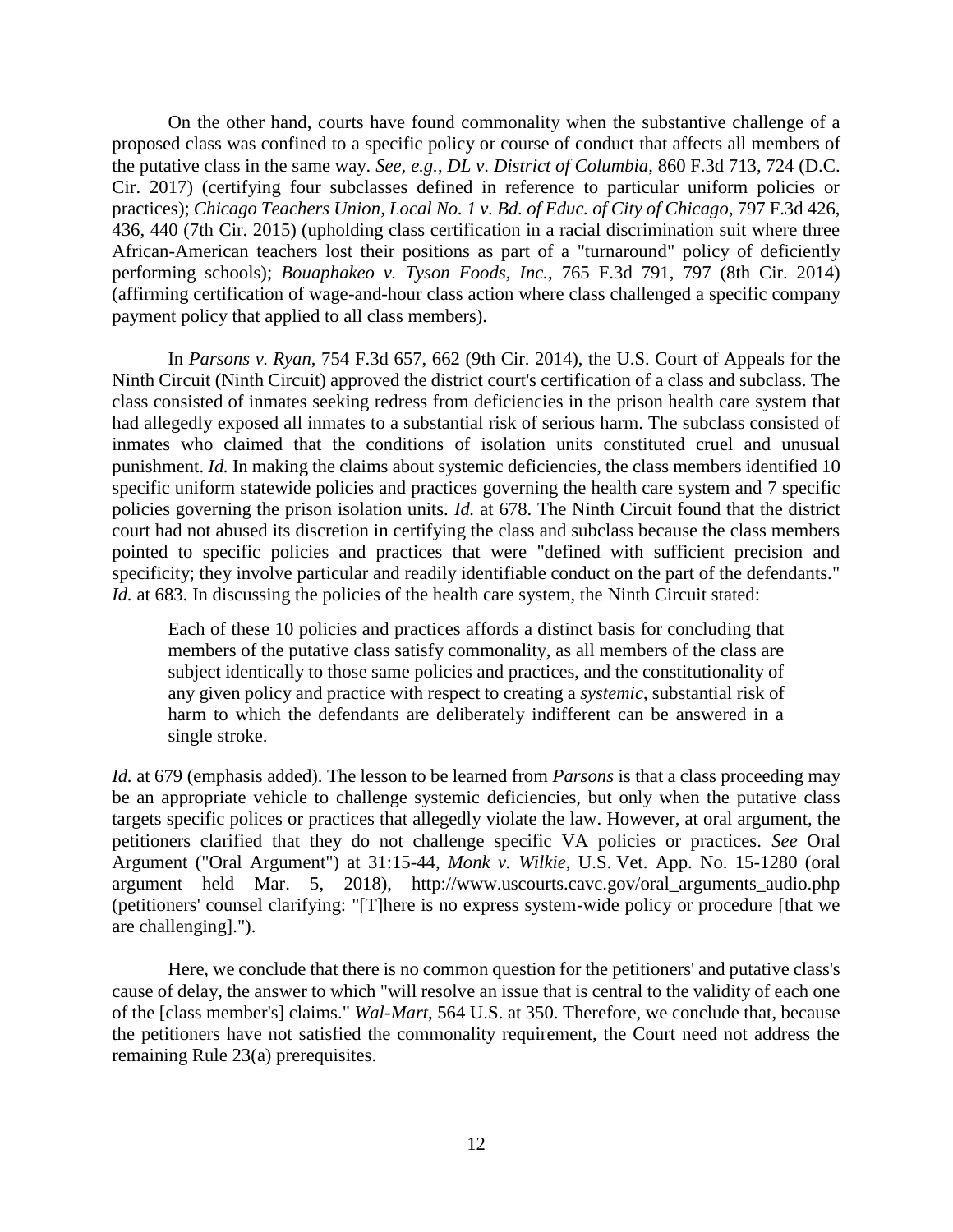## E. Rule 23(b)(2)

The petitioners seek relief in the form of an order from the Court directing the Secretary to issue a Board decision in all the putative class members' claims within 1 year following the timely filing of an NOD. Yet, apparently recognizing that some of the delay in adjudicating VA claims is reasonable and is related to VA's development of evidence to support a veteran's claim, the petitioners propose that the 12-month deadline could be waived by a veteran to allow the claim to be developed.<sup>26</sup> *See* Oral Argument at 15:30-16:05, 45:40-46:00, 59:33-1:00:14, 2:24:30-2:26:09.

Rule 23(b)(2) of the Federal Rules of Civil Procedure permits a court to certify a case for class-action treatment if "the party opposing the class has acted or refused to act on grounds that apply generally to the class, so that final injunctive relief or corresponding declaratory relief is appropriate respecting the class as a whole." Rule 23(b)(2), on the other hand, "does not authorize class certification when each individual class member would be entitled to a different injunction or declaratory judgment against the defendant." *Wal-Mart*, 564 U.S. at 360. In *Wal-Mart*, the Supreme Court stated that "the key to the (b)(2) class is 'the indivisible nature of the [relief].'" *Id.* (quoting Richard A. Nagareda, *Class Certification in the Age of Aggregate Proof*, 84 N.Y.U. L. REV. 97, 132 (2009)). The idea underlying Rule 23(b)(2) is that the relief applies to all the class members, or to none of them. *Id.* Here, the relief proposed by the petitioners does not satisfy Rule 23(b)(2) because it would require that the remedy be individualized and tailored to the needs of the individual veteran. This kind of relief would not truly be classwide. The relief the petitioners seek does not satisfy Rule 23(b)(2)'s standard as there is no single injunction that provides relief to the class as a whole.

Upon consideration of the foregoing, it is

ORDERED that the petitioners' motion for class certification is DENIED.

## DATED: August 23, 2018

 $\overline{a}$ 

DAVIS, *Chief Judge*, concurring: I fully join Judge Schoelen's opinion. I write separately to make the point that time spent by VA processing cases is not always unreasonable or unconstitutional delay. I also believe that 5 to 7 years generally for claims processing at VA is unreasonable, that is, takes entirely too long. With a backlog of more than 450,000 cases, the claims processing system needs to be radically changed to provide more efficient claims resolution, perhaps a reasonable goal would be to resolve, claims within 3 years. A good system would include the following features, among others: Finality, a closed record, aggregate claims resolution, alternative dispute resolution, and claims waivers for immediate cash payments. Without radical change or a new system implementing the features mentioned, backlog and delay will continue to be the norm.

The petitioners in this case have asserted that a 1-year delay from the filing of an NOD to a Board decision is unconstitutional or, at a minimum, statutorily unreasonable. In her opinion, Judge Schoelen correctly recognizes that answering this question requires the Court to consider

<sup>&</sup>lt;sup>26</sup> Because the development of a claim may include hearings before the RO and the Board, it would appear this waiver may also have to be extended to the right to have a hearing.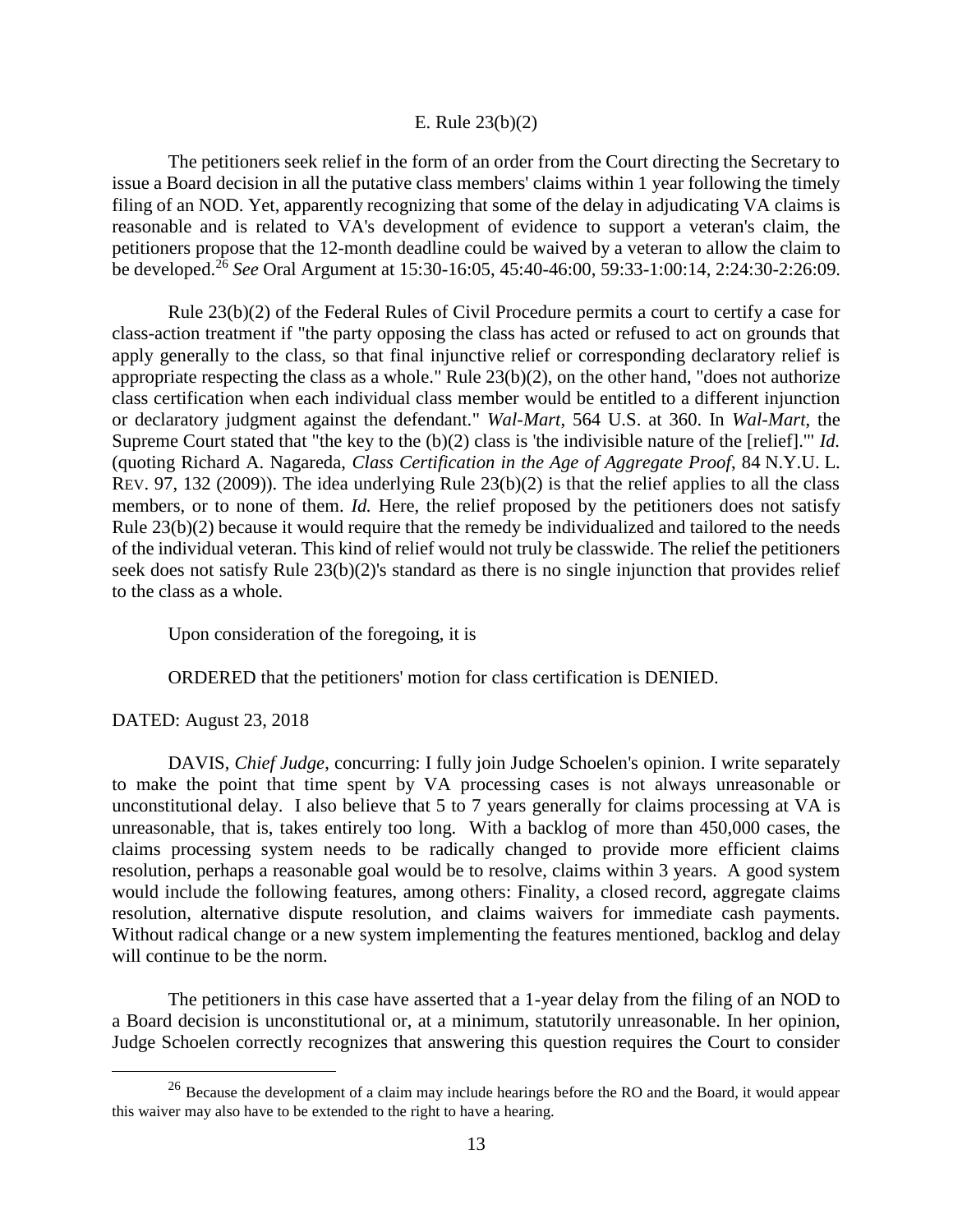the cause of the delay and that the petitioners have not demonstrated a common question or common answer as required by *Wal-Mart Stores, Inc. v. Dukes*, 546 U.S. 338 (2011).

In his dissent-in-part, Judge Allen, joined by Judges Bartley and Toth, frames the class issue as whether the "delays in the VA benefits system are both unconstitutional and 'unreasonable' no matter the reason."<sup>27</sup> He believes that this issue presents common questions, such as "how long" is too long under the Constitution's Due Process Clause? <sup>28</sup> or "whether a 1-year delay between the filing of an NOD and the rendering of a decision is 'unreasonable,' regardless of the constitutional boundary,"<sup>29</sup>as "they are the same for every person who is a member of the class."<sup>30</sup> I do not agree.

*Wal-Mart* instructs that "[c]ommonality requires the plaintiff to demonstrate that the class members 'have all suffered the same injury,' . . . [not] merely that they have all suffered a violation of the same provision of law."<sup>31</sup> The proposed class questions in Judge Allen's dissent-in-part focus only on the latter part of the inquiry—whether the petitioners' constitutional or statutory rights have been violated—without regard to whether their injuries are, in fact, common, or whether addressing their injuries is "of such a nature that it is capable of classwide resolution."<sup>32</sup>

These are critical questions because, "[w]ithout some glue holding the alleged *reasons* for all the alleged [delays] together, it will be impossible to say that examination of all the class members' claims for relief will produce a common answer to the crucial question *why was [my claim delayed]*?"<sup>33</sup> Thus, *Wal-Mart* requires that a class must have claims that "depend on a common contention" that is "capable of classwide resolution" such that a "determination of its truth or falsity will resolve an issue that is central to the validity of each one of the claims in one stroke."<sup>34</sup> Here, there are countless different reasons for processing time for each claim; therefore, one answer will not resolve all claims. Significantly, claims processing time does not necessarily mean "delay."

As Judge Schoelen notes, "[t]he petitioners have chosen not to seek to clarify a class based on a specific practice or policy by the Secretary . . . . [and] they have not attempted to identify the causes for the delay."<sup>35</sup> But the four Judges finding no commonality do not, contrary to the position taken by my colleagues in Judge Allen's dissent-in-part, reject the petitioners' legal theory or improperly reach the merits of their claims. Instead, Judge Schoelen's opinion recognizes that the VA appeals process is not a monolith and that *any* answer to the petitioners' questions requires a

<sup>27</sup> *Post* at 23.

 $\overline{a}$ 

- <sup>29</sup> *Post* at 24.
- <sup>30</sup> *Post* at 25.
- <sup>31</sup> 546 U.S. at 350.
- <sup>32</sup> *Id.*
- <sup>33</sup> *Id.* at 352.

<sup>34</sup> *Id.* at 350.

<sup>35</sup> *Ante* at 11.

<sup>28</sup> *Post* at 24.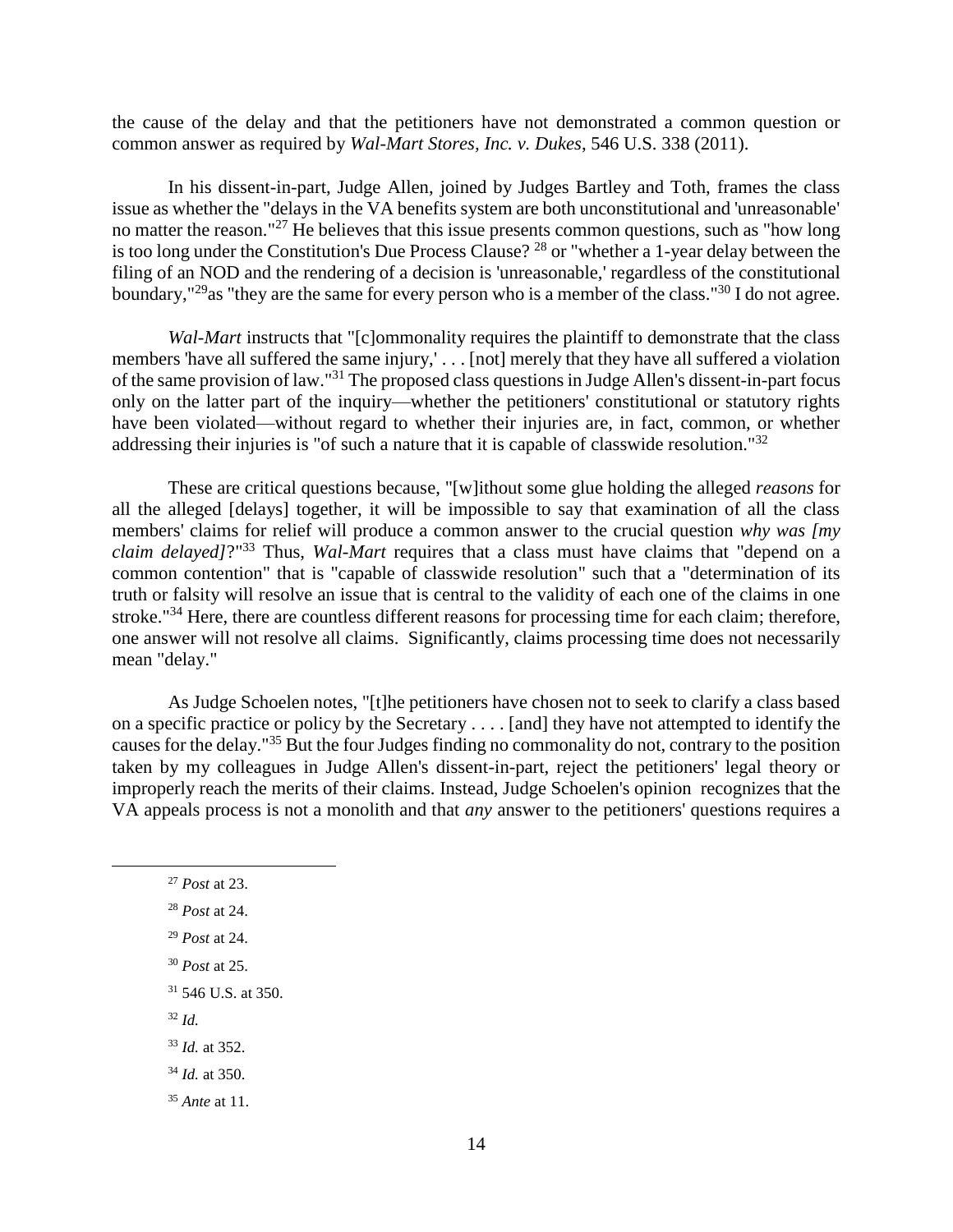fact-specific inquiry driven by multifactor balancing tests.<sup>36</sup> Indeed, as the Federal Circuit recently recognized, whether a delay is unreasonable in any given case hinges, in part, on a "'rule of reason' analysis [that] must, of course, look at the particular agency action for which unreasonable delay is alleged" and "whether the delays complained of are based on complete inaction by the VA, or whether the delays are due in part to the VA's statutory duty to assist a claimant in developing his or her case."<sup>37</sup>

The VA adjudication process is complex, consisting of many stages that impose many obligations on both VA and the claimant. Some stages—particularly those involving only administrative or ministerial tasks—may indeed produce unlawful delays.<sup>38</sup> On the other hand, some stages will inherently take time to complete. For example, a veteran might submit evidence that triggers VA's duty to provide a medical examination, or a case might require VA to submit inquiries to the National Archives and the Department of Defense. The amount of time it takes to properly develop an appeal will necessarily vary case by case and veteran by veteran, and it is wrong to equate the mere passage of time with delay without some inquiry into *why* time has passed.

Ultimately, whether 1 year, 5 years, or even 10 years elapsing between an NOD and a Board decision is unlawful depends entirely on what caused that much time to pass. To rule on the constitutionality or reasonableness of a delay,<sup>39</sup> the Court must apply balancing tests based on many factors, including the reasons for that delay. Based on the extremely broad assertions presented by the petitioners in this case, Judge Schoelen's opinion correctly finds no commonality.

This is not to say that, in a case where petitioners show that the weights on the balancingtest scales are the same for each class member, the Court would not certify a class to challenge *part* of VA's appellate process. There may very well be portions of that process that are ripe for aggregate remedies, and I am confident that the Court would certify a class when presented with the appropriate facts.

Finally, I want to emphasize the significance of the Court's decision and the historic nature of this case. Although Judge Allen calls Judge Schoelen's opinion a "plurality," that label is only partly accurate. As I read the various separate statements filed in this decision, six other judges join that part of Judge Schoelen's opinion prior to section II.D, addressing commonality. Those sections agreed upon by seven of the Court's Judges may well constitute a majority opinion, and I see no reason why those sections are not entitled to recognition as binding precedent. Only the commonality and remedy sections lack precedential value.

<sup>&</sup>lt;sup>36</sup> *See ante* at 8 (describing the balancing tests required by our precedent).

<sup>37</sup> *Martin v. O'Rourke*, 891 F.3d 1338, 1345, (Fed. Cir. 2018).

<sup>38</sup> *See id.* ("For example, [the Court] should consider whether delays are due to the agency's failure to perform certain ministerial tasks such as filling out the form certifying the appeal to the [Board] and docketing by the [Board].")

<sup>39</sup> *But see id.* at 1348 ("If the Veterans Court, employing the [] analysis [set forth in *Telecommunications Research & Action Center v. FCC ("TRAC")*, 750 F.2d 70, 76 (D.C. Cir. 1984)], finds a delay unreasonable (or not unreasonable), it need not separately analyze the due process claim based on that same delay." (citing *Vietnam Veterans of Am. v. Shinseki*, 599 F.3d 654, 660 (D.C. Cir. 2010))).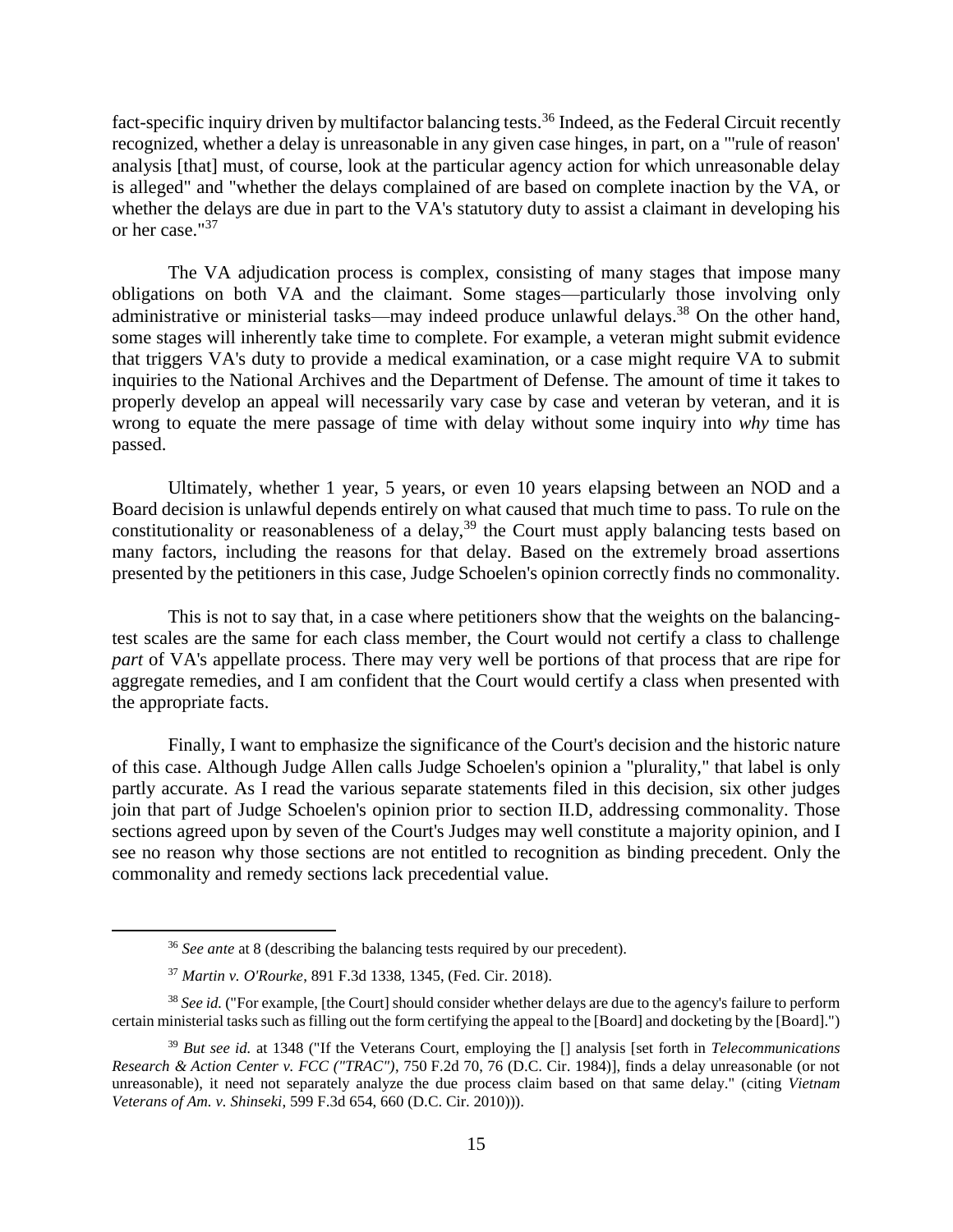In the precedential parts of its decision, the Court holds that it will, in appropriate cases, entertain class actions. This holding is a seismic shift in our precedent, departing from nearly 30 years of this Court's case law. The fact that the Court did not find aggregate action appropriate in this case does not change the fact that this is a watershed decision, and its importance should not be diminished merely because the Court declined to certify this proposed class. On the contrary, the Court's decision will shape our jurisprudence for years to come and, I hope, bring about positive change for our Nation's veterans and ensure that justice is done more efficiently and timely.

ALLEN, *Judge*, with whom BARTLEY and TOTH, *Judges*, join, concurring in part and dissenting in part.

To state the obvious, this is an incredibly important case. I concur fully in the plurality opinion's<sup>40</sup> determinations that the Court will, in appropriate cases initiated by a petition, utilize class action or aggregate resolution procedures and that it will consider Federal Rule of Civil Procedure 23 as a guide for doing so. *See ante* at 6. These are important decisions for this Court and its congressionally mandated role to provide meaningful judicial review to veterans<sup>41</sup> and other claimants in the VA system.<sup>42</sup>

I part ways with the plurality, however, with respect to its determination that the proposed class does not satisfy the prerequisites for certification. Specifically, the plurality concludes that the proposed class does not qualify for class treatment principally because it does not satisfy the requirement under Federal Rule of Civil Procedure 23(a)(2) that "there are questions of law or fact common to the class." *See ante* at 6,12. I believe the plurality fundamentally misapprehends and misapplies this commonality requirement by imposing too high a bar for certification and conflating resolution of the merits of the petitioners' claims with the procedural question of commonality.

<sup>&</sup>lt;sup>40</sup> I refer to Judge Schoelen's opinion as the "plurality" because it is the opinion in which the most Judges concur. It might have been more accurate to describe the opinion as a concurrence, but for what it's worth, I've used "plurality."

<sup>&</sup>lt;sup>41</sup> In the remainder of this opinion, I generally use the term "veteran" to describe those individuals participating in the VA administrative appeals process. I mean "veteran" to encompass all claimants for benefits, including non-veteran claimants, unless context dictates otherwise.

 $42$  I also thank counsel for the parties and amici for the universally excellent briefing in this matter. I would never have thought that nearly 500 pages of legal argument would serve to *simplify* matters, but it did. That was due in large measure to the serious attention devoted to putting these materials together.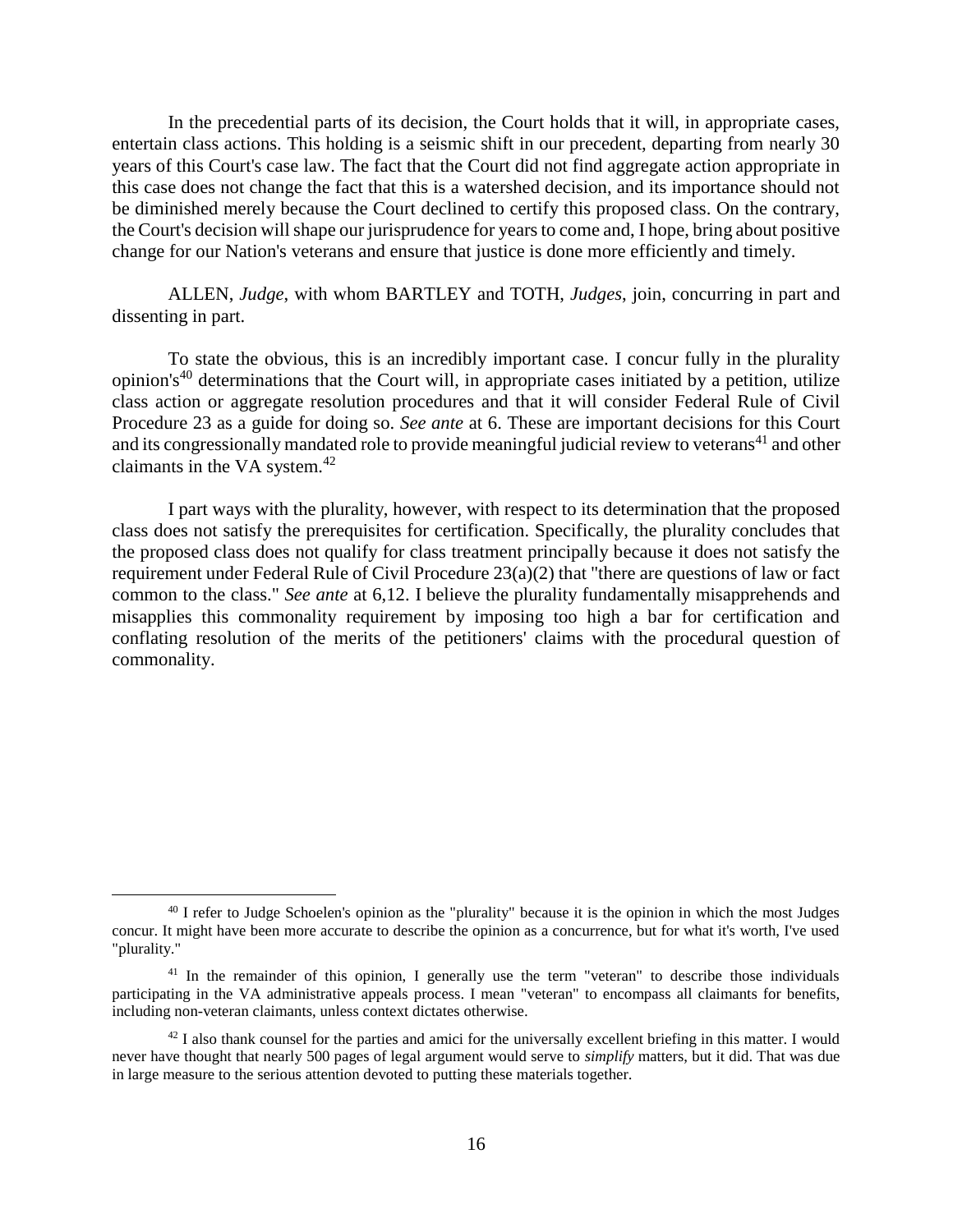As I explain below, the plurality does not accept the claims the petitioners make in this matter. The petitioners claim that the current system for resolving VA administrative appeals leads to delays that are simply too long under both the Constitution and the statutes regulating the Agency. The petitioners also claim that this delay is unlawful because resolving the appeal takes longer than 1 year. These may not be "good" claims, but they are the petitioners' claims. And it is those claims the Court should use to make the certification decision at hand. By refusing to accept the petitioners' claims, the plurality stacks the deck against certification. This is unfortunate. In so doing, the plurality has effectively precluded the Court from playing a meaningful role in addressing the systemic deficiencies plaguing the veterans benefits system—at least for today. Accordingly, I respectfully dissent.

In the detailed opinion that follows, I begin by considering the factual and procedural context of the petitioners' claims for class action treatment. This discussion is important not only to lay the foundation for the legal arguments, but also to make clear just how serious the claims the Court faces are. Thereafter, I comment briefly on the portions of the plurality opinion in which I concur. Finally, I turn to a detailed explanation of why the proposed class satisfies the requirements for class treatment including commonality.<sup>43</sup>

## **I. THE FACTUAL AND PROCEDURAL CONTEXT**

In his novel *Bleak House*, Charles Dickens writes of a fictional case in the English High Court of Chancery, *Jarndyce v. Jarndyce*. That suit had been pending for so long that "[i]nnumerable children have been born into the cause; innumerable young people have married into it; innumerable old people have died out of it . . . [and] a long procession of Chancellors has come in and gone out." 1 WORKS OF CHARLES DICKENS 4-5 (1891). For Dickens, *Jarndyce v. Jarndyce* was a useful literary device to tell his story. Sadly, however, it is also an apt analogy for what countless veterans face when seeking benefits from the Department of Veterans Affairs.<sup>44</sup>

The petitioners are all veterans who served our Nation and sought benefits from VA. And each has waited years to have their benefits claim decided after they disputed an initial decision by filing an NOD. The details of their stories vary (as one would expect), but the ultimate outcome is the same: significant delays. $45$ 

Unfortunately, the petitioners are not outliers. VA's veterans benefits system is beset by delays certainly rivaling those in the fictional *Jarndyce v. Jarndyce*, some of which are quite difficult to comprehend. As of May 2017

<sup>&</sup>lt;sup>43</sup> As I explain, I would certify the class. That is all the Court is called on to decide today. I do not address either merits or remedial issues in this opinion, beyond what is necessary to address the certification question.

<sup>44</sup> The Supreme Court has also used *Bleak House* to invoke the notion of legal proceedings that seemingly have no end. *See, e.g., Stern v. Marshall*, 564 U.S. 462, 468 (2011); *Hartman v. Moore*, 547 U.S. 520, 526 (2006).

<sup>&</sup>lt;sup>45</sup> We should never forget the human faces associated with the abstract concept of administrative delay. Such delays for veterans seeking benefits can have profoundly significant real-world implications. *See Amicus Curiae* Brief of Swords to Plowshares, Connecticut Veterans Legal Center, New York Legal Assistance Group, Veteran Advocacy Project, and Legal Aid Service of Broward County in Support of Petitioners at 7-19 (Feb. 8, 2018), *Monk v. Shulkin*, U.S. Vet. App. No. 15-1280 (argued Mar. 5, 2018), http://efiling.uscourts.cavc.gov (describing consequences such as homelessness, health problems, and threats to physical safety flowing from delays in VA benefits adjudications).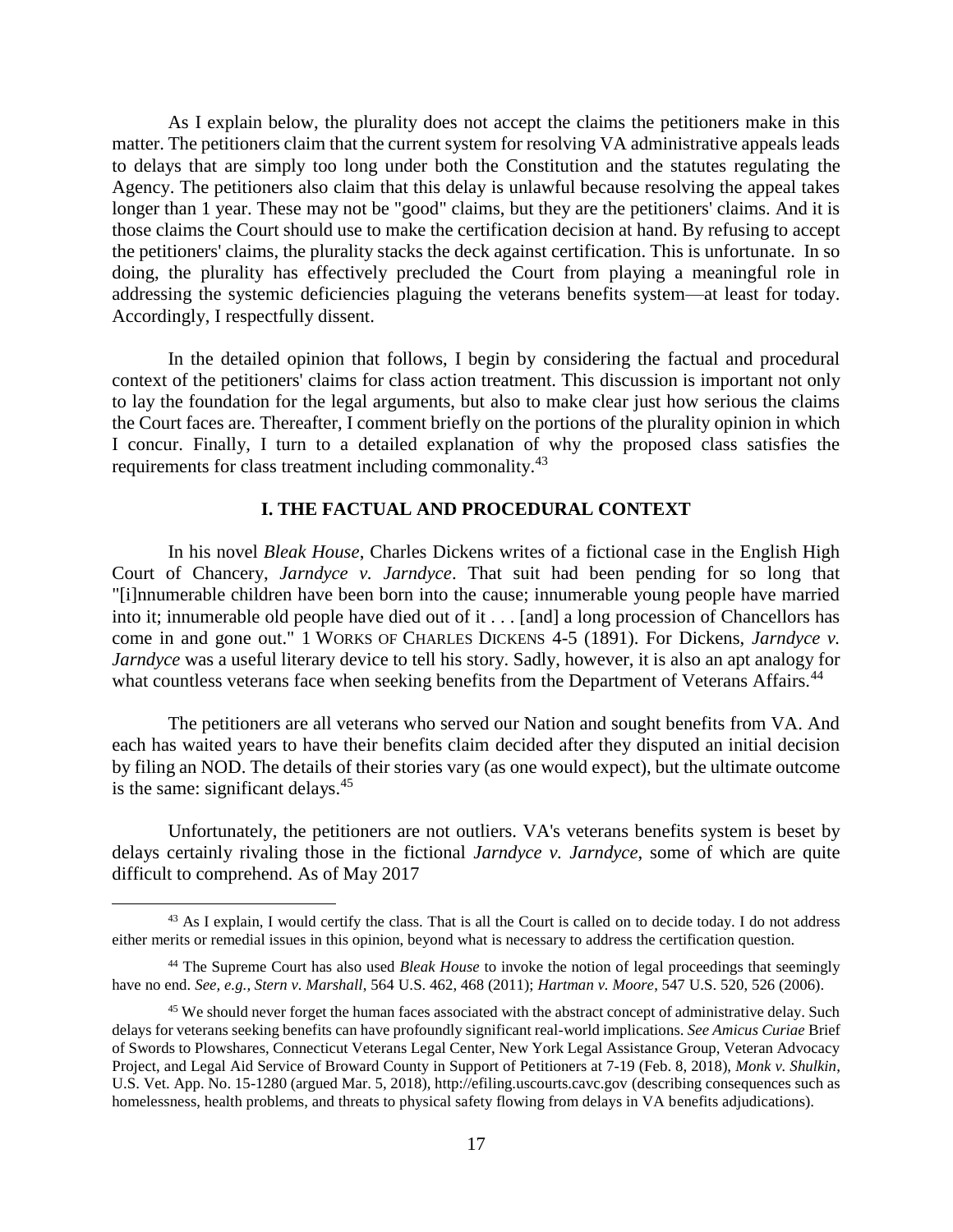- After filing an NOD, a veteran waits on average 16.5 months to receive a Statement of the Case (SOC);
- a veteran who elects to proceed with a formal appeal to the Board after receiving an SOC waits on average 33 months for VA to certify and transfer the appeal to the Board, an action that is largely ministerial; and
- a veteran then waits yet another 9.5 months for the Board to issue a decision.  $46$

Combined, these figures mean that after a veteran initiates an administrative appeal by filing an NOD, the veteran waits nearly 5 years for a Board decision. This is staggering. Moreover, unlike in Dickens' fictional tale, we do not have just a single case. Instead, there are more than 450,000 claims in appellate status before VA. *See* Board of Veterans' Appeals, *Annual Report* FISCAL YEAR 2016, at 30 (2017).

The petitioners sought to exit the "hamster-wheel" on which they found themselves. *See Coburn v. Nicholson*, 19 Vet.App. 427, 434 (2006) (Lance, J., dissenting) (discussing "the hamster-wheel reputation of veterans law"). They filed petitions under the All Writs Act, 28 U.S.C. § 1651(a), seeking an order "directing [the Secretary] to render decisions on pending appeals within one year of receipt of timely NODs and to render decisions on [the named petitioners'] pending appeals within sixty days."<sup>47</sup> Amended Pet. at 19. The petitioners claim that the current VA system is so poorly designed and managed that the time it takes to render decisions is unlawful under both statutory and constitutional principles. *See* Amended Pet. at ¶¶ 30-48.

The petitioners essentially argue that the delays in the VA benefits system violate the law in two independent ways, regardless of the reasons for the delay. That is, the petitioners posit that there is a time that is simply "too long" to wait for a result, no matter what makes the process that lengthy. First, the petitioners note that, as claimants seeking benefits, they have a constitutionally protected property interest in their benefits claims. *Id*. at ¶ 31 (citing *Cushman v. Shinseki*, 576 F.3d 1290, 1298 (Fed. Cir. 2009)). Given this constitutionally privileged status, the petitioners continue, the flexible balancing test from *Mathews v. Eldridge*, 424 U.S. 319 (1976), indicates that the average delays in the VA system are unconstitutional. Amended Pet. at ¶¶ 32-35. Alternatively,

<sup>&</sup>lt;sup>46</sup> The statistics I provide above are taken from the Board's May 5, 2017, response to the petitioners' request under the Freedom of Information Act (FOIA). This document is attached as Exhibit A to the Corrected Amended Petition for Extraordinary Equitable and Collective Relief (Amended Pet.). The statistics are consistent with statistics contained in a recent VA Office of Inspector General report that the petitioners submitted as supplemental authority. *See* VA OIG REPORT No. 16-01750-79, VETERANS BENEFITS ADMINISTRATION, REVIEW OF TIMELINESS OF APPEALS PROCESS, (Mar. 28, 2018)

 $47$  Counsel for the petitioners made clear at oral argument that the "decisions" referred to in the amended petition were those of the Board. Oral Argument at 10:32-11:22. The petitioners were far too coy in the amended petition about what "decisions" they sought. The lack of clarity on that point does not have legal significance because we know now what the term means as used in the petition. Nevertheless, the failure to be upfront about this issue affected both counsel for the Secretary and the Court. Given the otherwise high quality of the petitioners' papers and argument in this case, I remain quite baffled about the decision to "hide the ball" on such an important issue.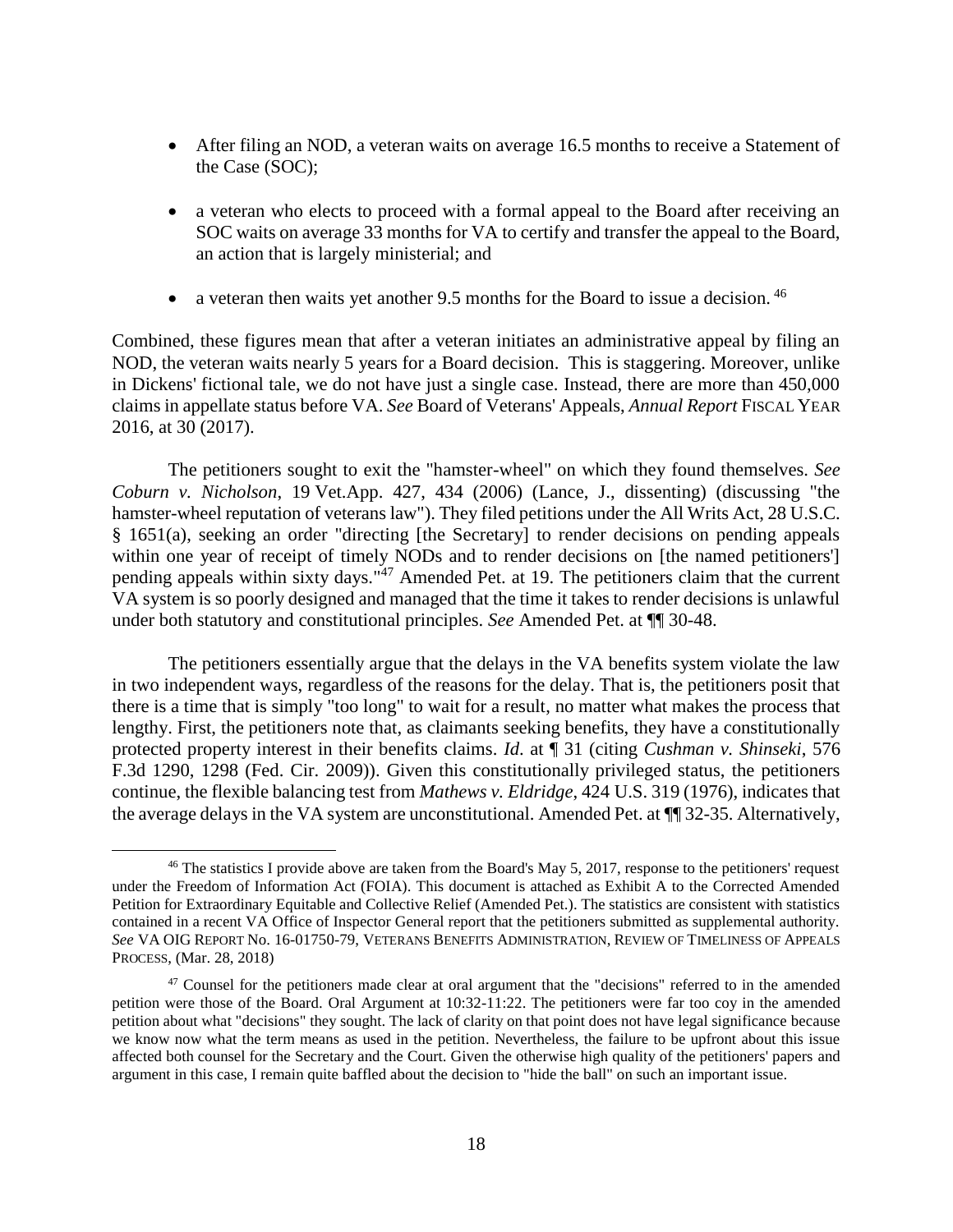the petitioners assert that these delays are "unreasonable" to the degree that the Court has the statutory authority to correct them. *Id*. at ¶¶ 36-48; *see* 38 U.S.C. § 7261(a)(2) (providing that the Court has the power to "compel actions of the Secretary unlawfully withheld or unreasonably delayed").

The class proposed to address the claimed legal deficiencies in the VA system was defined (as seen through the lens of the oral argument clarification concerning the meaning of "decision," *see supra* note 46) as individuals who

(1) "applied for and [had] been denied VA disability benefits in whole or in part;"

(2) "timely filed an NOD upon denial of an original, reopened, or remanded claim;" and

(3) did not receive a Board "decision on the pending appeal within twelve (12) months of the date of the NOD."

Amended Pet. at ¶ 13.

 $\overline{a}$ 

Of course, each petitioner has his or her own story leading to a purported unreasonable delay.<sup>48</sup> Each may seek relief independently, so why proceed as a class? The Federal Circuit effectively answered that question in *Ebanks v. Shulkin*, 877 F.3d 1037 (Fed. Cir. 2017). That appeal concerned the denial of a writ of mandamus based on delay in holding a Board hearing. *Id*. at 1038. The Federal Circuit commented that it was uncomfortable with granting a writ in an individual case for "veterans who claim unreasonable delay in VA's first-come-first-served queue." *Id.* at 1039-40. This was so because granting individual relief "may result in no more than linejumping without resolving the underlying problem of overall delay." *Id*. at 1040; *see Monk v. Shulkin*, 855 F.3d 1312, 1321 (Fed. Cir. 2017) (commenting that "a claim aggregation procedure may help the Veterans Court achieve the goal of reviewing the VA's delay in adjudicating appeals"); *see also Young v. Shinseki*, 25 Vet.App. 201, 215 (2012) (en banc) (Lance, J., dissenting) (noting the Secretary's tendency to correct problems of veterans raised in a petition such that that individual dispute becomes moot). So, what was to be done? The Federal Circuit stated that "the issue [of systemic delay] seems best addressed in the class-action context, where the court could consider class-wide relief." *Ebanks,* 877 F.3d at 1040.

As I explain below, the plurality's interpretation of class certification prerequisites renders the Federal Circuit's comments in *Ebanks* largely meaningless. The plurality's reading of the commonality requirement makes it functionally impossible to certify a class in many delay claims. That position is entirely at odds with the Federal Circuit's comments in both *Ebanks* and *Monk.* Before exploring this topic of disagreement, however, I take a brief detour to discuss the portions of the plurality opinion with which I strongly agree.

<sup>&</sup>lt;sup>48</sup> One should not take this comment out of context. The reality that each petitioner has his or her story does not mean that the proposed class lacks commonality. I explain why that is so in detail below.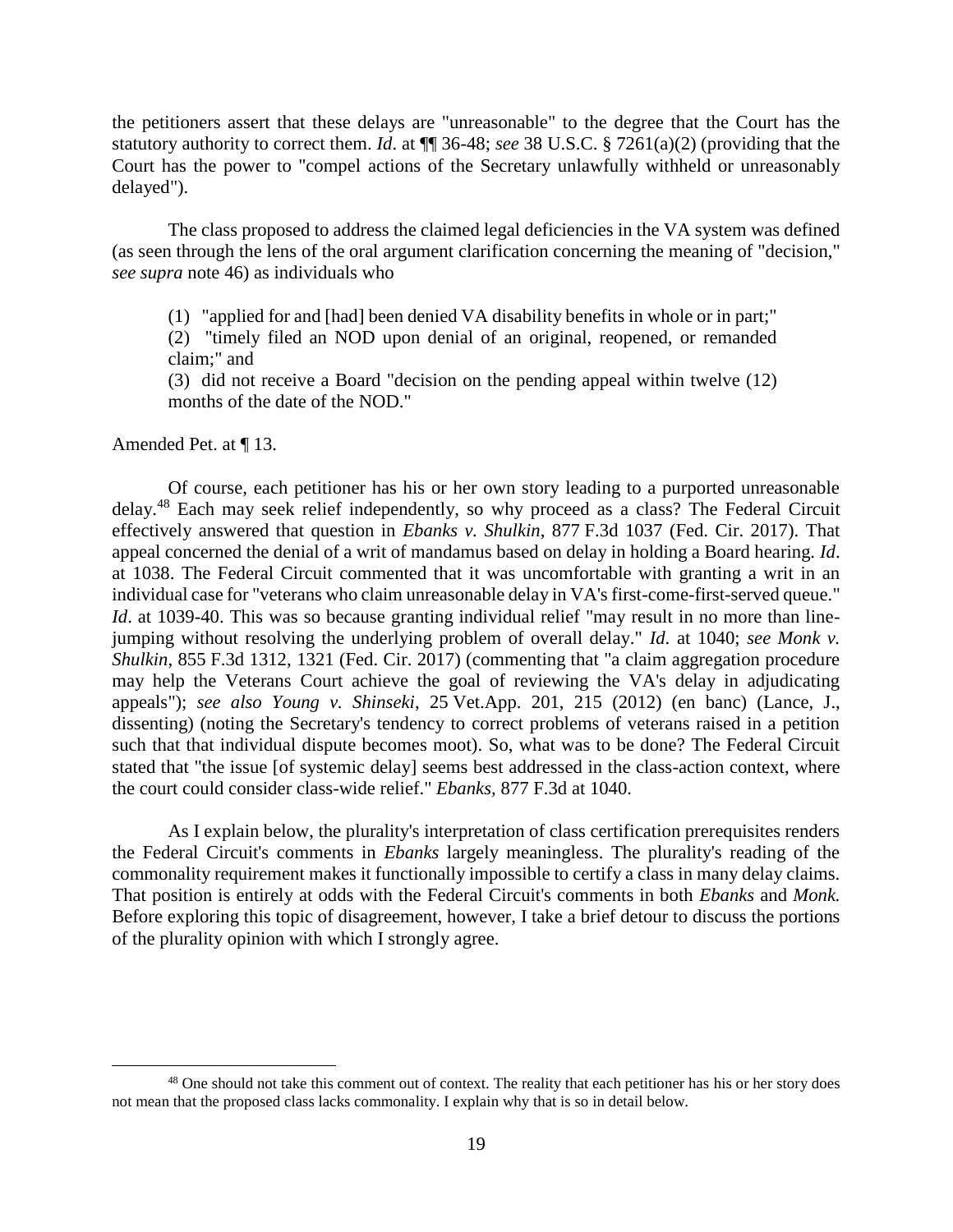## **II. IMPORTANT AREAS OF AGREEMENT WITH THE PLURALITY**

While, as I explain below, I strongly disagree with the plurality's conclusion that the proposed class does not satisfy the commonality requirement, I want to be entirely clear about my agreement with the plurality on several important matters.

*First*, the Court's decision to unequivocally embrace its power to use the class action device in connection with petitions seeking extraordinary writs is groundbreaking.<sup>49</sup> I agree entirely with this holding. In appropriate cases, aggregate resolution of issues will allow the Court to address systemic problems in the VA system and more fully protect the rights of the men and women who served our Nation. The import of this portion of the plurality's opinion cannot be overstated.

I would expressly do one thing in this regard that the plurality does not. I would unequivocally overrule *Harrison v. Derwinski*, 1 Vet.App. 438 (1991) (en banc). Nearly three decades ago in *Harrison*, this Court held that it would not utilize class actions. *Id*. at 438-39. It did so for three reasons: (1) The Court did not have the authority to do so; (2) class actions would be unmanageable in an appellate court setting; and (3) class actions were unnecessary because the Court has the power to issue precedential decisions. *Id.* To the extent that *Harrison* was ever correct, its time in the sun has passed.

The Federal Circuit has clearly held that *Harrison*'s first reason (lack of authority) is incorrect. *Monk*, 855 F.3d at 1322 ("We hold that the Veterans Court has the authority to establish a class action mechanism or other method of aggregating claims."). I also believe that the Federal Circuit rejected (at the very least implicitly) the other two reasons, manageability and the availability of precedential decisions, as categorical bases for not adopting a class action device. *See, e.g., id*. at 1320 (discussing *Harrison*). But even if it has not rejected those reasons, those reasons cannot retain any viability given the Court's holding today that it *will* entertain class actions in certain appropriate matters. *Harrison* cited manageability and precedential opinions as part of its *categorical* rejection of class actions also. 1 Vet. App. at 438-39. Given the Court's decision today that there is no such categorical bar—at least with respect to petitions—*Harrison* cannot remain the law. We should remove any doubt on that score and expressly overrule it.

This is not to say that manageability and the use of precedential opinions have no relevance to whether a class action is appropriate in a specific matter; of course they do. They just no longer serve as a complete bar to using the class action procedure.<sup>50</sup> I return to these matters below. *See infra* part III(d).

<sup>&</sup>lt;sup>49</sup> As does the plurality, I leave for another day whether the class action device is an appropriate procedural vehicle in the context of an appeal. *See ante* at 2 n.4.

<sup>50</sup> My point about clearly overruling *Harrison* is not a mere technicality. *Harrison* was an en banc decision of the Court. As such, it is binding on all panels. *See Bethea v. Derwinski*, 2 Vet.App. 252, 254 (1992). If the second and third *Harrison* categories remain viable in the way *Harrison* described them, future panels must categorically reject class actions. As I explained, I do not think that is a tenable position given both the Federal Circuit's decision in *Monk* and our decision today. If that is correct, there simply is no reason to leave the procedural question of *Harrison*'s continued viability ambiguous.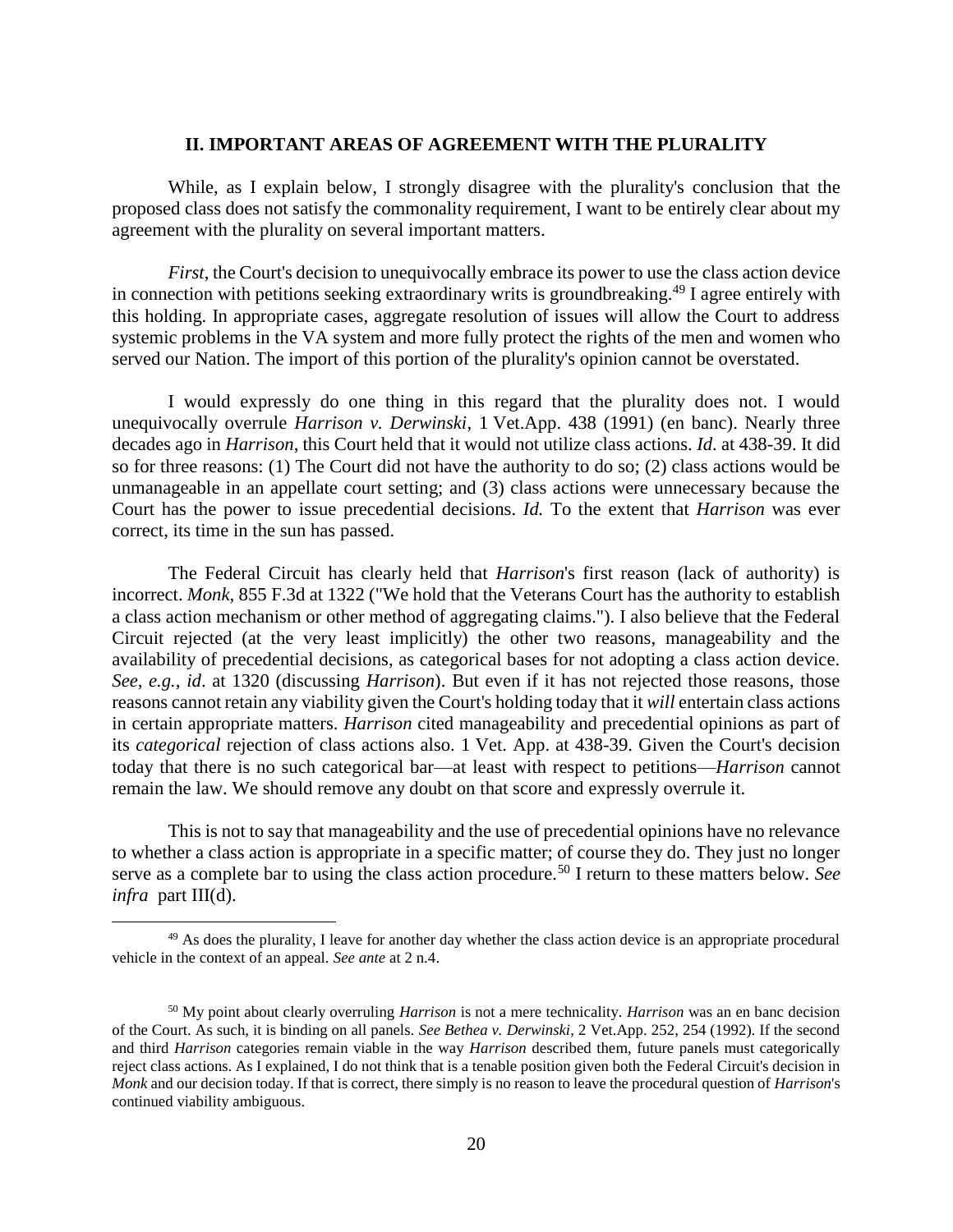*Second*, the Court wisely adopts Rule 23 as a guide (at least for now) in terms of using the class action device. Rule 23 has a long history in the Federal courts and our fellow Federal judges (as well as lawyers and law professors) have generated many resources for the Court to use as it embarks on this endeavor. The Court quite rightly recognizes that there is no need for it to go on this journey alone.

I pause to underscore one important point about using Rule 23 as a guide. That rule was adopted for, and has been used by, Federal district courts. Clearly, certain portions of the rule simply will not apply here, for example monetary-based classes under Rule 23(b)(3). There is no reason to conclude that the Court's use of Rule 23 as a guide means that all interpretations of that rule in the trial court setting necessarily apply here. Our Court is unique in many ways, one of them now being that it will be an appellate body using the class action device. Given this uniqueness, the Court should independently assess on a case-by-case basis whether a given interpretation of a provision of Rule 23 makes sense at this Court.<sup>51</sup> After all, a guide is merely that.

To repeat, these matters with which I agree are truly significant. The disagreement I have with the plurality—to which I turn now—should not obscure that point.

# **III. THE PROPOSED CLASS SATISFIES THE REQUIREMENTS FOR CERTIFICATION.**

The proposed class in this case satisfies all the prerequisites for certification under the guidance of Rule 23(a) and fits comfortably into the functional category Rule 23(b)(2) defines. The plurality concludes that the class should not be certified because it does not satisfy the commonality requirement of Rule 23(a)(2). *See ante* at 12. I first explain why that determination is incorrect. After that, I proceed to address the remaining factors under Rule 23(a) as well as the requirements of Rule 23(b)(2). Finally, I briefly consider why manageability concerns and the availability of precedential decisions do not counsel against class action treatment.

A. The proposed class satisfies the commonality requirement.

The plurality's conclusion that the proposed class fails to satisfy the commonality requirement of Federal Rule of Civil Procedure  $23(a)(2)$  is incorrect.<sup>52</sup> The plurality reasons that

<sup>&</sup>lt;sup>51</sup> To the extent that portions of Rule 23 have constitutional underpinnings, the Court would be bound to apply those principles.

 $52$  As I noted above, there is no reason that the Court need adopt all non-constitutionally based interpretations of Rule 23 when using its provisions as a guide. In an appropriate case, I would be open to considering whether the commonality requirements the plurality derives from *Wal-Mart v. Dukes*, 564 U.S. 338 (2011), *see ante* at 7, should apply in matters before this Court. Other courts have done the same in circumstances in which Rule 23 did not technically apply but provided potential guidance. *See, e.g.*, *Essame v. SSC Laurel Operating Co. LLC*, 847 F. Supp. 2d 821 (D. Md. 2012) (declining to apply *Wal-Mart* and noting that "Rule 23 standards are generally inapplicable to [Fair Labor Standards Act] collective actions."). Because, as I explain below, this proposed class satisfies *Wal-Mart*'s heightened commonality standard, I leave that matter for another day. I do note here that the Supreme Court's conclusion about commonality in *Wal-Mart* has been the subject of sustained criticism. *See, e.g.*, Robert H. Klonoff, *The Decline of Class Actions*, 90 WASH. U. L. REV. 729, 776 (2013) (noting that "[t]he majority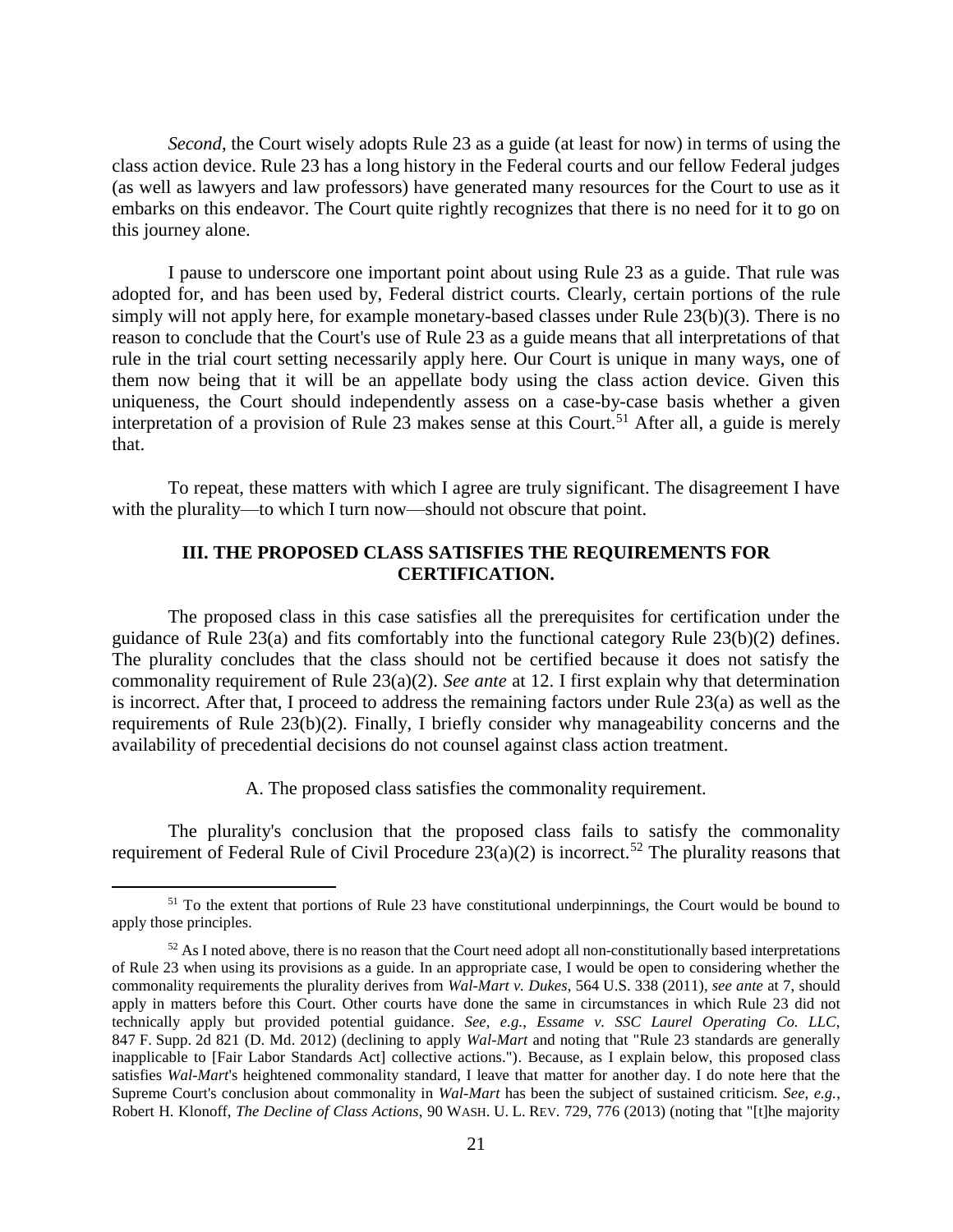commonality is lacking because "[t]here is no common question for the petitioners' and putative class's cause of delay." *Ante* at 12.

Although the plurality accurately recites the Supreme Court's most recent comprehensive description of the commonality requirement in Rule 23(a)(2), *see ante* at 7 (discussing *Wal-Mart*), it has misconstrued that decision and erected too high a bar for finding commonality. Most critically for today's decision, the Supreme Court noted that it was not the common questions that truly mattered for class certification purposes, but rather whether there were common answers to such questions sufficient to "resolve an issue that is central to the validity of each one of the claims in one stroke." *Wal-Mart*, 564 U.S. at 350. In other words, if there is no common thread connecting the class members' claims such that pulling that thread will affect each class member, the class is insufficiently cohesive to warrant class treatment. *See id*. at 352 ("Without some glue holding the alleged reasons for all those decisions together, it will be impossible to say that examination of all class members' claims for relief will produce a common answer to the crucial question *why was I disfavored*." (emphasis in original)). The Supreme Court made clear that there need be only one common question, the answer to which drives the litigation in order to satisfy Rule 23(a)(2). *Id.*, 564 U.S. at 359. The plurality does not give sufficient weight to this part of the Supreme Court's discussion in *Wal-Mart*. 53

The task, then, is to consider whether the petitioners' claims have in common the answer to at least a single question that would drive the litigation as to each member of the proposed class. How does one go about this task? This is where things get a bit slippery.

The "slipperiness" concerns how much a court should consider the merits of a claim at the class certification stage. As I will explain, the answer is "enough, but not too much." To start, there is no question that a court must consider the merits in some measure as part of the class certification inquiry. *See ante* at 6 (discussing overlap between certification and merits). As the Supreme Court noted in *Wal-Mart*, "[f]requently [the] rigorous analysis [required for class certification] will entail

decision in *Dukes* cannot be squared with the text, structure, or history of Rule 23(a)(2)"); Joseph A. Seiner, *Weathering* Wal-Mart, 89 NOTRE DAME L. REV. 1343, 1365-68 (2014) ("[T]he [*Wal-Mart*] decision omits [] any discussion of the vast majority of class action cases that look nothing like *Wal-Mart* at all. . . . This is likely because the decision was really only intended to apply to the Wal-Mart situation itself."); A. Benjamin Spencer, *Class Actions, Heightened Commonality, and Declining Access to Justice*, 93 B.U. L. REV. 441, 444-45 (2013) ("Rule 23(a)'s commonality language says nothing of the nature or import of the legal or factual questions that class members' claim must share, nor does it mandate that class plaintiffs be bound together by the 'same injury'").

<sup>&</sup>lt;sup>53</sup> As I explain above, the plurality does not accept the petitioners' legal theory, leading the plurality to focus on the various reasons why a claim may be delayed. *See ante* at 8. In recasting the petitioners' actual claim in this way, the plurality has obscured the common questions the class members share, questions that would advance the resolution of the claim of each and every class member. In doing so, the plurality also engrafts onto Rule  $23(a)(2)$  a requirement found only in Rule 23(b)(3), namely that common issues predominate over individual ones. FED. R. CIV. P. 23(b)(3) (providing that to certify a class under that provision of the rule a court must find "that the question of law or fact common to the class members predominate over any questions affecting only individual members"). Justice Ginsburg made the same argument in her *Wal-Mart* dissent. 564 U.S. at 375-77 (Ginsburg, J., dissenting). Justice Scalia rebuffed the charge because, he said, the Supreme Court majority highlighted the dissimilarities in plaintiffs' claims because there was nothing left that could serve as the glue to hold the class claims together. *Id.* at 359 ("We consider dissimilarities not in order to determine (as Rule 23(b)(3) requires) whether common questions *predominate*, but in order to determine (as Rule 23(a)(2) requires) whether there is even a single common question. And there is not here." (internal punctuation removed; emphasis in original)).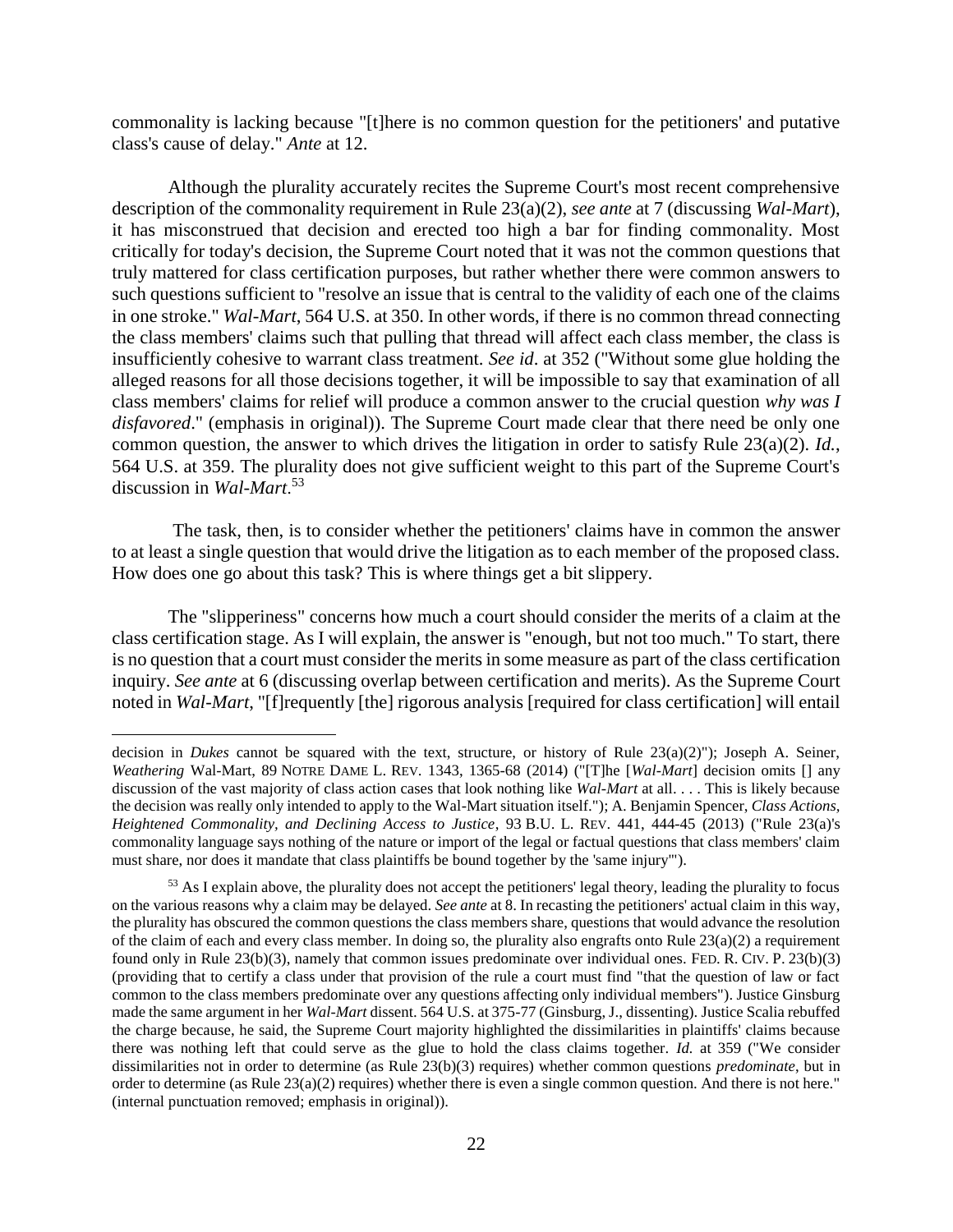some overlap with the merits of the plaintiff's underlying claim." 564 U.S. at 351 (internal quotation marks omitted). This makes perfect sense. As the Supreme Court explained in an earlier decision, "the class determination generally involves considerations that are enmeshed in the factual and legal issues comprising the plaintiff's cause of action." *Gen. Tele. Co. of Sw. v. Falcon*, 457 U.S. 147, 160 (1982).

At the same time, however, it is not appropriate for a court to base its class certification decision on the ultimate merits of the underlying claims. *See, e.g., Amgen Inc. v. Conn. Ret. Plans & Trust Funds*, 568 U.S. 455, 466 (2013) ("Rule 23 grants courts no license to engage in freeranging merits inquiries at the certification stage."); *Messner v. Northshore Univ. HealthSystem*, 669 F.3d 802, 811 (7th Cir. 2012) ("[T]he court should not turn the class certification proceeding into a dress rehearsal for the trial on the merits."). This too makes sense. It would be strange indeed if a court could say "the plaintiff wins on the merits, therefore the class is certified" or vice versa. The merits must be considered not in the same way they would be to resolve the case—that is, to determine whether one side prevails or not. As the Supreme Court made clear *after Wal-Mart*: "Merits questions may be considered to the extent—but only to the extent—that they are relevant to determining whether the Rule 23 prerequisites for class certification are satisfied*.*" *Amgen,* 568 U.S. at 466 (citing *Wal-Mart*, 564 U.S. at 352 n.6).

An analogy may help illustrate how the commonality inquiry works as well as highlight the error in the plurality's reasoning. Assume that each class member's claim is a small boat floating on the water in a pool. The commonality inquiry (for this metaphorical pool) is trained on whether there is a single action that will cause the pool to drain or fill such that all the boats will move together. If there is, there is commonality among the boats because there is a single action that affects them all "in one stroke." *See Wal-Mart*, 564 U.S. at 350. This inquiry is entirely agnostic as to whether the boats rise or fall. *See Amgen*, 568 U.S. at 459 (stating, in the analogous setting of determining whether common questions predominate over individual ones, that one asks only if there are common questions "not that those questions will be answered, on the merits, in favor of the class."). The key is that the single action makes them *all* move.

The analysis is the same if we substitute the far more serious claims these putative class members possess for our fictional boats. Each of the class members' claims depends on the contention that the veteran simply has waited too long for resolution of his or her claim for benefits, no matter what the reason. In other words, there is systemic failure. We must then determine whether there is anything we can ask such that an answer will "in one stroke" affect each claim (i.e., can we make the water move in such a way that each claim rises or falls). *See Wal-Mart*, 564 U.S. at 350. There most certainly is a question we can ask. In fact, there is more than one question (although, as mentioned above, one is all that is necessary).

To understand why this is so, we need to recall the gravamen of the petitioners' claims. They assert that the delays in the VA benefits system are both unconstitutional and "unreasonable" no matter the reason. Amended Pet. at ¶¶ 30-48. The marker petitioners set for when delay becomes unconstitutional and/or unreasonable is 1 year from the filing of an NOD and the issuance of a Board decision. *Id.* at 19 (taking into account the petitioners' oral argument clarification). On these allegations, common questions under *Wal-Mart* abound.<sup>54</sup>

<sup>54</sup> I focus on the petitioners' constitutional claims. It is easy to read *Martin* as requiring the assessment of the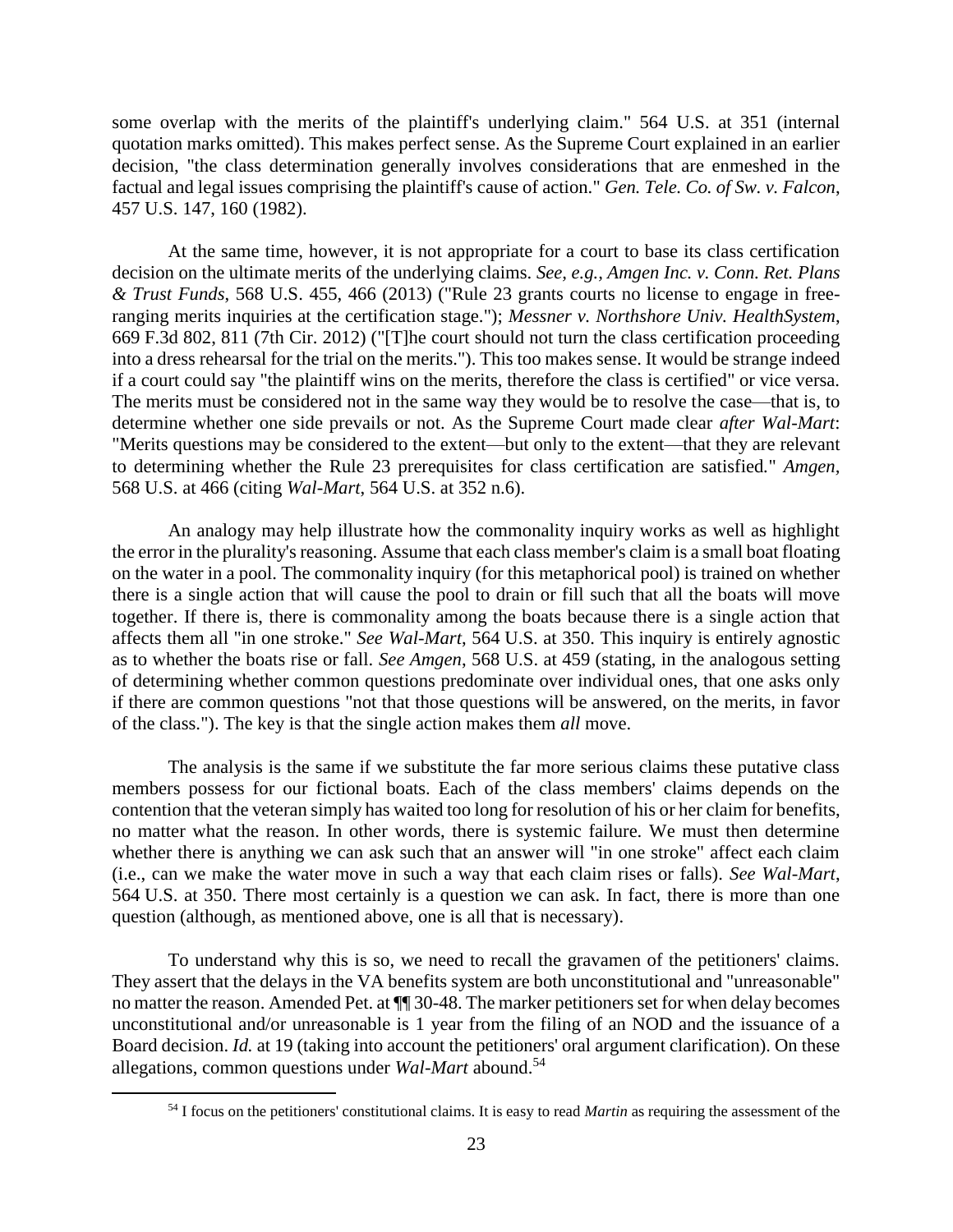First, the Court could answer the question: How long is too long under the Constitution's Due Process Clause? The petitioners may not be correct as a matter of law that 1 year between an NOD and a Board decision is constitutionally problematic. Or they may be correct that the Constitution does not abide that delay. Or the Court could approach the matter in a way akin to courts that have considered whether a given system was structured in such a way that it exposes participants to too great a risk of constitutional harm.<sup>55</sup> Here, it might be that the petitioners cannot convince the Court that the VA system contains too great a risk of constitutional harm. Or maybe they will convince us that it does.

Second, the Court could decide whether a 1-year delay between the filing an NOD and the rendering of a Board decision is "unreasonable," regardless of the constitutional boundary.<sup>56</sup> In other words, the Court could avoid the constitutional question entirely. *See Ashwander v. Tenn. Valley Auth*., 297 U.S. 288, 347 (1936) (Brandeis, J., concurring) ("The Court will not pass upon a constitutional question although properly presented by the record, if there is also present some other ground upon which the case may be disposed of.").

As both the plurality, *see ante* at 8, and Chief Judge Davis, *see ante* at 15, n.36 (Davis, C.J., concurring), note, the Federal Circuit recently issued a decision that has implications for the petitioners' statutory claim. *Martin v. O'Rourke*, 891 F.3d 1338 (Fed. Cir. 2018).<sup>57</sup> The *Martin* court concluded that this Court has been employing an incorrect standard for assessing whether claimed delay by the Secretary is unreasonable. *Id*. at 1348. In particular, the Federal Circuit instructed that this Court should address claims of unreasonable VA delay using a six-part standard first articulated by the D.C. Circuit in *Telecomm. Research & Action Center. v. FCC ("TRAC")*, 750 F.2d 70 (D.C. Cir. 1984). *Martin*, 891 F.3d at 1344.

The plurality seems to suggest that the Federal Circuit's embrace of the *TRAC* standard for assessing agency delay undercuts commonality. *See ante* at 10-11; *see also ante* at 15 (Davis, C.J., concurring). This is not so. It may be that the adoption of the *TRAC* standard in place of the one this Court used in the past will have an effect on the substantive outcome of the petitioners' claims.

reason for delay in all cases as part of a determination of whether such delay is unreasonable. If that were the case, the claim is far closer to *Wal-Mart* calling commonality into question. Of course, given the unexplored nature of the standard *Martin* adopted for assessing VA delays, one could still argue that there are common questions. However, I leave that issue for another day.

<sup>&</sup>lt;sup>55</sup> Such claims of systemic constitutional harm have often been resolved in class action proceedings both before and after *Wal-Mart*. *See, e.g., Brown v. Plata*, 563 U.S. 493 (2011) (Eighth Amendment claims concerning prison overcrowding); *Parsons v. Ryan*, 754 F.3d 657 (9th Cir. 2014) (Eighth Amendment claims concerning systemic deficiencies in prison provision of medical and dental care); *Blankenship v. Sec'y of HEW*, 587 F.2d 329 (6th Cir. 1978) (constitutional and statutory claims concerning delays in receiving hearing before the Social Security Administration); *Brown v. Guiliani*, 158 F.R.D. 251 (E.D.N.Y. 1994) (in addition to statutory claims, allegations of due process violations concerning timely processing of applications for public benefits).

<sup>56</sup> As with constitutional claims, courts have also certified classes in the context of claims of systemic violations of statutory rights both before and after *Wal-Mart*. *See, e.g., DL v. D.C.*, 860 F.3d 713 (D.C. Cir. 2017) (claims concerning violations of, among other things, the Individuals with Disabilities in Education Act and the Rehabilitation Act); *Blankenship*, 587 F.2d at 329; *Brown*, 158 F.R.D. at 251.

<sup>57</sup> While the petitioners in *Martin* also raised constitutional claims, the Federal Circuit declined to address them. *Id*. at 1348-49.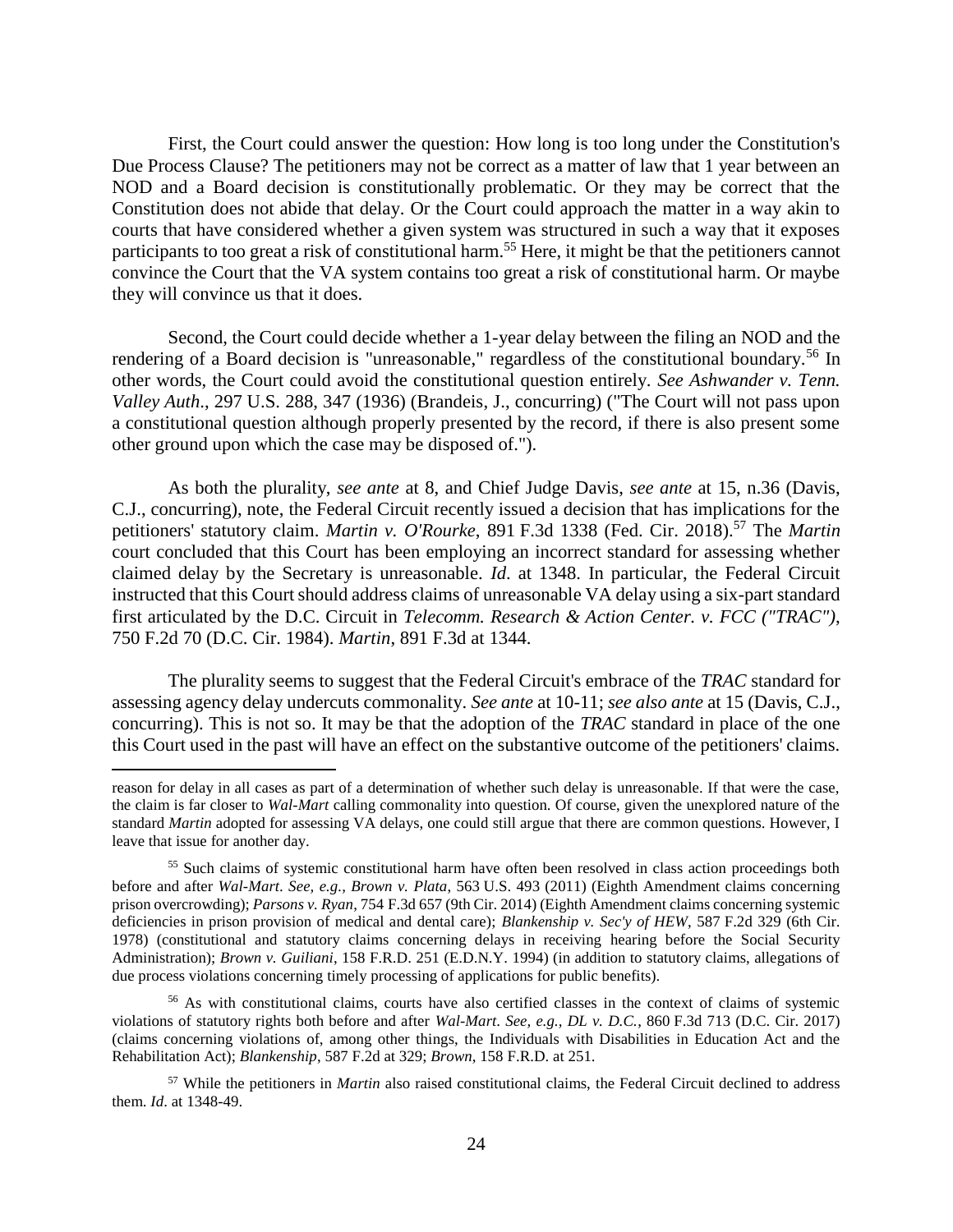But to reach that substantive outcome, the Court will need to address many questions about how this standard applies. For example, how does the standard apply in the context of a claim, such as the petitioners' here, that delay on an aggregate basis is simply too great. *Martin* did not purport to have resolved those questions.

The critical thing about all these questions (both as to the Constitution and the statute) is that they are the same for every person who is a member of the class. Just as the boats in the pool will rise or fall all at once if we can affect the water level, the answers to these questions will make the petitioners' claims rise or fall *together*. The class members will win or lose once we have an answer. And it makes no difference whatsoever under Rule 23(a)(2) whether the answer leads to a win for all or a loss for all. The key point—the one at the core of commonality—is that the answer is for *all*. *See Amgen*, 568 U.S. at 460 (noting in a securities fraud case that, on the issue of materiality, "the class is entirely cohesive: It will prevail or fail in unison.").

*Wal-Mart* itself is not to the contrary. In fact, it actually reinforces why the scenario the Court confronts here presents common questions. *Wal-Mart* concerned claims by female employees that Wal-Mart unlawfully discriminated against them on the basis of sex, including denying equal pay and promotion opportunities. 564 U.S. at 343. The *Wal-Mart* plaintiffs based their claims on Title VII of the Civil Rights Act of 1964. *Id*. The Supreme Court determined that these allegations did not create a common question under Rule 23(a)(2). *Id*. at 359.

The critical point is why there was no commonality. In the context of employment discrimination claims, there was no question that, when the Supreme Court announced its decision, the reasons for employment actions mattered in terms of their legality. *See id*. at 352 (noting that "the crux of the inquiry [concerning plaintiffs' unlawful employment discrimination claims] is 'the reason for a particular employment decision'" (quoting *Cooper v. Fed. Reserve Bank of Richmond*, 467 U.S. 867, 876 (1984))). The plaintiffs in *Wal-Mart* did not have an absolute and unqualified right to be promoted. They merely had a right to not be passed over for promotion for an unlawful reason or otherwise treated differently than their male coworkers.<sup>58</sup> The facts in *Wal-Mart* did not provide for a common question because Wal-Mart had a decentralized process for making the relevant decisions. *Id*. at 353-60. And because Wal-Mart did not have a centralized process for making promotion and pay decisions, there was no question that could drive resolution of the class members' claims overall.

But that is not the situation here. Every—I stress, every—member of the putative class has a constitutionally protected right to procedural due process with respect to their benefits application. *Cushman*, 576 F.3d at 128. And every member of the class has the right to seek the Court's assistance to compel the Secretary to take action unreasonably delayed. 38 U.S.C.

<sup>&</sup>lt;sup>58</sup> The Secretary misses the importance of the difference between an area of the law in which the reasons for actions matter—such as employment discrimination law in *Wal-Mart*—and the petitioners' claims here that some quantum of delay is simply too long, period. Thus, the Secretary's response to the request for class certification often does not address the real thrust of the commonality argument. *See, e.g.,* Secretary's Response to Amended Pet. at 14 ("There are countless individual factors that determine the length of time it takes for a claim to work its way through the legacy appeals system, and there is not a single action or policy within the Secretary's unilateral control that could alleviate the delays therein."), 15 ("Here, there is simply no common cause for the total amount of time that passes during a legacy appeal and there can be no common answer as to whether a violation . . . occurred such that entitlement to a writ is clear and indisputable."). As I explain, the plurality makes the same error as the Secretary.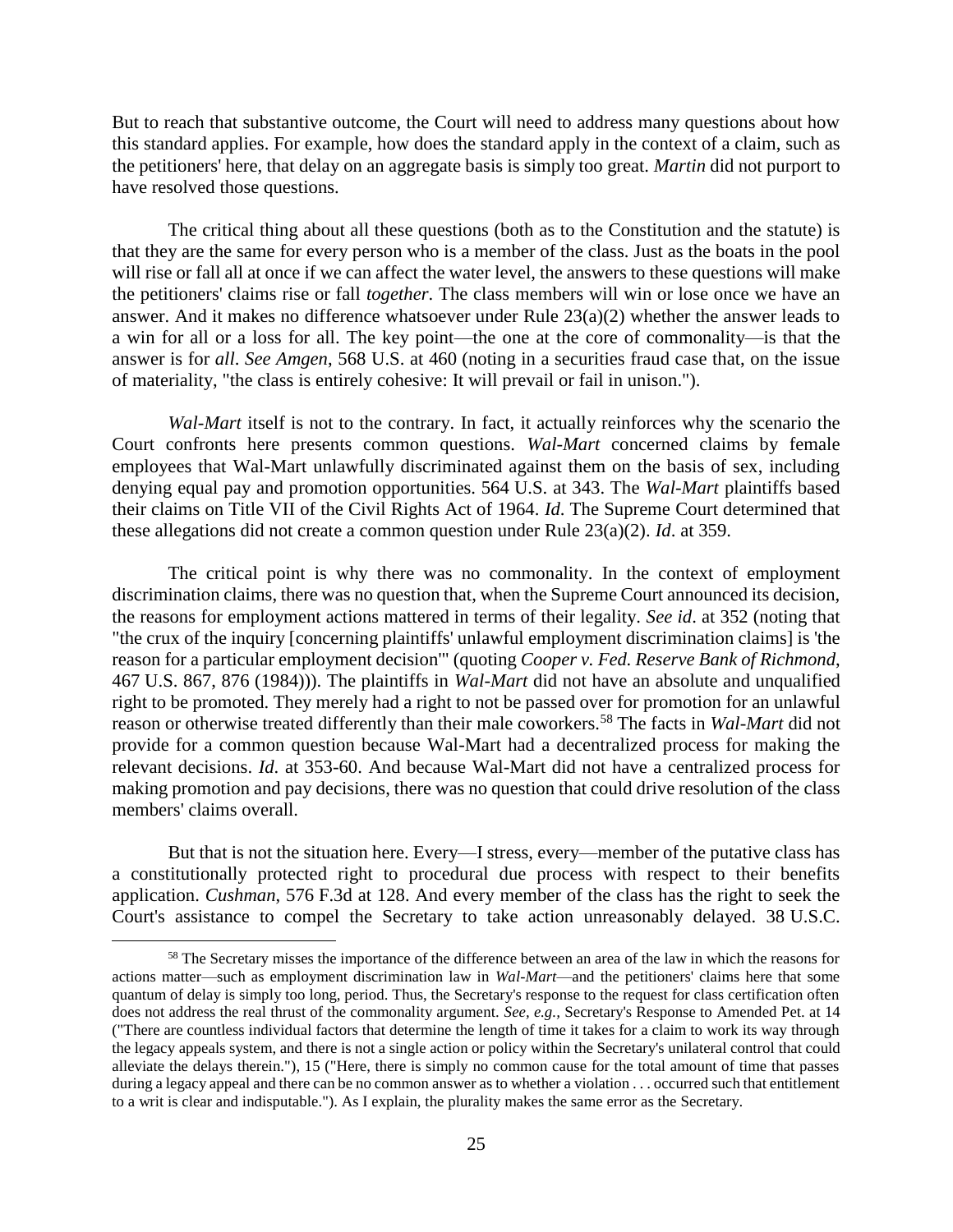§ 7261(a)(2). Neither of these rights is tied to an individualized reason for deprivation or delay–or at least not so under clearly established law. This is the critical distinction between *Wal-Mart* and the petitioners' case that the plurality misses.

It does not matter that there is uncertainty about what the outer limit for constitutional adjudication might be, whether, in fact, the VA adjudication system imposes too great a risk of unconstitutional delay on claimants, or whether the 1-year delay is "unreasonable." These uncertainties are also questions that are common to the class. Is "too long" 1 year, 2 years, 20 years, or something else? Who knows at this stage? But what is certain is that those questions collectively and individually—are common to the class. Again, their boats will rise or fall together based on the answer(s). That is all that is required under Rule 23(a)(2), its commonality principle, and *Wal-Mart*.

The plurality's reasoning is based on a flawed understanding of the petitioners' claims. The plurality insists that the petitioners must identify the causes for the delay to prevail. *See, e.g., ante* at 9. In framing the issue in that way, the plurality is able to make this case look like *Wal-Mart*, where the reasons for an action were dispositive.

The fundamental problem with the plurality's reasoning for rejecting commonality is that it is not based on the petitioners' theory of the case. Their theory is that there is a period of time that is simply too long for a claimant to wait for a decision. It appears that such a theory finds some support in existing law, at least tangentially. *See Cleveland Bd. of Educ. v. Loudermill*, 470 U.S. 532, 547 (1985) (suggesting in the context of a post-deprivation hearing case that "[a]t some point, a delay in the post-termination hearing would become a constitutional violation"). But even if, in the end, this Court were to reject the legal theory petitioners advance and hold substantively that there is no absolute time within which an administrative adjudication must be completed, that too is a question common to the class. Every member of the class would lose.<sup>59</sup>

The plurality states that I have reframed the petitioner's claim because the petitioners have argued that 1 year is too long. *See ante* at 9 n.16. It is true that the petitioners have argued that the period that is too long under the Due Process Clause is 1 year. But that argument does not undercut the commonality that exists with respect to the constitutional question. Indeed, if anything it augments it.

To address the petitioners' constitutional claim, the Court would need to assess first whether there is an outer limit for Agency adjudication and second, if there is, whether the petitioners are correct that 1 year is too long. It may be that the answer to either the first or second question is no. But if that is the case, the answer would be the same for every member of the proposed class.

 $59$  This is not to say that the reason for delay would never matter. Certainly, if there were some "good" reasons for a slow process, for example, compliance with the duty to assist, that could be considered as part of the flexible balancing process used under the Due Process Clause. This appears to be what was done in *Federal Deposit Insurance Corp. v. Mallen*, 486 U.S. 230 (1988), which the plurality cites. The Supreme Court there considered reasons for delay as part of a *merits* determination, not as part of a *class certification* determination. The same would be true here because, had we reached the merits, the various reasons for delay could have been used in determining at what point to draw the constitutional line concerning how much delay is too much as an absolute matter.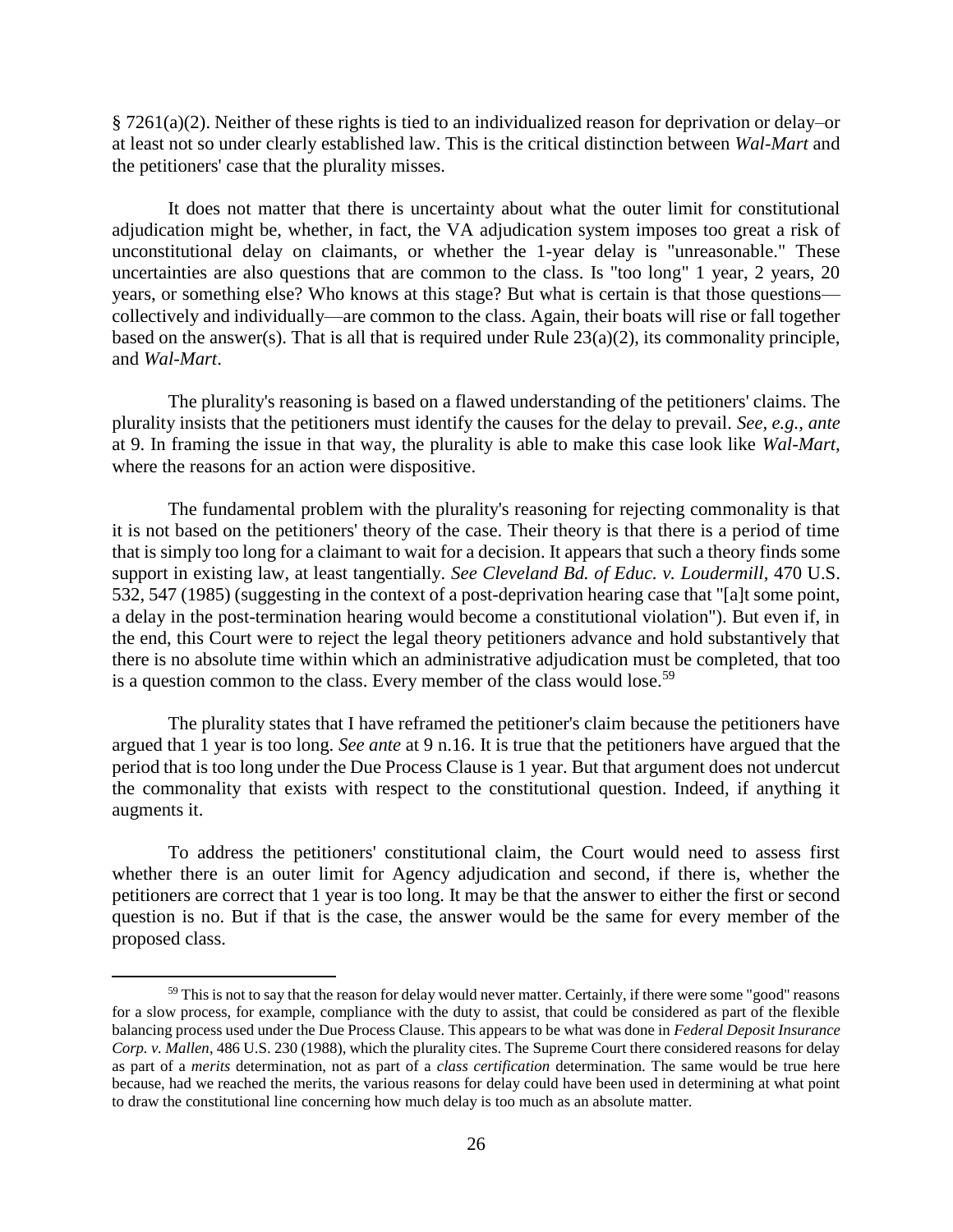In the end, I fear that what is really happening here is that the Court is—consciously or unconsciously—making constitutional and statutory rulings that have quite dramatic implications for the VA system without making it clear that it is doing so. We can debate whether the Constitution and/or the statutory scheme sets an outer limit on adjudicatory time and, if it does, what that limit is. That is a debate worth having and one that we, as Judges, should have. But today's decision masks that debate behind a veil of procedure. I like procedure as much as the next person—likely more. But procedure should never serve to implement a substantive result without open debate. We should have a full and open discussion about these incredibly difficult and important constitutional and statutory issues. The answers to these questions are not clear. But the one thing that is clear is that those answers—whatever they are—are common to the putative class. I believe the plurality is wrong in concluding they are not and, therefore, I respectfully dissent from its commonality conclusion.

## B. The proposed class satisfies the other rule 23(a) prerequisites.

Given its conclusion on commonality, the plurality had no need to consider the other prerequisites for class certification. Because I conclude that Rule  $23(a)(2)$ 's commonality requirement is satisfied here, I will explain why the proposed class also satisfies the other parts of Rule 23(a).

## *1. Rule 23(a)(1)–Numerosity*

Class action treatment is appropriate only so long as the proposed class is "so numerous that joinder of all members is impracticable." FED. R. CIV. P. 23(a)(1). The Secretary concedes that the proposed class satisfies this requirement. *See* Secretary's Response to Amended Pet. at 11-12. I agree that the requirement is met because there are clearly thousands (most likely hundreds of thousands) of claimants who fit within the class definition. The proponent of the class need not establish the exact number of members. *See, e.g., Hinman v. M&M Rental Ctr., Inc.*, 545 F. Supp. 2d 802, 806 (N.D. Ill. 2008) ("[P]laintiffs are not required to allege the exact number or identity of the class members, and may make common sense assumptions in determining numerosity."). While there is no bright line rule that establishes numerosity, the class proposed in this action clearly satisfies that requirement under any standard. *See, e.g.*, *Cox v. Am. Cast Iron Pipe Co.*, 784 F.2d 1546, 1553 (11th Cir. 1986) (generally, fewer than 21 members are inadequate while more than 40 satisfy the numerosity requirement).

### *2. Rule 23(a)(3)–Typicality*

Certification also requires that "the claims or defenses of the representative parties are typical of the claims or defenses of the class." FED. R. CIV. P. 23(a)(3). The central thrust of the typicality requirement is that a class representative's interests are substantially aligned with the interests of the absent class members. *See, e.g.*, *Deiter v. Microsoft Corp.*, 436 F.3d 461, 466 (4th Cir. 2006); *Baby Neal ex rel. Kanter v. Casey*, 43 F.3d 48, 57 (3d Cir. 1994). In other words, the typicality requirement ensures that "in pursuing his own claims, the named plaintiff will also advance the interests of the class members." *In re Am. Med. Sys.*, 75 F.3d 1069, 1082 (6th Cir. 1996). As the United States Court of Appeals for the Sixth Circuit has colorfully stated, "[t]he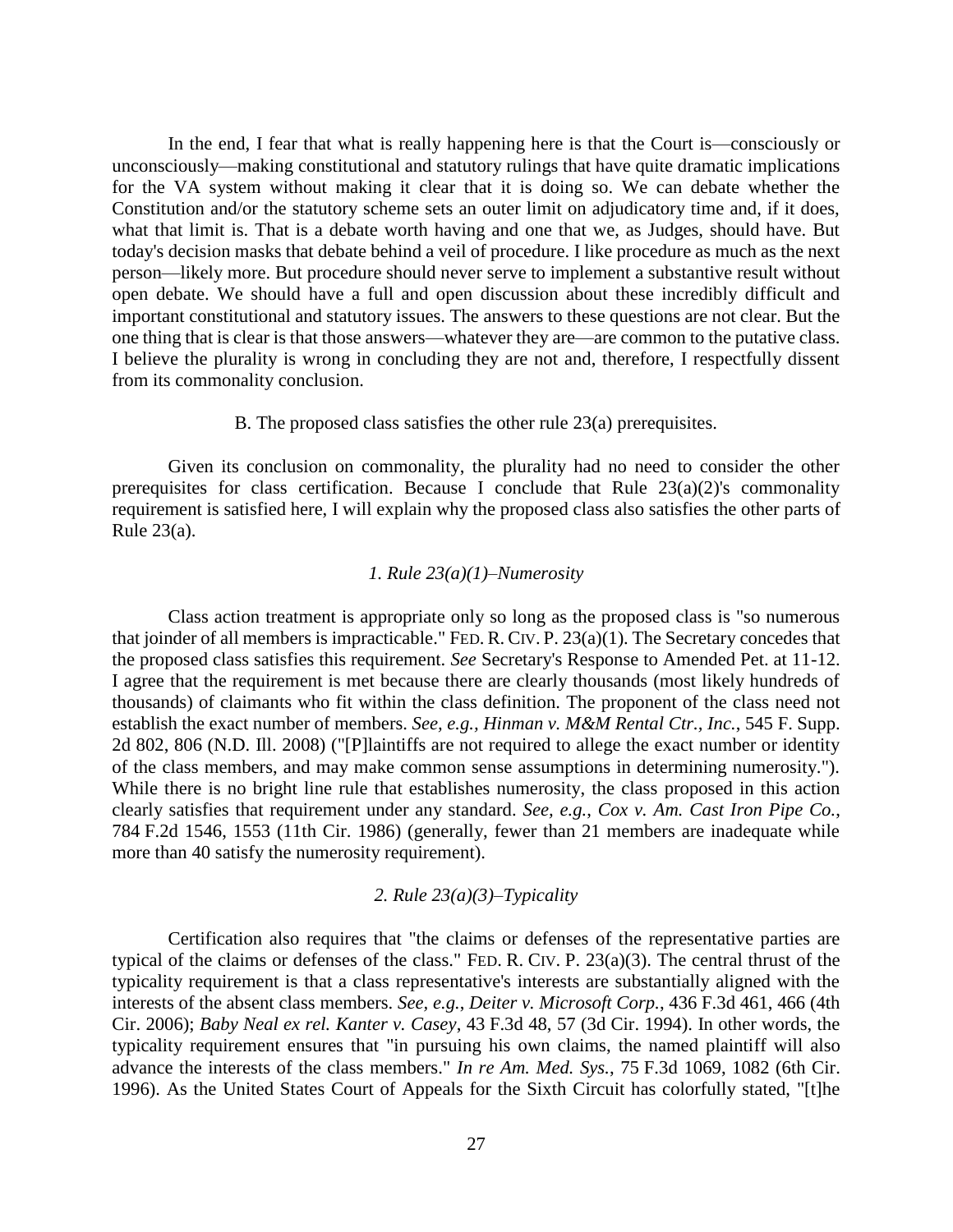premise of the typicality requirement is simply stated: as goes the claim of the named plaintiff, so go the claims of the class." *Sprague v. Gen. Motors Corp.*, 133 F.3d 388, 399 (6th Cir. 1998).

It is also clear that, while distinct, the typicality requirement overlaps with certain other Rule 23(a) characteristics. In particular, "[t]he commonality and typicality requirements of Rule 23(a) tend to merge." *Falcon*, 457 U.S. at 157 n.13; *see also Milonas v. Williams*, 691 F.2d 931, 938 (10th Cir. 1982) (same).<sup>60</sup> Given this merging, it is not surprising that the extensive analysis of commonality set out above provides a roadmap for why the typicality requirement is also satisfied here. In the typicality analysis, the key inquiry is framed as whether the class representatives' claims arise from the same course of conduct as the absent class members' claims and flow from the same legal theory. *See, e.g., In re Drexel Burnham Lambert Grp., Inc.*, 960 F.2d 285, 291 (2d Cir. 1992); *De La Fuente v. Stokely-Van Camp, Inc.*, 713 F.2d 225, 232 (7th Cir. 1983). This is, in many respects, no different materially than asking whether there are common answers to questions that will drive the litigation.

Here, the typicality standard is satisfied in the same functional way as is the commonality requirement. The petitioners' claim is that the VA benefits system as designed and implemented leads to delays that are unlawful no matter the reason. Amended Pet. at ¶¶ 30-48. They have set the relevant period as the time between the filing of an NOD and a Board decision. *Id.* (and as clarified at oral argument). As the petitioners have framed them—the relevant inquiry for typicality—the named class representatives' claims arise from precisely the same course of conduct as do the claims of all the absent class members and all the claims rely on the same legal theory. This is all that is required for typicality. There is no question here that "as go[] the claim[s] of the named [petitioners], so go the claims of the class." *Sprague*, 133 F.3d at 399.

The Secretary's arguments to the contrary, *see* Secretary's Response to Amended Pet. at 18-22, fail for the same reason his commonality arguments do. Fundamentally, the arguments are all based on the premise that the reasons for VA delays are relevant to the petitioners' claims. But that is just not the case on the legal theories the petitioners advance. The class representatives satisfy the typicality requirement under Rule  $23(a)(3)$ .

<sup>&</sup>lt;sup>60</sup> The typicality requirement also tends to merge with the adequacy-of-representation requirement under Rule 23(a)(4). *See, e.g., Falcon*, 457 U.S. at 157 n.13; *Weiss v. York Hosp.*, 745 F.2d 786, 809 (2d Cir. 1984). I discuss the adequacy of representation prong below.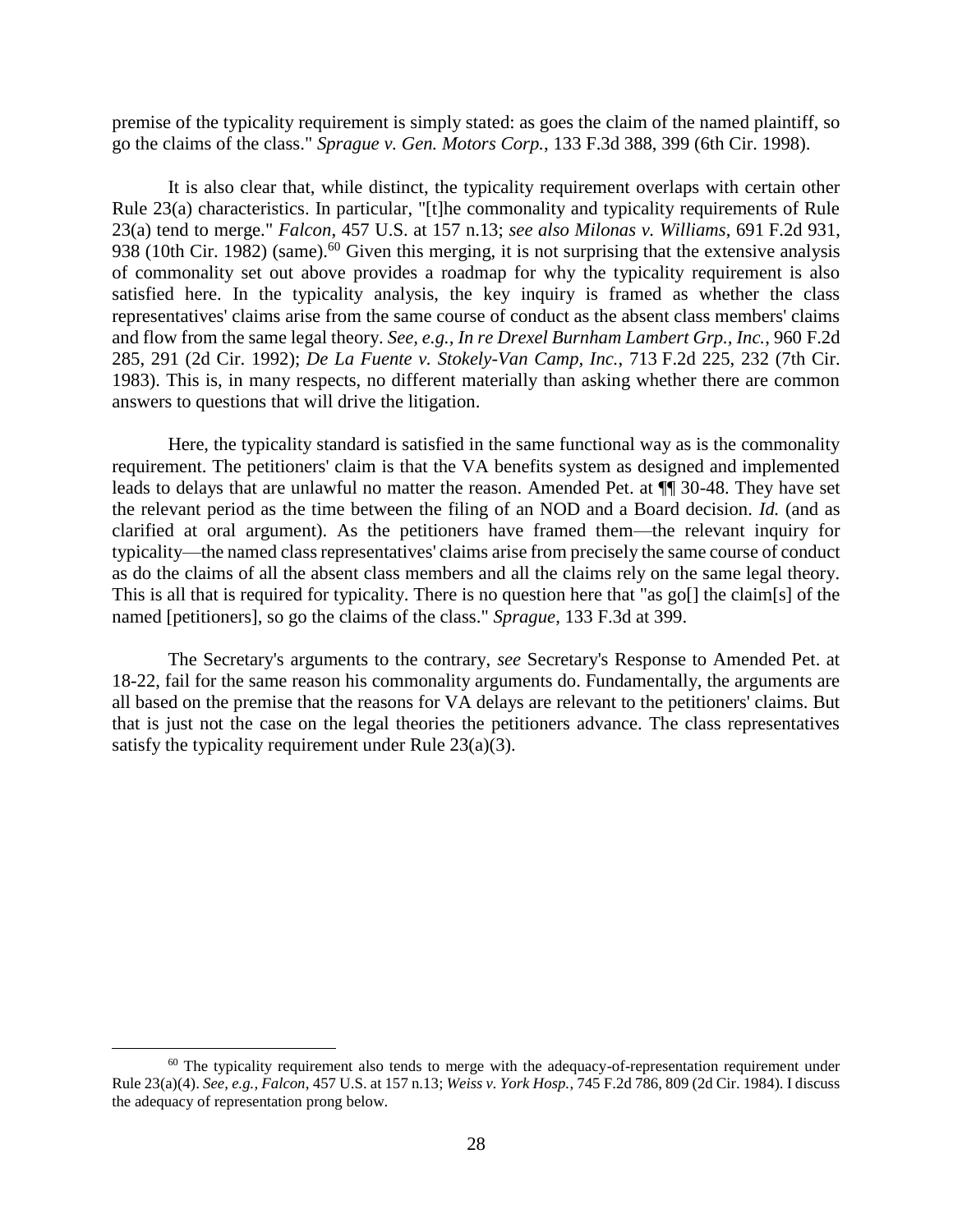## *3. Rule 23(a)(4)–Adequacy of Representation*

Finally, a class may be certified only if "the representative parties will fairly and adequately protect the interests of the class." FED. R. CIV. P.  $23(a)(4)$ . "The requirement of adequate representation is a creature of due process that exists in class actions and other representational lawsuits where parties stand in judgment on behalf of others." PRINCIPLES OF THE LAW OF AGGREGATE LITIGATION § 1.05 cmt. c; *see* U.S. CONST., amend. V ("No person shall . . . be deprived of life, liberty, or property, without due process of law."). Given the importance of the interest the adequacy-of-representation-requirement protects, class representatives are essentially treated as acting as fiduciaries with respect to the absent class members. *See Kirkpatrick v. J.C. Bradford & Co.*, 827 F.2d 718, 726 (11th Cir. 1987); *Kline v. Wolf*, 702 F.2d 400, 403 (2d Cir. 1983); *see also* PRINCIPLES OF THE LAW OF AGGREGATE LITIGATION § 1.04 cmt. a, Reporter's Notes.

Consistent with this fiduciary role, "[t]he adequacy inquiry under Rule 23(a)(4) serves to uncover conflicts of interest between named parties and the class they seek to represent." *Amchem,*  521 U.S. at 625; *see also Pickett v. Iowa Beef Processors*, 209 F.3d 1276, 1280 (11th Cir. 2000) ("It is axiomatic that a putative representative cannot adequately protect the class if his interests are antagonistic to or in conflict with the objectives of those he purports to represent."). A conflict sufficient to negate the adequacy of representation may not be "merely speculative or hypothetical." *Ward v. Dixie Nat'l Life Ins. Co.*, 595 F.3d 164, 180 (4th Cir. 2010). The conflict must be a fundamental conflict, and a conflict is "not fundamental when . . . all class members share common objectives and the same factual and legal positions [and] have the same interest in establishing liability." *Id*. So long as there is no such fundamental conflict, a "strong overlap of interests" is all that is required. PRINCIPLES OF THE LAW OF AGGREGATE LITIGATION § 1.05 cmt. a, Reporter's Notes. Absent unusual circumstances, only one class representative must satisfy the adequacy requirement. *Grasty v. Amalgamated Clothing & Textile Workers Union, AFL-CIO, CLC*, 828 F.2d 123, 128 (3d Cir. 1987).

Here, the class representatives satisfy the adequacy-of-representation requirement of Rule  $24(a)(4)$ . The named petitioners and the class share the same claims both factually and legally. Again, those claims may not be legally sustainable as framed, but they are the same. There is no realistic suggestion of a conflict between any of the named petitioners and the class. There is also no indication that any named petitioner would be "antagonistic" toward the class. In sum, the facts show the named petitioners will be fiduciaries for the class. Thus, the petitioners satisfy the requirements of Rule 23(a)(4).

Although not directly called for by Rule 23(a)(4), the adequacy prong also historically included consideration of the adequacy of class counsel. *See, e.g., Retired Chi. Police Ass'n v. City of Chicago*, 7 F.3d 584, 598 (7th Cir. 1993). This is technically no longer the case today. "Although questions concerning the adequacy of class counsel were traditionally analyzed under the aegis of the adequate representation requirement of Rule 23(a)(4) of the Federal Rules of Civil Procedure, those questions have, since 2003, been governed by Rule 23(g)." *Sheinberg v. Sorensen,* 606 F.3d 130, 132 (3d Cir. 2010); *cf. Johnson v. Nextel Commc'ns., Inc.*, 293 F.R.D. 660, 672 (S.D.N.Y. 2013) ("Formerly an element of Rule 23(a)(4), this [adequacy-of-counsel] requirement is often still considered as part of the Court's 23(a)(4) adequacy analysis.").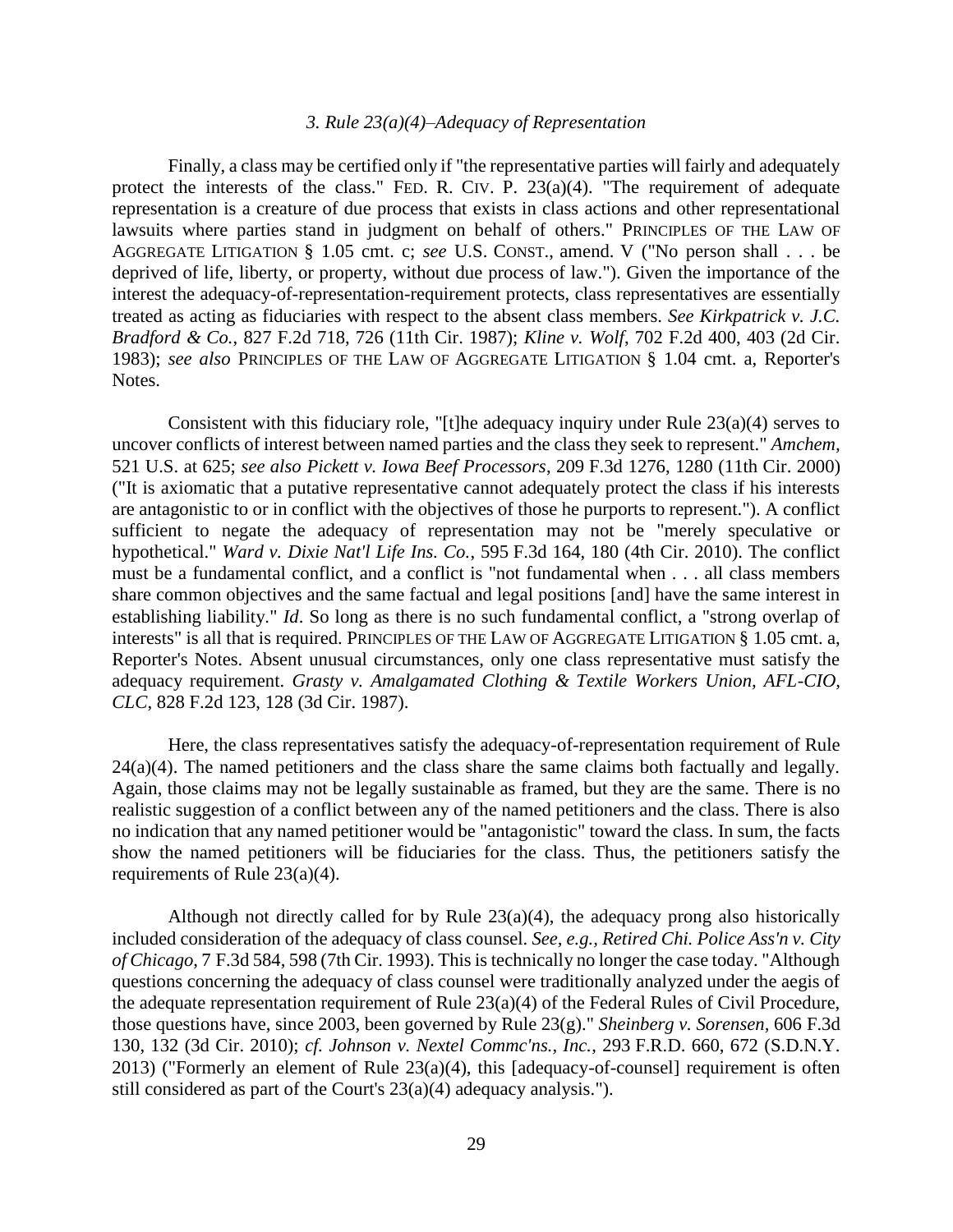Rule 23(g) provides a set of factors a court must consider when determining whether class counsel is adequate. FED. R. CIV. P.  $23(g)(1)(A)(i)$ -(iv). The factors are counsel's (i) work done in investigating and developing the claims; (ii) experience in both class actions and the substantive claims at issue; (iii) relevant legal knowledge; and (iv) willingness to commit sufficient resources to prosecuting the action. The rule makes clear that a court is not limited to the specifically enumerated factors and "may consider any other matter pertinent to counsel's ability to fairly and adequately represent the interests of the class." FED. R. CIV. P.  $23(g)(1)(B)$ .

Proposed class counsel in this action are clearly adequate under Rule 23(g)'s standards. The proposed class counsel are (1) the law firm Simpson Thacher & Bartlett LLP (STB) and (2) the Veterans Legal Services Clinic, a part of the Jerome N. Franks Legal Services Organization at Yale Law School. (Yale-LSO). Counsel have done extensive work developing the claims at issue. The documents submitted in this Court and to the Federal Circuit make that apparent. Similarly, when the experience of STB and Yale-LSO are combined, the knowledge of class action and veterans law bases are covered. As is the requirement that counsel display "relevant legal knowledge." The commitment of these entities also suggests that they have and will continue to support the litigation with sufficient resources. Therefore, and considering that there are no other "matters pertinent to counsel[s'] ability to fairly and adequately represent the interests of the class," *id*., I would conclude counsel are adequate and formally appoint them to represent the class. *See*  FED. R. CIV. P. 23(g)(1) ("Unless a statute provides otherwise, a court that certifies a class must appoint class counsel." $)$ .<sup>61</sup>

C. The proposed class may be maintained under Rule 23(b)(2).

Rule 23(a) focuses on whether a class has the characteristics to justify aggregate treatment. But even if a group has those attributes, a class action is appropriate only if it serves a specific function. That is where Rule 23(b) comes into play. Rule 23 itself has three sub-parts, only one of which is relevant to proceedings before this Court.

Rule 23(b)(2) provides that a class action is appropriate when "the party opposing the class has acted or refused to act on grounds that apply generally to the class, so that final injunctive or corresponding declaratory relief is appropriate respecting the class as a whole." As the Supreme Court has explained, Rule  $23(b)(2)$  requires that "a single injunction or declaratory judgment . . . provide relief to each member of the class." *Wal-Mart*, 564 U.S. at 360. Thus, if there are class members who would not benefit from a class-wide injunction (or declaration), certification under Rule 23(b)(2) would not be appropriate. *See Jennings v. Rodriguez*, 138 S. Ct. 830, 852 (2018) (commenting, in action concerning claims for periodic bond hearings for certain people detained under the immigration laws, that because some members of the class may not be entitled to such hearings under the Constitution, certification under Rule 23(b)(2) might be inappropriate).

 $<sup>61</sup>$  The Secretary suggests that "it is unclear whether Petitioners' counsel are adequate representatives for the</sup> interest of the absentee class members." Secretary's Response to Amended Pet. at 24. The Secretary may disagree with the legal theory the petitioners advance, *see id.* at 24-25, but to argue that a prominent national law firm with extensive class action experience and Yale Law School are not "adequate" as counsel in this case is entirely frivolous.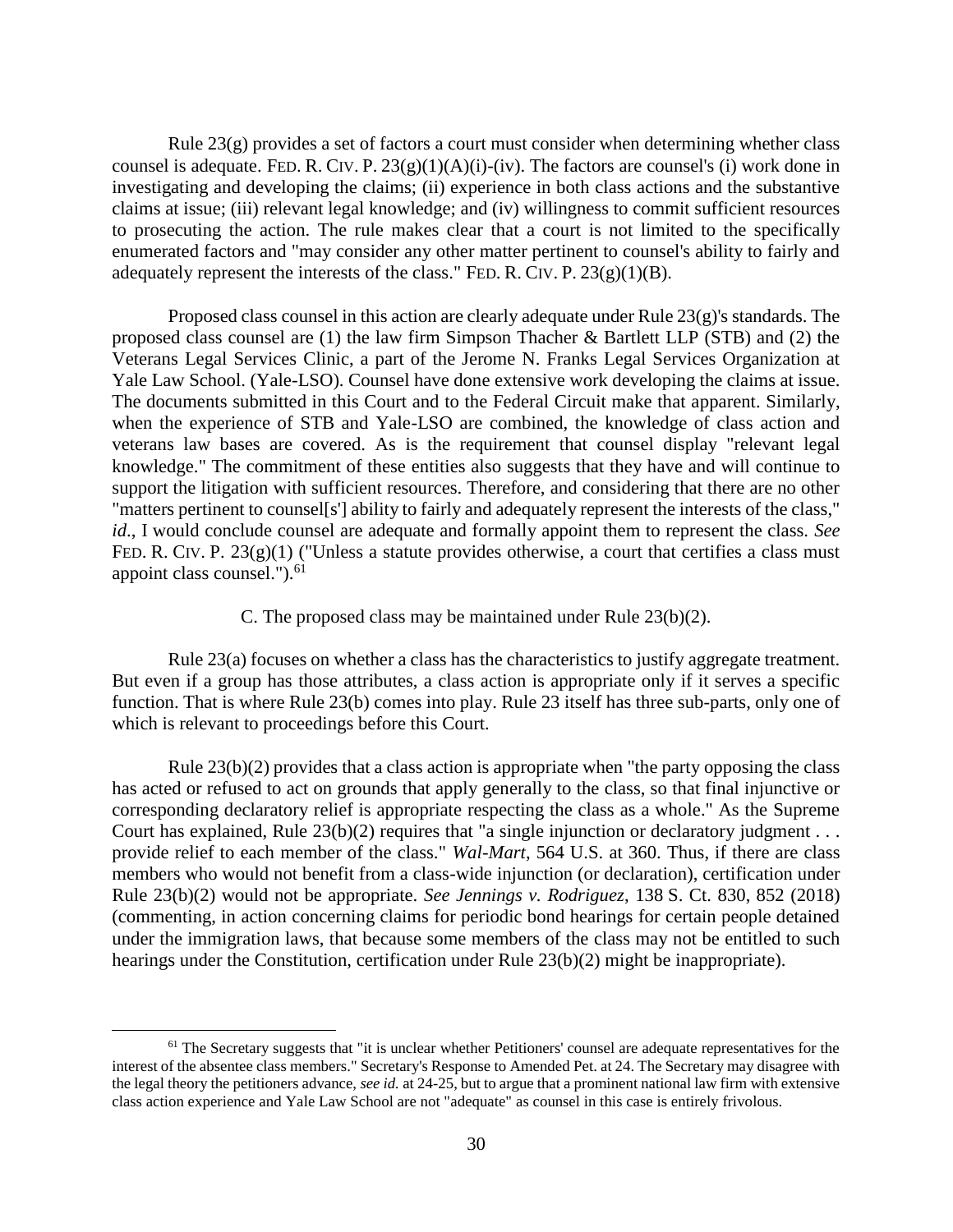None of this affects certification in this matter because, using Rule  $23(b)(2)$  as a guide, should the class prevail on the merits, the very nature of the petitioners' claims means that every person in the class would be entitled to enforce an injunction. The claims here do not require an assessment of why there has been delay. Instead, all that is necessary is that there has been a certain magnitude of delay. So, any member of the class would by the nature of the class definition have experienced the delay and, therefore, would be entitled to enforce any injunction that might be entered based on the claims.

The plurality concludes that the proposed remedy–a direction to the Secretary to render a decision within 1 year of submission of an NOD–does not fall within the ambit of Rule 23(b)(2). *See ante* at 13. That conclusion is infected with the same defect that infects the plurality's commonality analysis. The plurality concludes that an order to the Secretary would have to "be individualized and tailored to the needs of individual veterans." *Ante* at 13. But that is so only if the reason for a delay matters on the *petitioners'* theory. Because it does not, the plurality's conclusion that Rule 23(b)(2) would not apply is erroneous.

As with his response to commonality, the Secretary similarly misapprehends the legal underpinning of the petitioners' claims by assuming one must know the reason for delay. As a result, his arguments concerning Rule 23(b)(2) often don't address the situation we actually face here. *See, e.g.*, Secretary's Response to Amended Pet. at 25 ("Put otherwise, Petitioners identify a common effect they wish to change, but do not identify a uniform cause therefor."). Making essentially the same mistake just in a different way, the Secretary asserts that certification under Rule 23(b)(2) is inappropriate because "[p]etitioners do not identify any specific act or refusal to act by the Secretary that could be 'enjoined or declared unlawful' for the entire class." *Id*. But this is not so. If the petitioners are correct that the delays in the current system are just too great, the order to the Secretary would be to ensure that class members not experience that level of delay. It would be up to the Secretary to determine how to comply. And the key here is that the order would apply to everyone in the class. Certification under Rule  $23(b)(2)$  is entirely appropriate.<sup>62</sup>

 $62$  I would also hold that, using Rule  $23(b)(2)$  as a guide, there is no need to allow class members the opportunity to "opt out" of the class. *See* FED. R. CIV. P. 23(c)(2) (providing for right to exclusion only in classes certified under Rule 23(b)(3)); *Stoetzner v. U.S. Steel Corp.*, 897 F.2d 115, 119 (3d Cir. 1990) (a class certified under Rule 23(b)(2) generally does not require an opt out provision). This makes sense because the nature of the relief is indivisible in that it applies to every member of the class even if he or she opted out of the class. *See In re Allstate Ins. Co.*, 400 F.3d 505, 506 (7th Cir. 2005) (commenting that "[t]he thinking behind this distinction [concerning opt out] is that declaratory and injunctive relief will usually have the same effect on all members of the class as individual suits would."). I would also hold that while notice is not required to class members at certification, *see* FED. R. CIV. P.  $23(c)(2)(A)$  (making notice in a (b)(2) action optional), notice should generally be provided. However, that notice need not be individualized in the sense that notice by publication on a website or through veterans service organizations would suffice. I would have directed the parties to prepare a notice in this case for the Court's approval.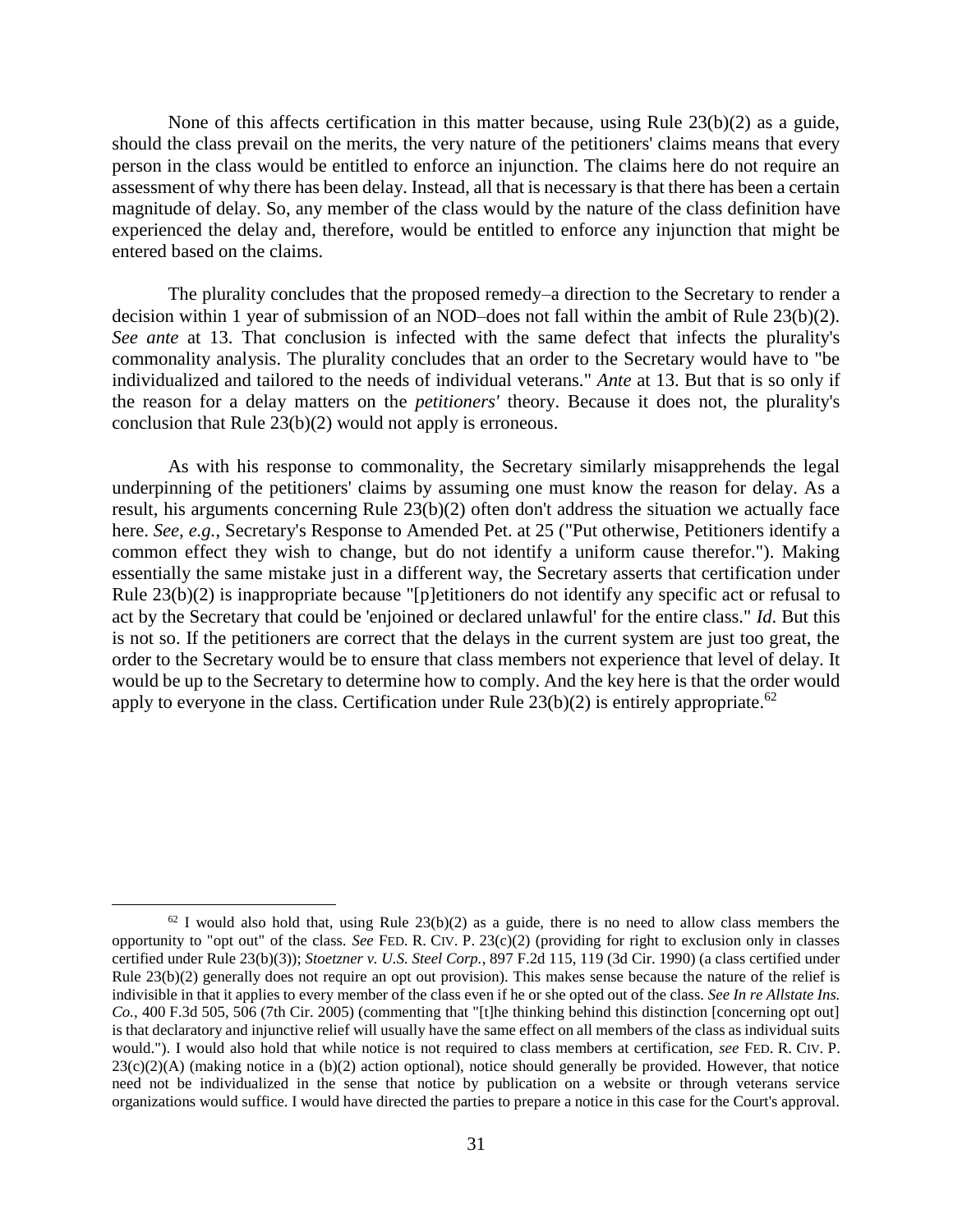# D. Manageability and Precedential Decisions<sup>63</sup>

As I noted above, I would expressly overrule *Harrison*. However, I would not discard the concepts of manageability or the availability of precedential decisions that *Harrison* discussed in connection with the certification of a class. Rather, I would address these matters on a case-bycase basis when making an individualized determination whether a *particular* class should be certified. In this case, manageability concerns and the availability of precedential decisions do not counsel against using the class action procedure.

Turning first to manageability, there is little if anything in proceeding as a class in this case that would cause the matter to be any more or less manageable than addressing these claims in individual petitions. The questions the petitioners pose are almost entirely legal in nature. They assert that the VA benefits system causes (or places them in an unreasonable risk of suffering) harm because the delay they face is unreasonable and unconstitutional. *See* Amended Pet. at ¶¶ 30-48. The assessments of these claims are the same for each member of the class. Moreover, there does not appear to be the need for much, if any, "discovery," that is, information gathering. Even if there would be the need for some information gathering (for example, acquiring updated statistics concerning delays between different stages of the administrative appellate process), this discovery would not likely impose any meaningful burden on the parties or the Court. And in delay cases in particular, it appears the Federal Circuit has recognized that class resolution may, in fact, be the best means of proceeding. *See Ebanks*, 877 F.3d at 1040; *Monk*, 855 F.3d at 1320-21.

The availability of the option to issue a precedential decision also does not counsel against the use of a class action in this case. A precedential decision certainly binds VA. But a precedential decision does not give a person who is not a party to that case a right to enforce a decision without instituting a separate action. If that person were a certified class member, however, he or she would have an enforceable right subject to contempt.<sup>64</sup> Thus, an enforceable order makes a meaningful difference here. Once again, it also appears that the Federal Circuit would agree. *See Monk*, 855 F.3d at 1321 (commenting on the small number of precedential decisions of this Court and suggesting that the class action device would address this issue).

<sup>&</sup>lt;sup>63</sup> Consideration of these factors in connection with class certification underscores why the Court should not adopt Rule 23 mechanically. The availability of precedential decisions would never apply to a United States District Court when deciding whether to certify a class. So, it makes sense that that issue is not contemplated in Rule 23. Manageability is a concern under Rule 23, but it is specifically limited to classes certified under Rule 23(b)(3). *See*  FED. R. CIV. P. 23(b)(3)(D) (specifying that a consideration for certifying the claim is "the likely difficulties in managing a class action."). But manageability clearly matters at our Court given its appellate nature.

<sup>&</sup>lt;sup>64</sup> This is not an abstract difference. For example, this Court held in a precedential decision that VA had inappropriately denied reimbursement for emergency care obtained outside the VA healthcare system. *Staab v. McDonald*, 28 Vet.App. 50 (2016). This was a significant decision, but VA did not even publish an interim final rule attempting to implement the decision until January 9, 2018. *See* 83 Fed. Reg. 974 (2018) (amending 38 C.F.R. § 17.1002(f)). *Staab* may have bound VA, but that certainly rings hollow for veterans who have received nothing in the 2 years that have passed since the Court's decision.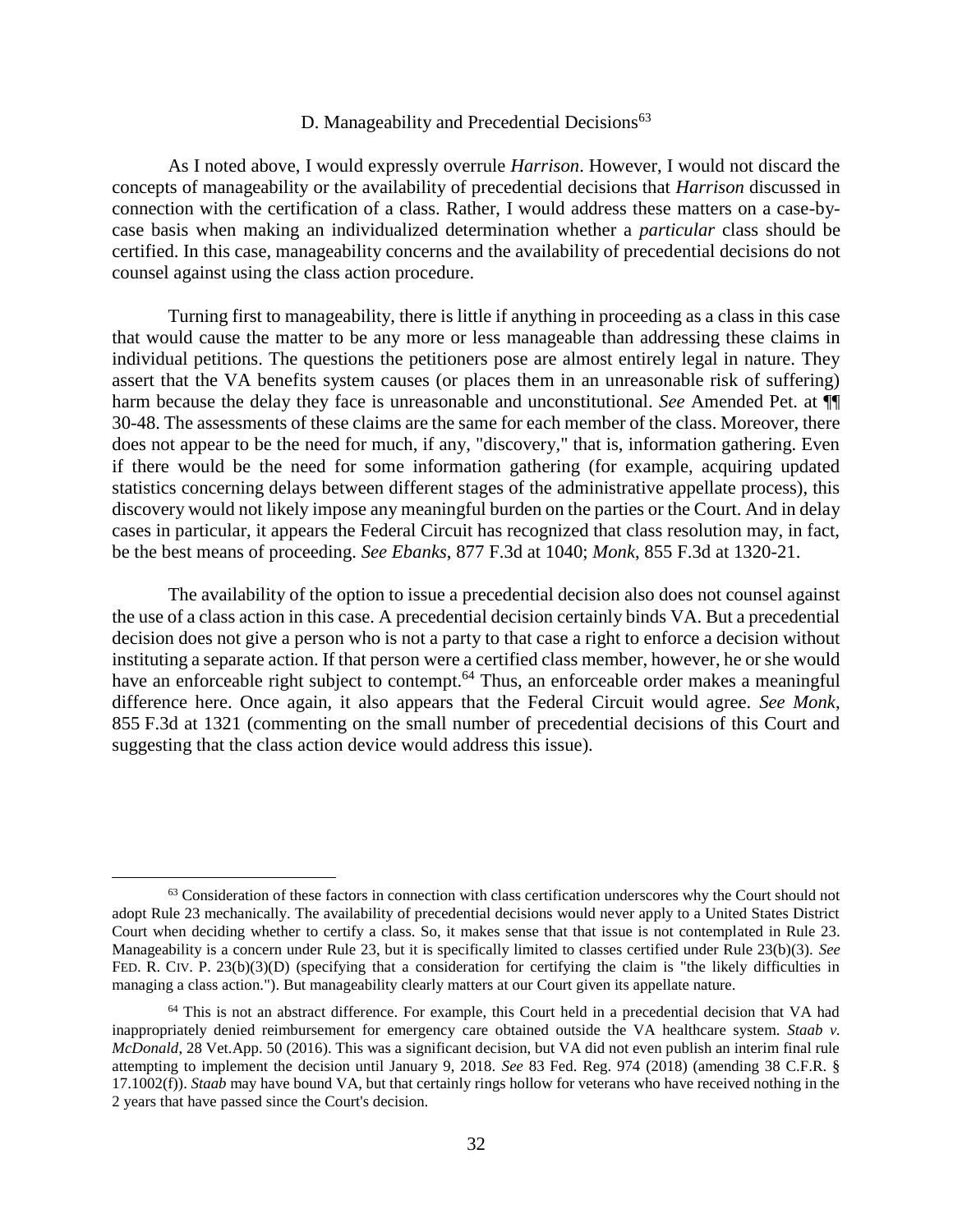#### **IV. CONCLUSION**

In many respects, I conclude where I began. This is a truly significant day for the Court. To that extent, I agree with Chief Judge Davis. *See ante* at 15 (Davis, C.J., concurring). We have held that the Court will use aggregate resolution procedures in appropriate cases initiated by a petition. This decision has been decades in coming and holds great promise a means to address systemic problems in the VA system. I wholeheartedly join the Court in this decision. I believe the Court, however, misses an opportunity by failing to certify this class. From that ultimate determination, I respectfully dissent.

#### GREENBERG, *Judge*, dissenting:

I.

I respectfully dissent entirely. "This petition raises important questions about how the Government carries out its obligations to our veterans." *Mathis v. Shulkin*, 137 S. Ct. 1994, 1994 (2017) (Sotomayor, J., dissenting). "[H]ow is it that an administrative agency may manufacture for itself or win from the courts a regime that . . . does nothing to assist, and much to impair, the interests of those the law says the agency is supposed to serve?" *Id*. at 1994 (Gorsuch, J., dissenting). The issue of systemic VA delay "is of much significance to many today and, respectfully, it is worthy of this Court's attention." *Id*.

Systemic delay at VA is admittedly a complex issue with multiple contributing factors. But "courts may not abdicate their role and deny any effective remedy" to victims of administrative delay simply "because the problem is difficult." *Blankenship v. Sec'y of HEW*, 587 F.2d 329, 336 (6th Cir. 1978) (Merritt, J.). Aggregate action is an appropriate remedy for claimants "seeking relief from delays in the administrative review process." *Barnett v. Bowen*, 794 F.2d 17, 22 (2d Cir. 1986) (Feinberg, J.). This Court has been commanded by Congress to "compel action of the Secretary unlawfully withheld or unreasonably delayed." 38 U.S.C. § 7261(a)(2).

Our jurisdiction to hear aggregate action and provide the appropriate remedy should have been part of our jurisdiction since Congress established an Article I court for veterans in 1988. *See* 28 U.S.C. § 1651; 38 U.S.C. §§ 7261(a)(2), 7264(a).

Legal precepts tend to expand, inexorably and sometimes imperceptibly. This is so, at least in part, because a broadly-formulated legal principle is by its very nature applicable to a wide range of situations. In any particular case, advocacy impels each party to claim the benefit of a potentially applicable doctrine, and in the absence of countervailing principles, consistency leads courts to decide in accordance with the suggested rule. But as a doctrine travels beyond the circumstances which generated it, the reasons which gave rise to that doctrine grow more attenuated, and the court is progressively more likely to encounter off-setting policies not present in the original application.

*N.J. Ed. Ass'n v. Burke*, 579 F.2d 764, 765 (3d Cir. 1978) (Adams, J.).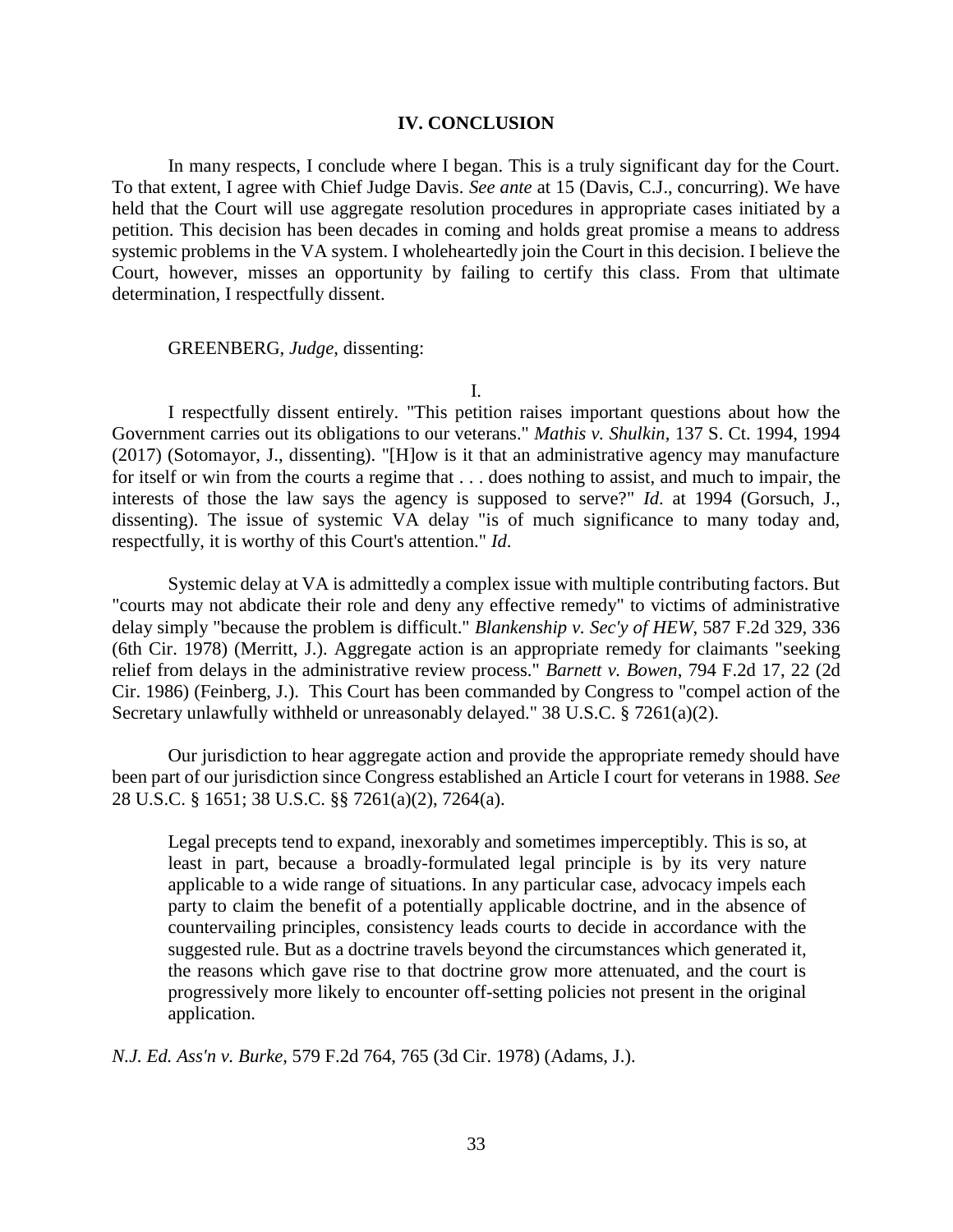Our Court wrongly applied the law. *See Lefkowitz v. Derwinski*, 1 Vet.App. 439, 440 (1991); *Monk v. McDonald*, No. 15-1280, 2015 WL 3407451, at \*1 (U.S. Vet. App. May 27, 2015) (order), *rev'd and remanded sub nom. Monk v. Shulkin*, 855 F.3d 1312 (Fed. Cir. 2017) (Reyna, J.). "In cases involving benefits owed to veterans, Congress has created a scheme conferring exclusive jurisdiction over claims affecting veterans' benefits to some federal courts, while denying all other federal courts any jurisdiction over such claims." *Veterans for Common Sense v. Shinseki,* 678 F.3d 1013, 1020 (9th Cir. 2012) (en banc) (Bybee, J.). Limitations on our jurisdiction have been merely self-imposed. *See, e.g.*, *Mokal v. Derwinski*, 1 Vet.App. 12 (1990).

#### II.

We have been given direction, not discretion, to "use class actions to promote efficiency, consistency, and fairness in . . . decisions" through our authority to issue writs. *Monk,* 855 F.3d at 1321. "[T]he issue [of unreasonable delay in VA's first-come-first-served queue] seems best addressed in the class-action context, where the Court could consider class-wide relief." *Ebanks v. Shulkin,* 877 F.3d 1037, 1040 (Fed. Cir. 2017). The Court ignores this command, using unnecessary specificity to "slam the courthouse door against" the petitioner. *Ass'n of Data Processing Serv. Orgs., Inc. v. Camp*, 397 U.S. 159, 178 (1970) (Brennan, J., concurring in result and dissenting).

### III.

"It is a general rule in equity, that all persons materially interested, either as plaintiffs or defendants in the subject matter of the bill ought to be made parties to the suit, however numerous they may be." *West v. Randall,* 29 F. Cas. 718, 721 (No. 17,424) (C.C.D. R.I. 1820). Class action "was an invention of equity . . . mothered by the practical necessity of providing a procedural device so that mere numbers would not disable large groups of individuals, united in interest, from enforcing their equitable rights nor grant them immunity from their equitable wrongs." *Montgomery Ward & Co. v. Langer,* 168 F.2d 182, 187 (8th Cir. 1948) (Sanborn, J.). "The comprehensiveness of . . . equitable jurisdiction is not denied or limited in the absence of a clear and valid legislative command. Unless a statute in so many words, or by a necessary and inescapable inference, restricts the court's jurisdiction in equity, the full scope of that jurisdiction is to be recognized and applied." *Porter v. Warner Holding Co.*, 328 U.S. 395, 398 (1946). (Murphy, J.).

#### IV.

Rule 23 is a tempting minefield for the unwary. Its use as a *guide* creates another selfimposed barrier by the Court and simply demonstrates how quickly the Court can adjust its timidity and refuse to get on with it. Veterans are alleging a common delay in the adjudication of their claims at the Board level, yet today we debate whether there is *glue* connecting the claimants to each other and the system's fractured parts. *See Wal-Mart Stores, Inc. v. Dukes*, 564 U.S. 338, 377 (Ginsburg, J., dissenting) ("The dissimilarities approach leads the Court to train its attention on what distinguishes individual class members, rather than on what unites them." (internal quotation marks omitted)). The system is broken. We, the Court, must be the *glue.*

#### V.

Rather than adopting a rule to keep classes out, I believe we should have followed the excellent example of the Court of Federal Claims: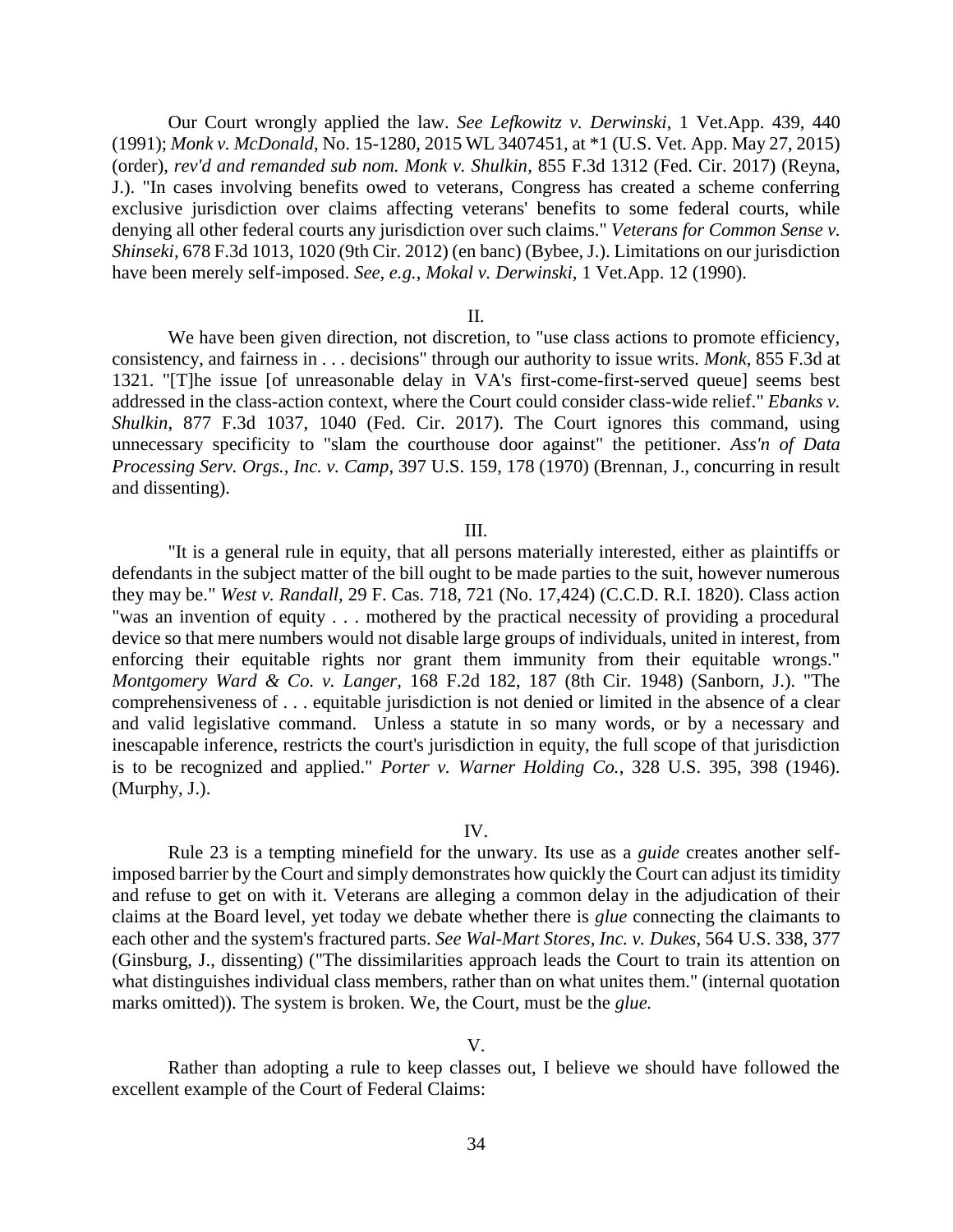[t]he better road to follow, until we are clearer as to the shape of the class-suit needs in this court and the functioning of various class-suit devices, is to proceed on a caseby-case basis, gaining and evaluating experience as we study and decide the class-suit issues presented by individual, concrete cases coming up for resolution. If we ultimately adopt a general rule, it will be in the light of this *ad hoc* experience.

# *Quinault Allottee Ass'n & Individual Allotteess v. United States.,* 453 F.2d 1272, 1276 (Fed. Cl. 1972).

Once a common problem has been presented to the Court, our inquiry regarding whether to certify a class should be limited to numerosity and the competence of counsel to properly represent the class. *See, e.g.*, *Rosinski v. Shulkin*, 29 Vet.App. 183, 194 (2018). (Greenberg, J., dissenting). Here, the Court has been petitioned to address unconstitutional systemic delay at the Board level of VA, and numerosity and counsel's competence are not in dispute.

The Court relies on *Wal-Mart* to justify its denial of class certification. *Wal-Mart* dealt with a class certification request for 1.5 million current and former Wal-Mart employees alleging sexbased discrimination in pay and promotion decisions, in violation of Title VII of the Civil Rights Act of 1964. 564 U.S. at 342. The validity of petitioners' claims depended on unlawful discriminatory intent by Wal-Mart and its management. *See* 42 U.S.C. § 2000e-1 *et seq*. Because the petitioners worked in thousands of stores under thousands of managers, the Supreme Court found that the petitioners failed to show "some glue holding the alleged *reasons*" for pay and promotion decisions together, making it "impossible to say that examination of all the class members' claims for relief will produce a common answer to the crucial question *why was I disfavored*." 564 U.S. at 352 (emphasis in original). In essence, it was impossible to discern whether all class members suffered an actual injury under Title VII. The constitutional violations alleged in this case are wholly distinguishable. The alleged injury suffered by the class here is unconstitutional delay in adjudication. The class petition sought remedy for all veterans whose appeals had not been decided within 1 year of the date on which a Notice of Disagreement had been submitted. Unlike the *Wal-Mart* petitioners, the petitioners here make it eminently easy for the Court to determine whether any veteran has experienced the alleged injury of unconstitutional delay. *Wal-Mart* cannot and should not have been read to keep this class of veterans out of the Court.

## VI.

Due process will never be afforded while the masses of veterans idle indefinitely in gridlock. "[A]t some point delay must ripen into deprivation, because otherwise a suit alleging deprivation would forever be premature." *Shroeder v. City of Chicago*, 927 F.2d 957, 960 (7th Cir. 1991) (Posner, J.); *see also Wright v. Califano*, 587 F.2d 345, 349 (7th Cir. 1978) (Wood, Jr., J.). The procedural framework for adjudicating claims must be sufficient for the "large majority" of a group of claims to be constitutionally adequate for all. *Walters v. Nat'l Ass'n of Radiation Survivors*, 473 U.S. 305, 331 (1985) (Rehnquist, J.). The Secretary deflects much of the blame towards Congress for overburdening him with the duty to assist veterans. *See* Secretary's Response to October 2017 Court Order at 18-24. Congress has responded by creating various "lanes" for appeals. https://benefits.va.gov/benefits/appeals.asp (last visited Apr. 24, 2018). Yet, a wider road for veterans is only helpful if VA's sluggish bureaucracy is no longer at the wheel. "[M]any unfortunate and meritorious [veterans], whom Congress have justly thought proper objects of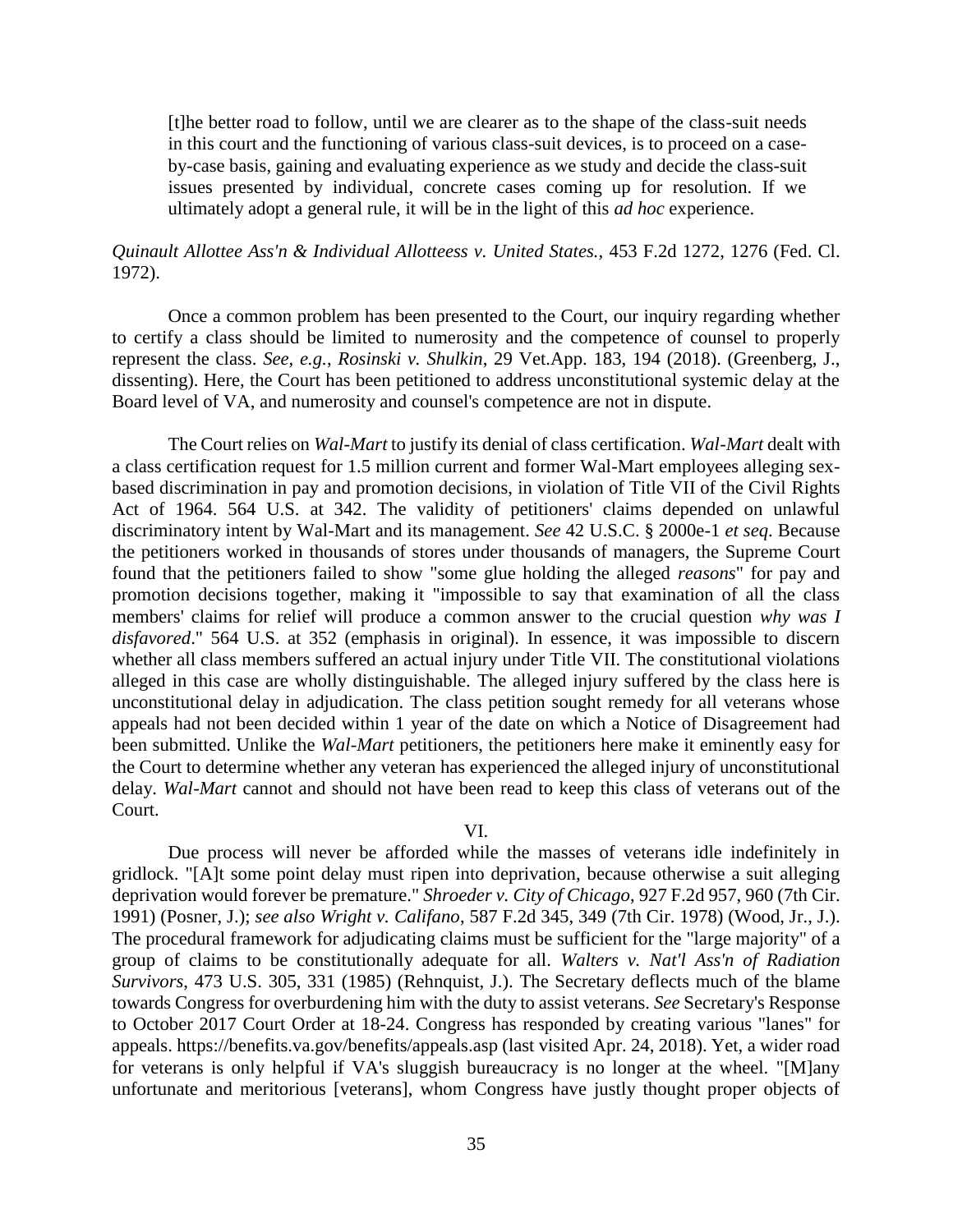mmediate relief, may suffer great distress, even by a short delay, and may be utterly ruined, by a long one." *Hayburn's Case*, 2 U.S. (2 Dall.) at 410, n. (1792) (Jay, C.J.). This favored class of claimants should be certified; no further analysis is necessary.

#### VII.

I "willingly acknowledge that, *in theory*, the political branches of our government are better positioned than are the courts to design the procedures necessary to save veterans' lives and to fulfill our country's obligation to care for those who have protected us. But that is only so if those governmental institutions are willing to do their job." *Veterans for Common Sense v. Shinseki*¸ 644 F.3d 845, 850-51 (9th Cir. 2011) (Reinhardt, J) (emphasis added), *opinion vacated on reh'g en banc*, 678 F.3d 1013, (9th Cir. 2012). On average, it takes VA 1,094 days just to certify and docket an appeal, and more than 5 ½ years to adjudicate a claim after an NOD is filed. *See Martin v. O'Rourke*, 891 F.3d 1338, 1350 (Fed. Cir. 2018) (Moore, J., concurring). This is unconscionable. Not every veteran can afford to hire an attorney to file a petition for a writ of mandamus on his or her behalf. *See id*. Here, the only way to remedy systemic delay is to certify the class of affected veterans and to issue a writ granting the petitioner's requested relief because ultimately the delay at VA has amounted to the Secretary's refusal to act on the petitioners' claims. *United States ex rel. Miller v. Raum*, 135 U.S. 200, 204 (1890) (Bradley, J.) ("[W]hen such officers refuse to act at all in a case in which the law requires them to do so . . . a mandamus lies to compel them to act or to perform such ministerial duty."). "Given Congress's understandable decision to place a thumb on the scale in the veteran's favor," *Shinseki v. Sanders*, 556 U.S. 396, 416 (2009) (Souter, J, dissenting), there should be no question that the interest of these worthy claimants outweighs that of the Government, *see Mathews v. Eldridge,* 424 U.S. 319 (1976) (Powell, J.), and this deprivation affecting hundreds of thousands of veterans violates of due process. U.S. CONST. amend. V.

#### VIII.

In *Brown v. Plata*, the Supreme Court reviewed a three-judge panel's order that the State of California reduce its prison population from almost 200% of design capacity to 137.5%. 563 U.S. 493 (2011) (Kennedy, J.). The panel had consolidated two separate class actions challenging prisoners' inability to access adequate medical care; *Coleman v. Brown* involved a class of prisoners with serious mental disorders and *Plata* involved a class of prisoners with serious medical conditions. *Id*. at 503-04, 506-07. The district court in *Coleman* appointed a special master to oversee the development and implementation of a remedial plan; 12 years after his appointment, the special master reported that the state of mental health care was deteriorating because of prison population increases. *Id*. at 506-07. After California conceded that its health care failing violated its prisoners' Eighth Amendment rights, the district court in *Plata* ordered a remedial injunction, and when California failed to comply, appointed a receiver to oversee implementation; the receiver also reported that overcrowding prevented improvement in prison health care. *Id*. at 507. A threejudge panel was convened to oversee the consolidated cases and the panel ordered California to formulate a plan to reduce its prison population, submit its plan to the panel for approval, and implement the approved plan. *Id*. at 509-10. The Court declared that Federal courts "must not shrink from their obligation to 'enforce the constitutional rights of all persons.'" *Id*. at 511 (quoting *Cruz v. Beto*, 405 U.S. 319, 321 (1972) (per curiam)). It upheld the court-mandated prison